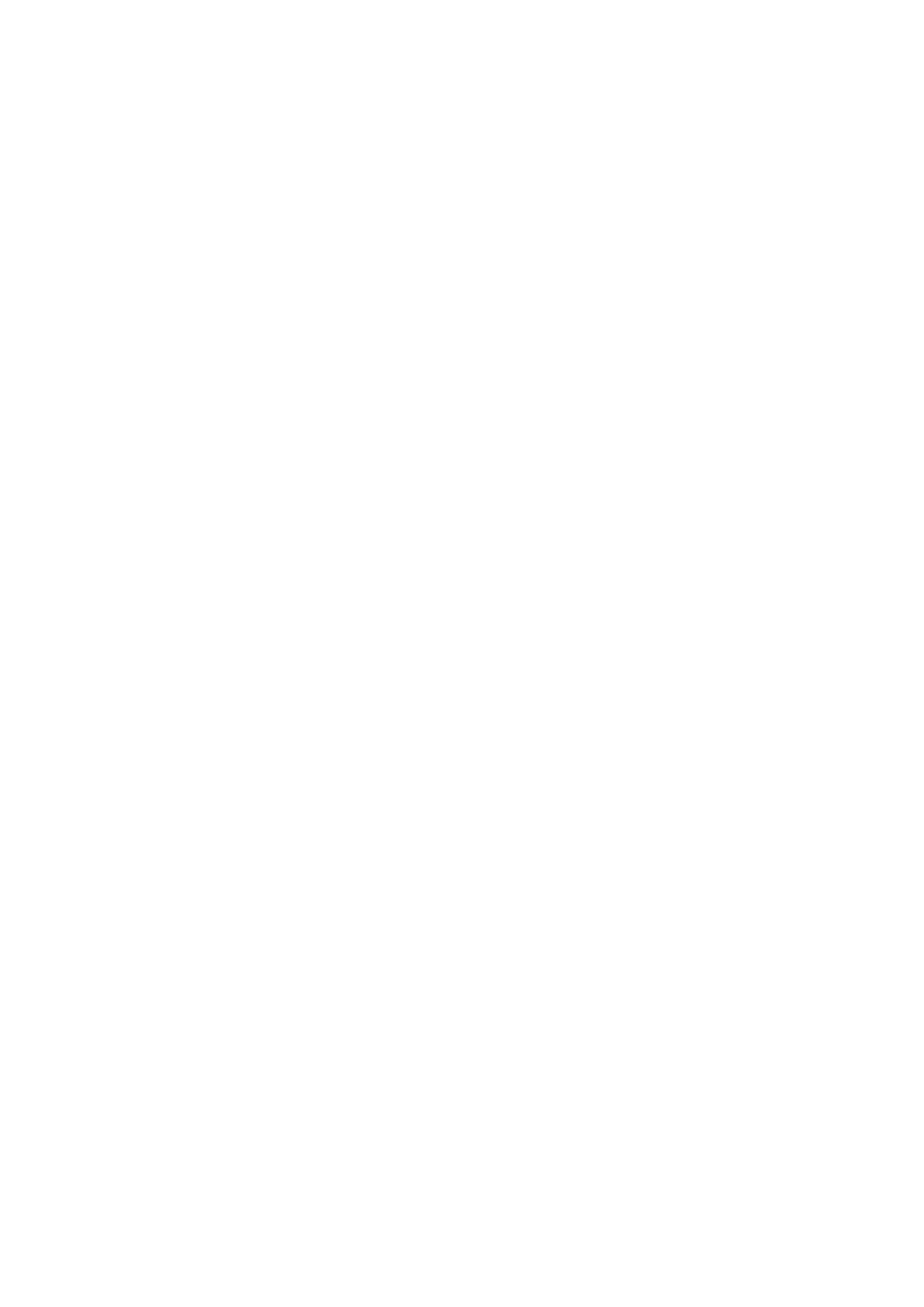

# *Assessment Factors to Derive DNELs – Critical Evaluation of the Status Quo*

Technical Report No. 136

Brussels, June 2020

ISSN-2079-1526-136 (online)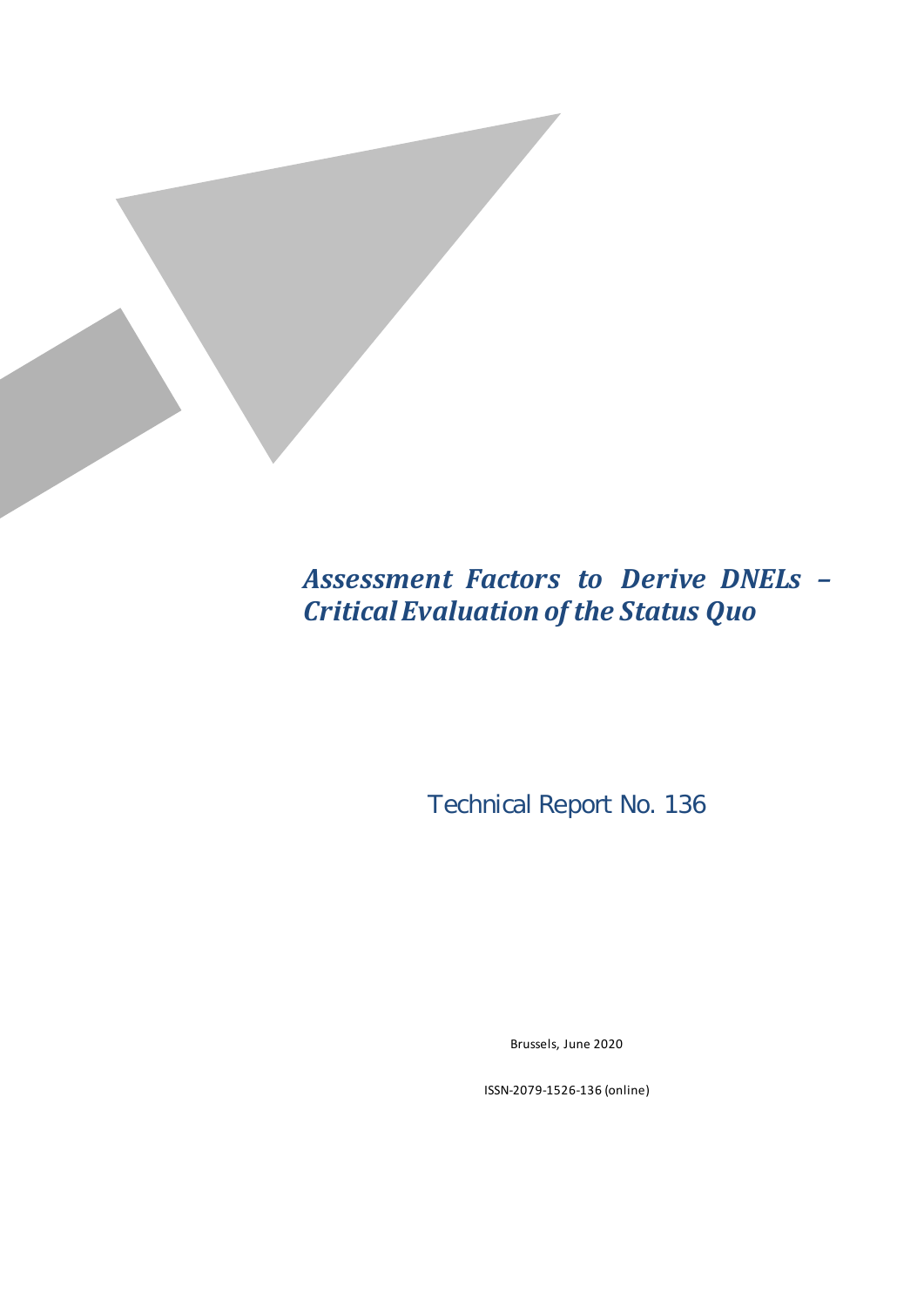#### **ECETOC Technical Report No. 136**

#### © Copyright – ECETOC AISBL

European Centre for Ecotoxicology and Toxicology of Chemicals Rue Belliard 40, B-1040 Brussels, Belgium.

All rights reserved. No part of this publication may be reproduced, copied, stored in a retrieval system, or transmitted in any form or by any means, electronic, mechanical, photocopying, recording or otherwise without the prior written permission of the copyright holder. Applications to reproduce, store, copy or translate should be made to the Secretary General. ECETOC welcomes such applications. Reference to the document, its title and summary may be copied or abstracted in data retrieval systems without subsequent reference.

The content of this document has been prepared and reviewed by experts on behalf of ECETOC with all possible care and from the available scientific information. It is provided for information only. ECETOC cannot accept any responsibility or liability and does not provide a warranty for any use or interpretation of the material contained in the publication.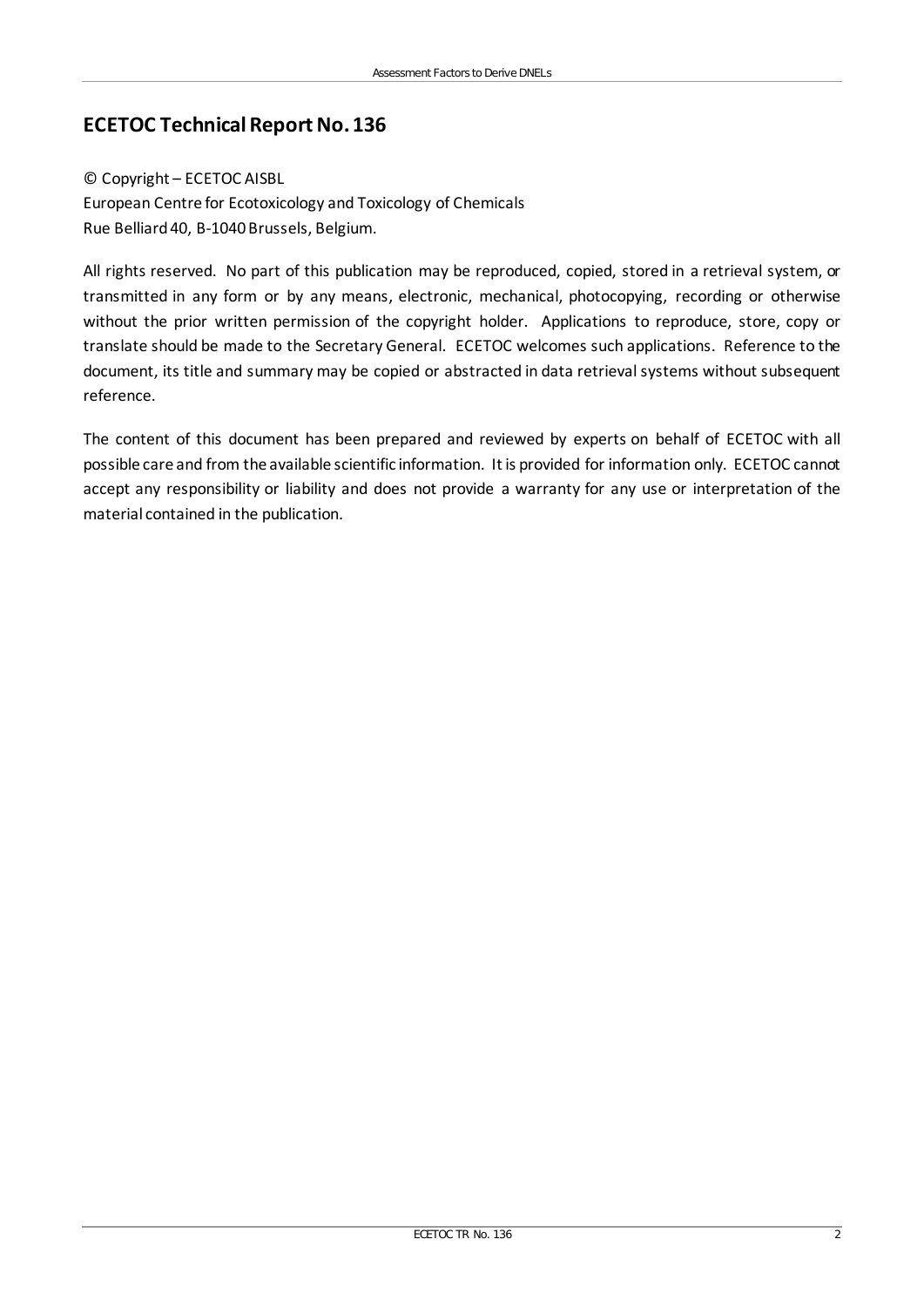#### *Assessment Factors to Derive DNELs*

#### *Contents*

|        | 4<br><b>SUMMARY</b>                                                                                                   |                |  |  |  |
|--------|-----------------------------------------------------------------------------------------------------------------------|----------------|--|--|--|
| 1.     | <b>INTRODUCTION</b>                                                                                                   | 5              |  |  |  |
| 2.     | <b>GENERAL CONSIDERATIONS</b>                                                                                         | 6              |  |  |  |
|        | 2.1 DNEL versus OEL                                                                                                   | 6              |  |  |  |
|        | 2.2 DNEL versus DMEL                                                                                                  | $\overline{7}$ |  |  |  |
| 2.3    | The point of departure (POD)                                                                                          | $\overline{7}$ |  |  |  |
|        | Identification of the POD<br>2.3.1                                                                                    | $\overline{7}$ |  |  |  |
|        | Modification of the POD<br>2.3.2                                                                                      | 8              |  |  |  |
| 3.     | <b>GENERAL CONSIDERATION FOR THE SELECTION AND APPLICATION OF ASSESSMENT FACTORS</b>                                  | 10             |  |  |  |
| 4.     | BACKGROUND TO THE DEVELOPMENT OF DEFAULT (AFS) AND CHEMICAL SPECIFIC ASSESSMENT FACTORS                               |                |  |  |  |
| (CFAS) |                                                                                                                       | 11             |  |  |  |
|        | 4.1 Identifying the most appropriate assessment factor to use                                                         | 14             |  |  |  |
|        | 4.2 Selection of the relevant dose-descriptor(s) for the endpoint concerned                                           | 15             |  |  |  |
|        | 4.3 Modification of the dose descriptor(s)                                                                            | 15             |  |  |  |
|        | 4.4 Route-to-route extrapolation                                                                                      | 15<br>17       |  |  |  |
|        | 4.5 Exposure duration extrapolation                                                                                   |                |  |  |  |
|        | 4.5.1<br>Exposure duration extrapolation; Systemic effects<br>4.5.2<br>Exposure duration extrapolation; Local effects | 17<br>19       |  |  |  |
|        | 4.6 Interspecies extrapolation                                                                                        | 20             |  |  |  |
|        |                                                                                                                       |                |  |  |  |
|        | 4.6.1<br>Interspecies extrapolation; Systemic effects<br>4.6.2<br>Interspecies extrapolation; Local effects           | 20<br>21       |  |  |  |
|        | 4.7 Intraspecies extrapolation                                                                                        | 22             |  |  |  |
|        | Intraspecies extrapolation; Systemic effects<br>4.7.1                                                                 | 22             |  |  |  |
|        | 4.7.2<br>Intraspecies extrapolation; Local effects                                                                    | 23             |  |  |  |
| 5.     | USE OF READ ACROSS TO EXTEND THE SCOPE OF APPLICABILITY OF CSAF                                                       | 24             |  |  |  |
| 5.1    | Case study on the use of read-across within a category                                                                | 24             |  |  |  |
| 6.     | <b>DISCUSSION</b>                                                                                                     | 26             |  |  |  |
|        | <b>ABBREVIATIONS</b>                                                                                                  |                |  |  |  |
|        | <b>BIBLIOGRAPHY</b>                                                                                                   |                |  |  |  |
|        | <b>MEMBERS OF THE TASK FORCE</b>                                                                                      |                |  |  |  |
|        | <b>MEMBERS OF THE SCIENTIFIC COMMITTEE</b>                                                                            |                |  |  |  |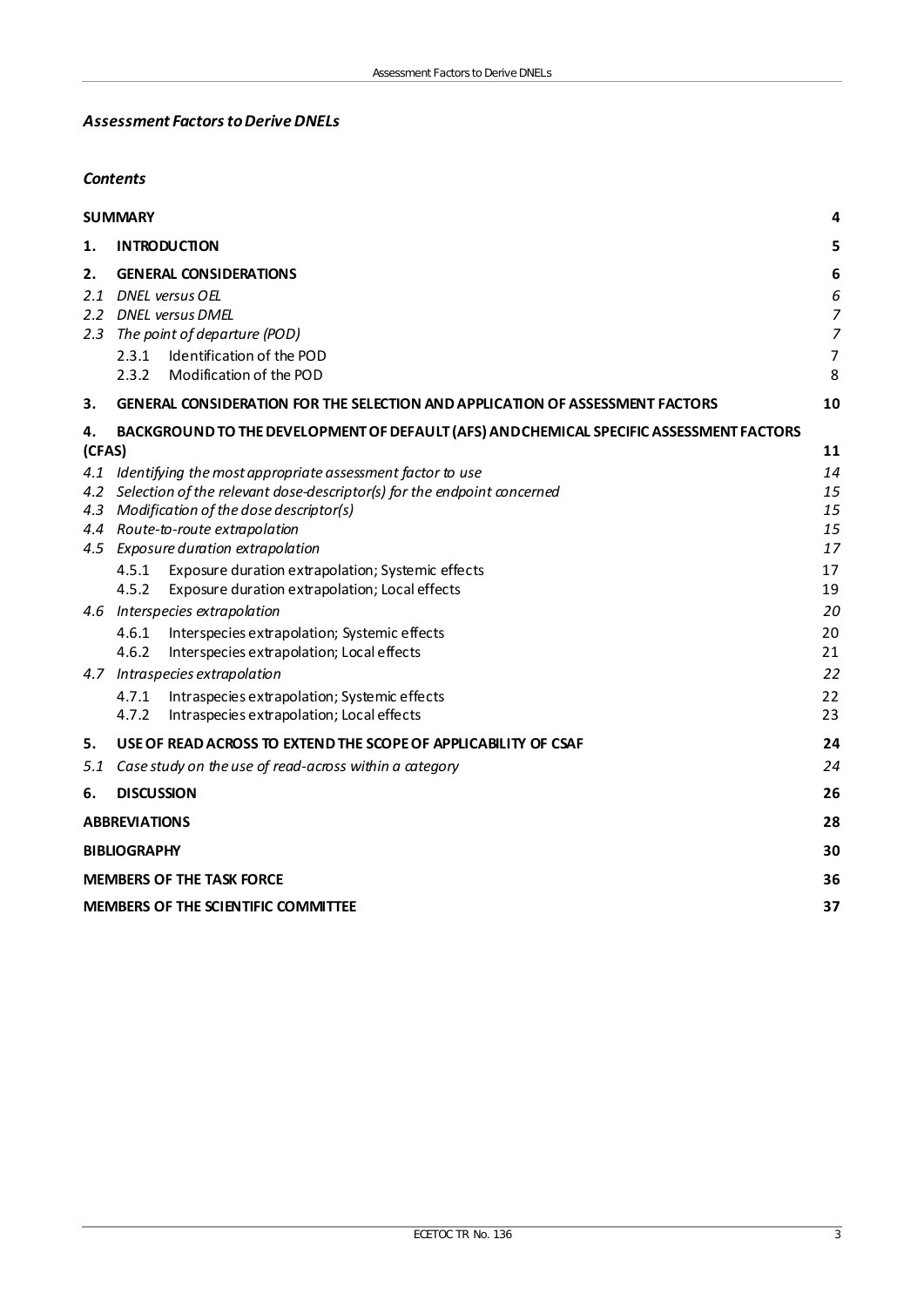### <span id="page-5-0"></span>**SUMMARY**

Establishment of the Derived No-Effect Level (DNEL) is a key step in safety assessments of chemicals under the European Regulation on the Registration, Evaluation, Authorisation and Restriction of Chemicals (REACH) (EU, 2006). European Chemicals Agency (ECHA) guidance has defined the process for derivation of DNELs based upon recognised international practices and the need for extrapolation from experimental data (most likely determined in animals) to the human exposure situation by the application of assessment factors (AFs). While ideally AFs would be developed based on substance-specific information i.e. Chemical Specific AFs (CSAF) in practice scarcity of appropriate data necessitates the use of 'default' AFs.

AFs are used to address the differences between laboratory data and humans, taking into account of interspecies differences, human variability including sensitive sub-groups as well as differences in study duration compared with worker and consumer exposure. The approach of combining an AF of 10 for intraspecies variability and 10 for interspecies variability to form an overall default AF of 100 has become embedded in regulatory practices throughout the world and can be regarded as a matter of science policy.

ECETOC has reviewed the science on AFs three times over that past 25 years (TR 68; ECETOC, 1995; TR 86; ECETOC, 2003 and TR 110; ECETOC, 2010) and concluded that the default approach is conservative and that the available science, albeit limited, supports the use of alternative (lower) factors in some cases. This current review was initiated to establish if the available science has changed over the past 10 years and to summarise industry's experience in applying the alternative ("informed") AFs proposed by ECETOC in 2010.

In the case of AFs for intra- and inter-species variation, the current review failed to reveal significant new scientific data beyond that which was available in 2010. The underlying data still supportsthe views expressed in the earlier ECETOC reviews; however, it has become clear that with regard to some details, there are divergences between ECHA's and ECETOC's interpretation of the statistical aspects of the data, and how to combine them into appropriate deterministic assessment factors. At this interface of risk assessment and risk management, any future change in regulatory policy and practice will require further advancements in the characterisation of variability and uncertainty. It is recommended that the ECETOC alternative AFs as recommended in TR 110 (ECETOC, 2010) are only used for REACH submissions ifsupported by chemical-specific justification, including transparent documentation.

In the case of the AFs for study duration, it is recognised that in recent years large quantities of mammalian toxicity test data has been generatedunder the REACH compliance program. Recent analysis of this and other data points to the need to critically review the AFs and associated guidance to account for study duration to avoid divergent viewpoints and practices developing.

Bhat et al., 2017 reviewed a number of cases where CSAF were applied in a regulatory context, and provide recommendations on how to document the underlying evidence. While the high cost of developing CSAF limits the approach to a relatively small number of high profile/value chemicals, these CSAF case studies support the viewpoint that default AFs are in some cases overly conservative. There may be an opportunity to use Read-Across approaches to apply this learning to the benefit of other chemicals, as discussedon the basis of a case study in this report.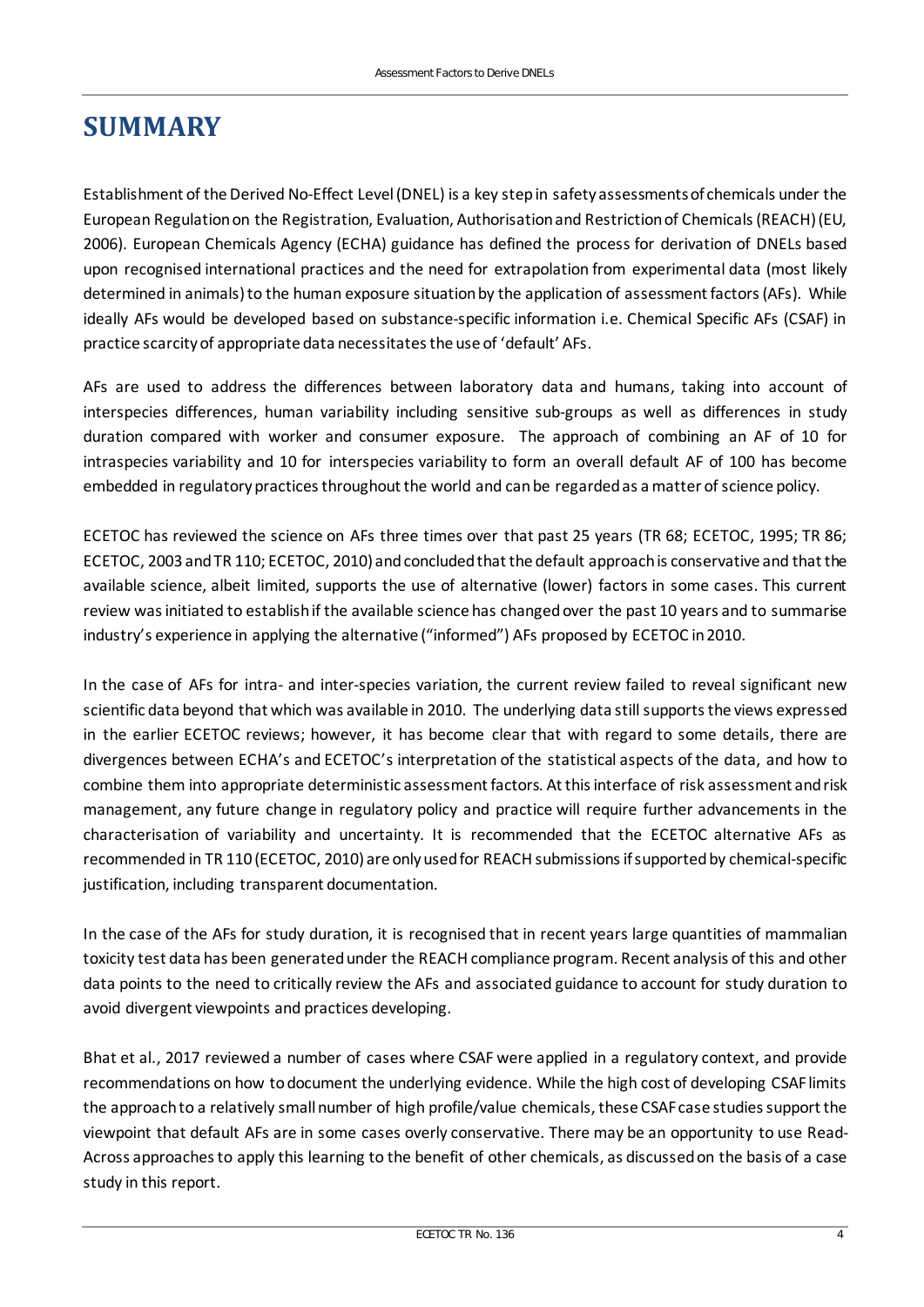## <span id="page-6-0"></span>**1. INTRODUCTION**

In the context of the European Regulation on the Registration, Evaluation, Authorisation and Restriction of Chemicals (REACH) (EU, 2006), the European Chemicals Agency (ECHA) has defined the terms Derived No-Effect Level (DNEL) and Derived Minimal-Effect Level (DMEL) as "*the level of chemical exposure above which humans should not be exposed*" and made available technical guidance on how they should be derived and used in Chemical Safety Assessments.

A key step in the calculation of a DNEL is the extrapolation from the experimental data (most likely determined in animals) to the human exposure situation. This is achieved by applying assessment factors (AFs) to account for variability and uncertainty.

The R8 guidance (ECHA, 2012) in section (4.3 c) describes that ideally the AFs would be developed based on substance-specific information i.e. chemical specific AFs (CSAF), but that in practice scarcity of appropriate data necessitates the use of 'default' AFs.

These 'default' AFs were proposed in 1954 based upon limited data in animals and humans and despite only being the subject of minimal refinement in subsequent years have used widely by governmental authorities and international agencies across the world, especially for product-related regulation, while occupational safety limits often were derived with other methodology. These 'default' AFs are generally recognised as conservative estimates and their use was contested by ECETOC in their review on AFs in 1995 (TR 68; ECETOC, 1995) and again in 2003 (TR 86; ECETOC, 2003) and 2010 (TR 110; ECETOC, 2010) as not being adequately justified and introduced the term 'informed' to describe AFs that they believed were more appropriate.

Some registrants under REACH relied on these ECETOC 'informed' AFs only to find that they were rejected by ECHA as they were not considered sufficiently justified.

Guidance exists for developing Chemical Specific Adjustment Factors (CSAF) (e.g. WHO IPCS, 2005) but to date few examples exist (Bhat et al., 2017). Within ECETOC, several companies have formed a Task Force aimed at determining if the state of knowledge surrounding AFs had advanced since the last ECETOC review almost a decade ago and to identify opportunities for both refinement of default AFs and broader use of CSAFs.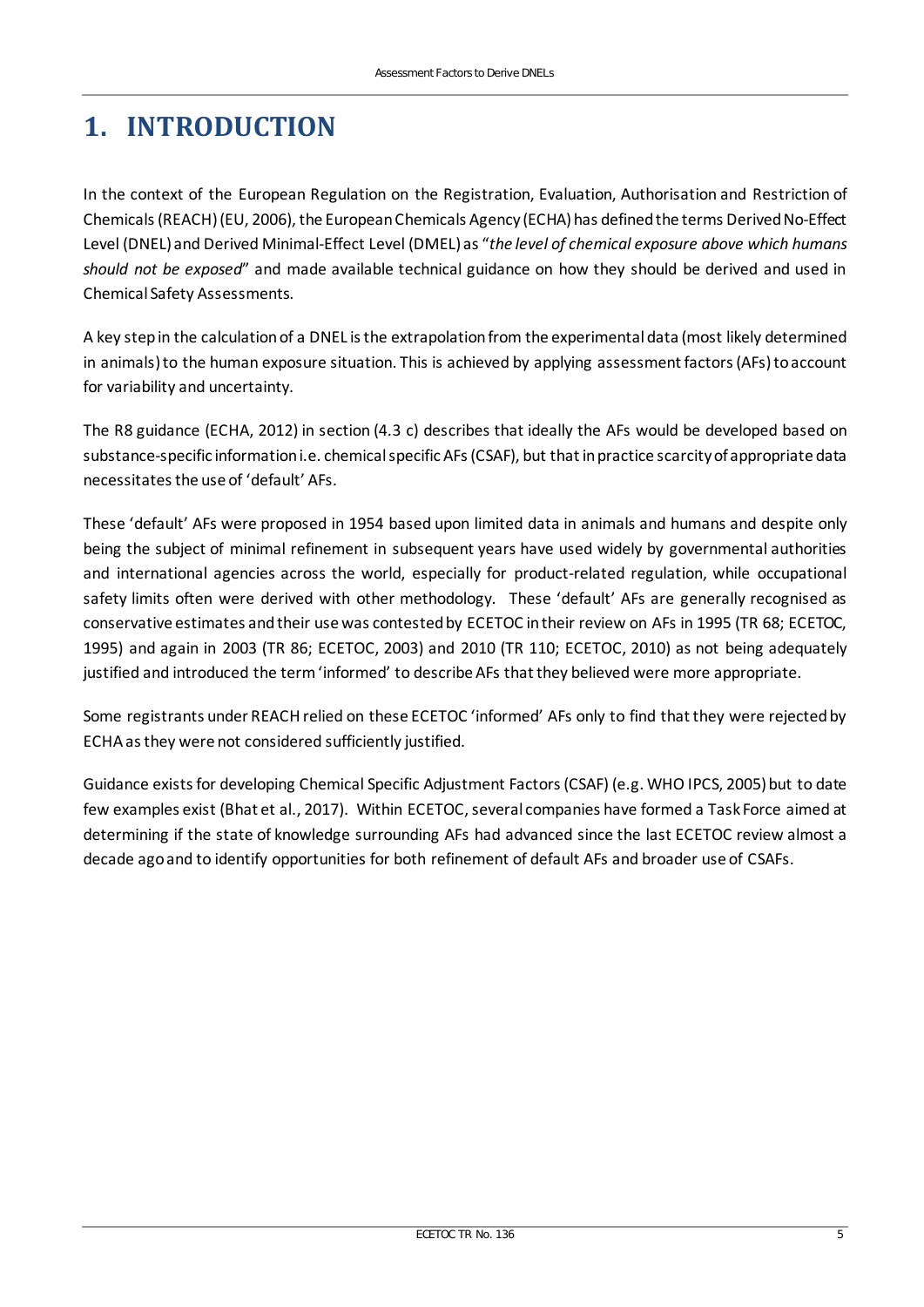## <span id="page-7-0"></span>**2. GENERAL CONSIDERATIONS**

#### <span id="page-7-1"></span>**2.1 DNEL versus OEL**

For some chemicals there exist health-based occupational or workplace exposure limits (OEL) set by EU National Competent Authorities, EU indicative occupational exposure limit value (IOELV) set by DG Employment's Scientific Committee on Occupational Exposure Limits (SCOEL), or workplace exposure limits/standards (OEL/OES) set by companies in the absence of an official limit value being set. REACH Guidance on Information Requirements and Chemical Safety Assessment GD (ECHA, 2012), Appendix R.8-13 describes that existing occupational exposure limits and/or the underlying information used for setting them can be used to derive DNEL values under certain circumstances. The guidance document (GD) describes three situations:

- Where an EU indicative occupational exposure limit value (IOELV) has been set, this may be taken as a DNEL<sub>worker</sub>. This requires that the exposure route and duration for the DNEL is the same as that for the IOELV and no new scientific information is available that would lead to a different value being set.
- Where an EU binding occupational exposure limit value (BOELV) has been set by taking into account socioeconomic factors and technical feasibility, this cannot be used in place of a DNEL. However, the toxicological evaluation of the health effects described in the assessment may be used and taken into account for setting a DNEL.
- Where a health-based national OEL has been set, the toxicological information used must be evaluated and any differences to the REACH GD DNEL calculation method must be taken into account.

Under any of these conditions, it would not be necessary to use the REACH GD approach and AF for defining DNELworker While ECHA guidance does not refer to workplace exposure limits/standards (OEL/OES) set by companies it is reasonable to conclude that DNELs derived according to the REACH GD would take precedence.

Some registrations under REACH used this option to avoid having to derive a DNEL and achieve consistency with existing work practices and control measures. However, divergent standards proposed by ECHA's risk assessment committee (RAC) and SCOEL for N-methyl-2-pyrrolidone (NMP) led the European Commission to ask the two agencies to create a joint taskforce to compare their methodologies. The resulting report highlighted significant differences between the methodologies used by SCOEL and in ECHA guidance that RAC applies to derive exposure standards including the preference for SCOEL to weight good quality human data compared with RAC to prefer animal data as a starting point, with applied assessment factors (ECHA, 2017a). Thus, RAC selected developmental effects in animals while SCOEL has chosen respiratory and local irritation in humans as the primary critical adverse effect. In March 2018 the Commission '*questioned the need to have at EU level two different committees dealing with the evaluation of the same chemicals*' and since 2019 ECHA and its Committee for Risk Assessment (RAC) have been supporting the European Commission's Directorate-General for Employment, Social Affairs and Inclusion (DG EMPL) by providing scientific opinions on OELs. While RAC has indicated its willingness to consider reliable human data, the fact that most chemicals will be data poor in this regard signals the likelihood that ECHA will preferentially require DNELs to be derived from animal data in the future.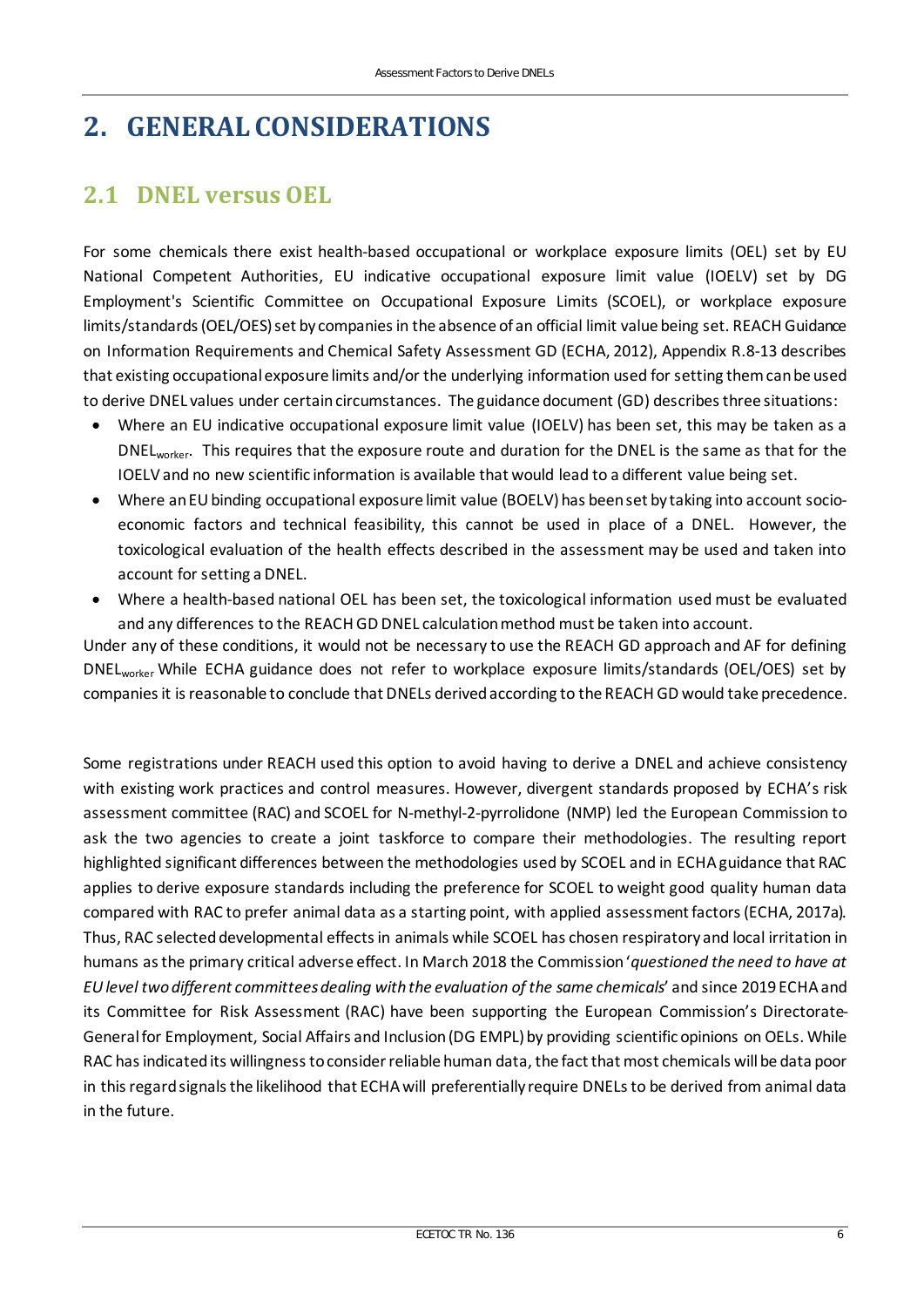### <span id="page-8-0"></span>**2.2 DNEL versus DMEL**

As explained previously in the ECETOC 2010 report, the first decision when developing a risk assessment, the risk assessor is the determination of the likely mode of action (MoA) and whether the critical effect observed (or to be assumed) is threshold-based or not. For stochastic types of processes, especially mutagenicity and genotoxic carcinogenicity, the default assumption prevailing in current regulatory schemes is that there is no threshold and the dose-response relation is based, in principle, on linear extrapolation to a dose of 'very low concern'. Under these conditions, no classical DNEL can be established and this case will not be considered further in this report. However, in the event of this paradigm changing, the concepts discussed below could be adapted/applied. If the MoA is threshold-based, the dose descriptors are converted into points of departure (POD) and then extrapolated via AF as described in Section 4 of this report.

### <span id="page-8-1"></span>**2.3 The point of departure (POD)**

#### <span id="page-8-2"></span>**2.3.1 Identification of the POD**

The standard information requirements under REACH are described in Annexes VI to X of the regulation and depend on the quantity of the substance that is manufactured or imported into the EU/EEA. An initial step in the process of registration is the gathering all existing physicochemical, toxicological and ecotoxicological information that is relevant and available to the registrants (regardless of whether information on a given endpoint is required or not at the specific tonnage level). Where the available information is insufficient to satisfy the data requirements and waiving or read-across is not possible, further testing will be required. For many toxicological endpoints this typically involves vertebrate testing i.e. studies in animals. Accordingly, the REACH GD predominantly focuses on extrapolation of risk to humans from data in animals.

For some high-production volume chemicals with widespread use, there may be evidence for the absence or presence of adverse health effects in humans. This may include but is not limited to anecdotal evidence, market surveys, analytical epidemiology studies, descriptive or correlation epidemiology (morbidity and mortality) studies, case reports, clinical studies, poison centre information, occupational disease registries or other occupational surveillance systems. According to the provisions of Annex XI of the REACH Regulation "Historical Human Data" can be used to adapt the standard testing requirements of Annexes VII to X provided that the quality of the data is properly assessed and found to be adequate. Furthermore, the human health hazard assessment as defined in Annex I of REACH comprises four steps, the second of which is evaluation of human information.

REACH TDG Section R.8 provides guidance as to what ECHA expects regarding the assessment of the quality of the human data and refers the registrant to Annex XI of the REACH Regulation setting out the following general criteria for assessing the adequacy of the data for adaptation of the standard testing requirements.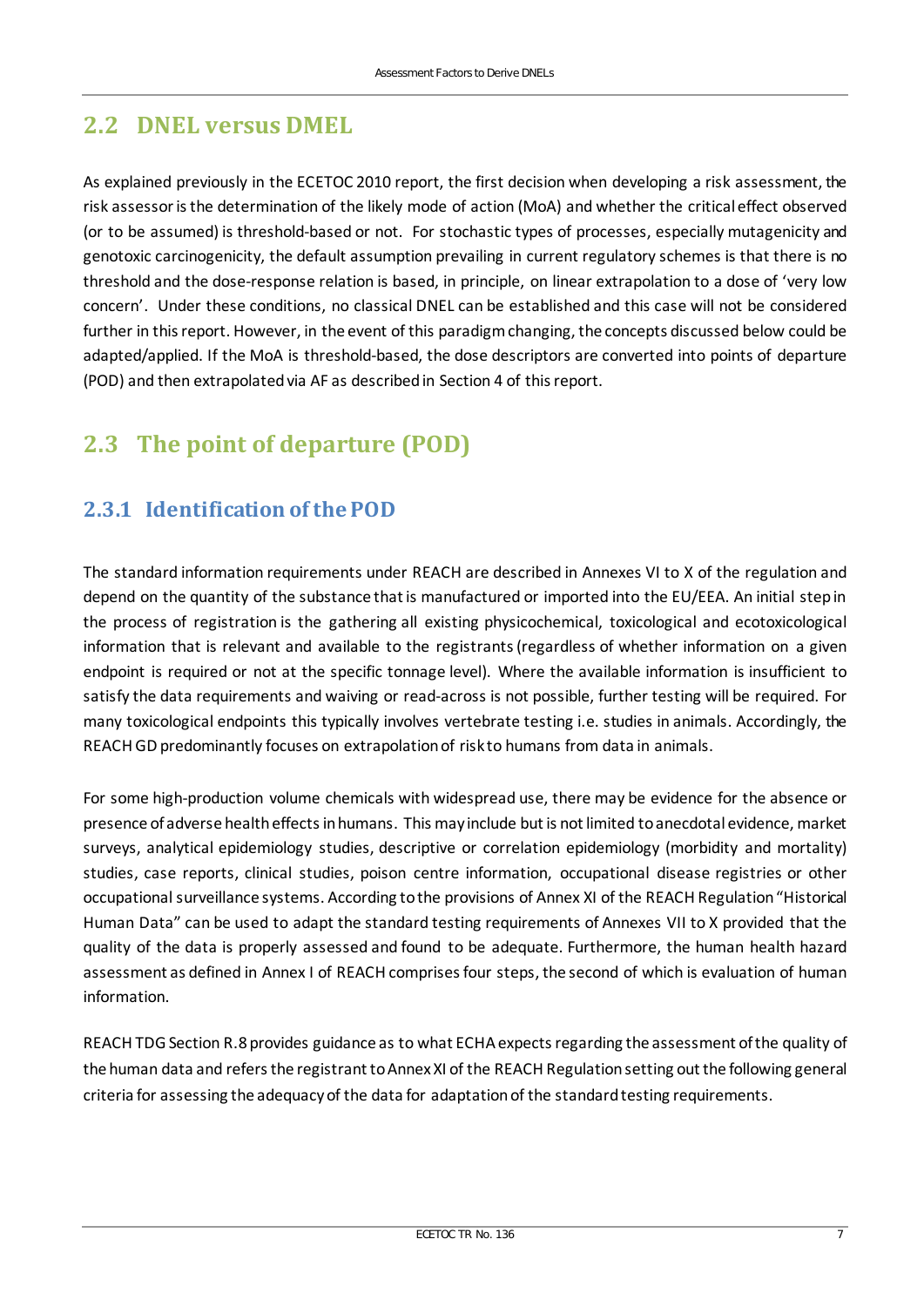#### These are as follows:

- 1) the proper selection and characterisation of the exposed and control groups;
- 2) adequate characterisation of exposure;
- 3) sufficient length of follow-up for disease occurrence;
- 4) valid method for observing an effect;
- 5) proper consideration of bias and confounding factors; and
- 6) a reasonable statistical reliability to justify the conclusion.

For further explanation and guidance, the reader is referred to page 149 onwards in the R8 guidance (ECHA, 2012) as well as the criteria and scoring system described in the read-across assessment framework (RAAF) (ECHA, 2017b).

As underlined in Section 4 of the R8 guidance, a weight of evidence (WoE) approach is considered essential for risk assessment based on epidemiological and other human data. In this regard, ECETOC TR 104 (ECETOC, 2009) provides a useful guide for an integrative framework for human and animal data that assesses the quality of each database with respect to a given chemical or exposure scenario. A scheme is presented to score human data quality and categorise animal data to help with the decision to base the risk assessment on information available for humans or animals or on a combination of both of them. The AF which are recommended to be used with human data are in many cases different from those used with animal data and are described in Section 8 of the TR104 report and Section 5 in the TR 110 report (ECETOC, 2010) and is not elaborated further in this report.

#### <span id="page-9-0"></span>**2.3.2 Modification of the POD**

While the modification of the POD to correct the starting point to take account of differences in exposure pattern (duration, frequency, route) between animals and humansits strictest sense is not related to the choice of AF, this may have a major impact on the derived DNEL. REACH guidance (R.8.4.2 b) explains that "*In a few situations, the effects assessment is not directly comparable to the exposure assessment in terms of exposure route, units and/or dimensions*" thereby requiring 'modification' of the relevant dose descriptor(s) per endpoint to the correct starting point (i.e., correct the unit of exposure. The GD gives examples of such situations including:

- 1. If for a given human exposure route there is a dose descriptor for the same route in experimental animals but for that particular exposure route there is a difference in bioavailability between experimental animals and humans at the relevant level of exposure.
- 2. If for a given human exposure route there is not a dose descriptor for the same route (in experimental animals or humans).
- 3. Differences in human and experimental exposure conditions.
- 4. Differences in respiratory volumes between experimental animals (at rest) and humans (light activity).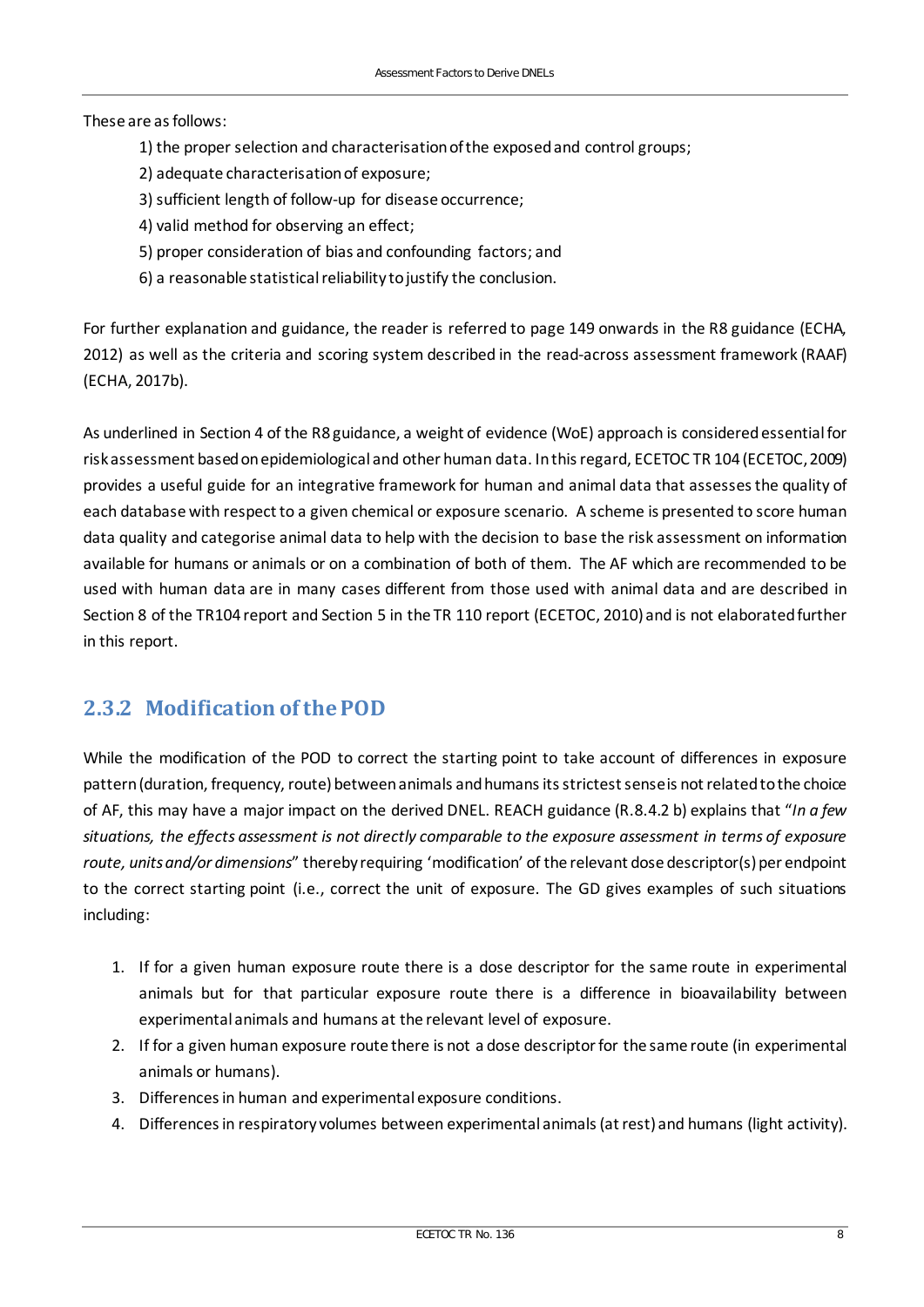This report will not address the scientific issues surrounding derivation and adjustment of POD, as this is comprehensively addressed in the REACH R8 guidance (ECHA, 2012) from page 158 onwards, other than to recognise that a DNEL should not be calculated if no hazard is observed i.e. if no adverse effects are observed at the limit dose (see also section 4.2).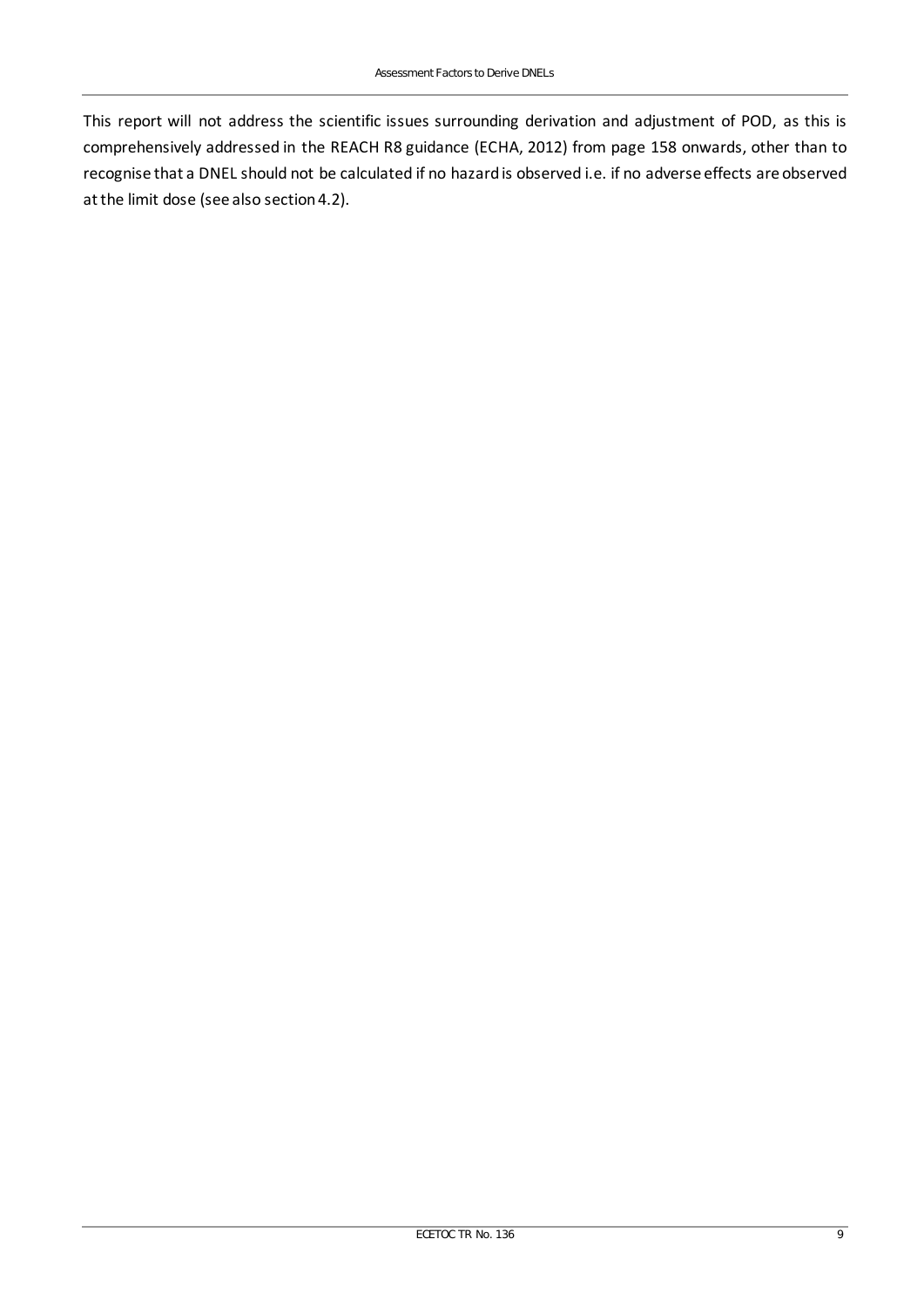## <span id="page-11-0"></span>**3. GENERAL CONSIDERATION FOR THE SELECTION AND APPLICATION OF ASSESSMENT FACTORS**

For reasons given earlier, in all but a few cases the only data available upon which to base the human health assessment that will be in animals or alternative methodologies (in vitro, silico, QSAR etc.). The derivation of DNEL from human data is described in Section 8 of the TR104 report and Section 5 in the TR 110 report and is not elaborated further in this report. The use of alternative methodologies (in vitro, in silico, QSAR etc.) is not addressed in this report so the remainder of this section, as well as Sections 4 and 5, pertain to the use of animal data.

The next step in the calculation of a DNEL after modification of the POD is to extrapolate from the experimental data (most likely determined in animals) to the human exposure situation. This is achieved by applying assessment factors (AFs) to account for variability and uncertainty.

The R8 guidance in section (4.3 c) describes that ideally the AFs would be developed based on substancespecific information i.e. chemical specific AFs, but that in practice scarcity of appropriate data necessitates the use of default AFs. The background to the development of these factors is described in the following section.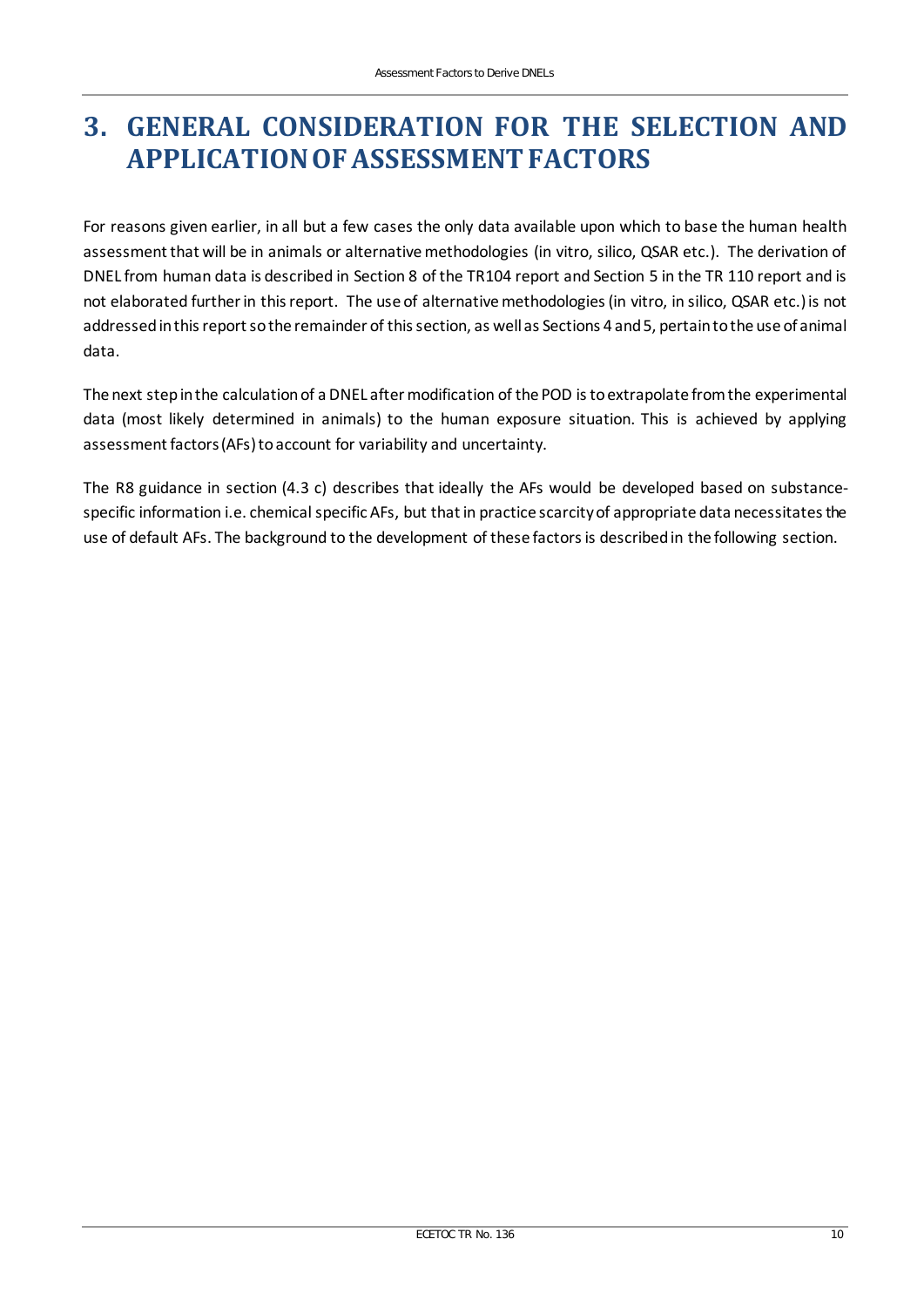## <span id="page-12-0"></span>**4. BACKGROUND TO THE DEVELOPMENT OF DEFAULT (AFS) AND CHEMICAL SPECIFIC ASSESSMENT FACTORS (CFAS)**

For decades, the general practice used to derive "safe doses" for subsequent use in risk assessment involved incorporation of uncertainty factors (UFs) or assessment factors (AFs) to address differences between species (i.e. animal-to human extrapolation) and between humans (i.e. interindividual or intraspecies variability) and database deficiencies and/or uncertainties such as the nature of the POD i.e. LOAEL vs NOAEL, or the study duration as compared with lifetime exposure in humans (WHO/IPCS 1994).

The concept of using assessment factors to bridge between toxicological information, usually generated through studies with experimental animals, and the human situation is coded in the GD (ECHA, 2012) and key to the risk (Chemical Safety) assessment process. The GD and associated guidance refers to both 'default' assessment factors and 'substance-specific' or 'case-specific' assessment factors.

ECETOC in their reviews in 2003 (TR 86; ECETOC, 2003) and 2010 (TR 110; ECETOC, 2010) introduced the term 'informed' to describe assessment factors that they believed were more appropriate than the 'default' ones recommended in the GD and these were used in preference by some registrant only to be rejected within the review process as they were not considered sufficiently justified. With the hindsight of this experience within the REACH process and the wider experience within the international risk assessment community on the development of 'chemical specific' assessment factors or CSAF it is important to gain an understanding of how these factors have evolved, their intended application and practical limitations.

Bhat et al., in their 2017 review paper on 'Chemical-Specific Adjustment Factors' (CSAF) described the evolutionary timeline of the major developments surrounding the WHO/IPCS (2005) CSAF guidance and in so doing highlight the background to the development of 'default adjustment factors' (figure 4.1).



*Figure 4.1 Evolutionary timeline of the major developments surrounding the WHO/IPCS (2005) CSAF Guidance.*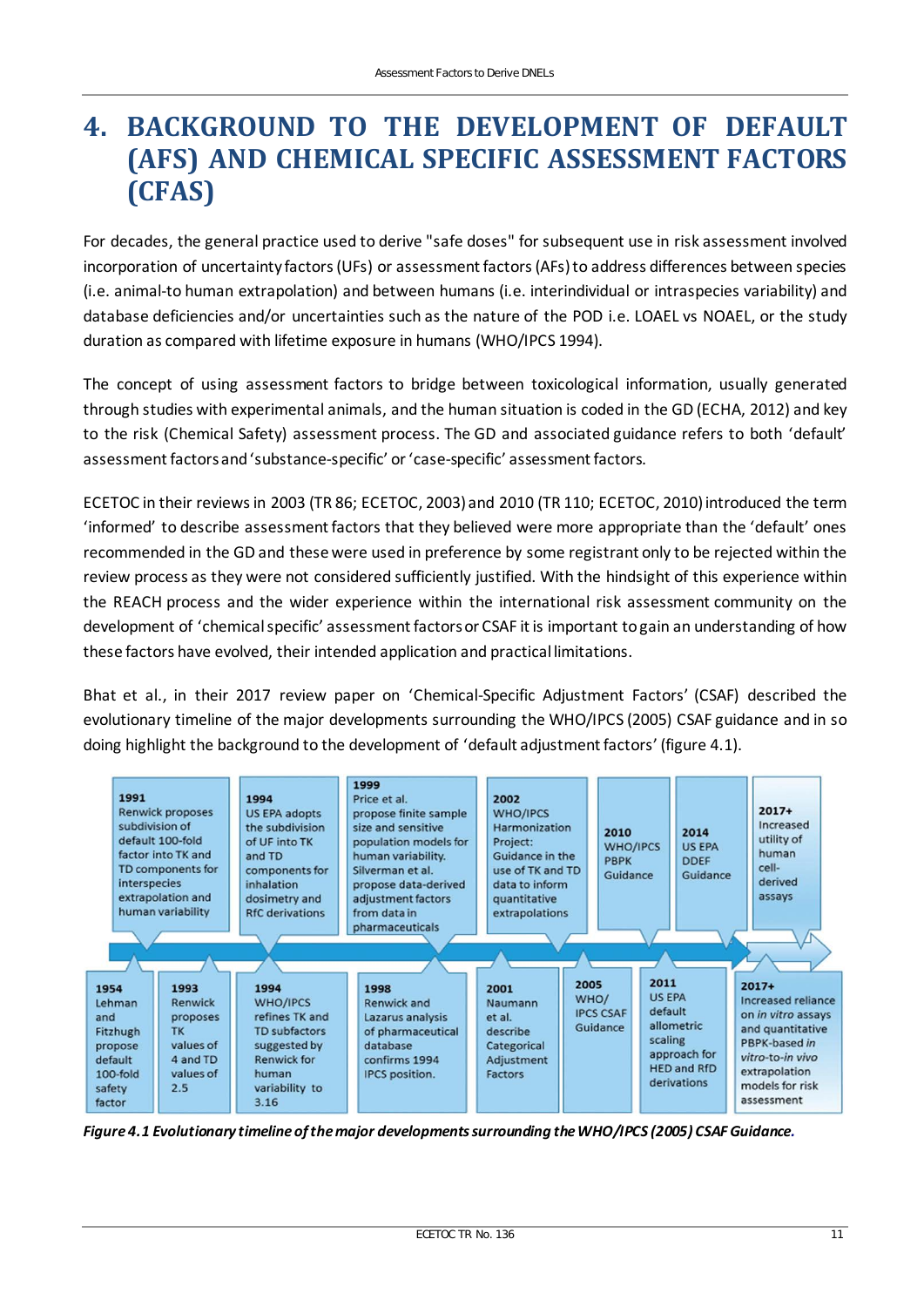It is immediately apparent that the overall factor of 100-fold extrapolation nowadays often referred as "default adjustment factor" finds its roots as long ago as 1954 in the publication by Lehman and Fitzhugh. The value of 100 was based on a limited analysis of the variation between and within species in the biological processes relevant to the adverse effects for a range of chemicals which had information available in both experimental animals and humans at the time.

Much later, in 1993, Renwick proposed that the default 10-fold uncertainty factors for interspecies differences and for intraspecies differences (human variability) encompass both Toxicokinetics (TK) and Toxicodynamics (TD) considerations. This publication proposed that the overall factor of 10 for interspecies differences should be comprised of a combination of a 4-fold TK subfactor and a 2.5-fold TD subfactor. The TK/TD split was based on underlying data in rats (the most commonly used test species) and humans and consistent with an approximately 4-fold difference (according to the three-quarter power of the ratio of the body weight between rats and humans). This accounts for species differences in basic physiological parameters, cardiac output, renal and liver blood flows i.e. the major determinants of clearance/elimination.

WHO/IPCS in 1994 took the concept of subdivision of the factor of 10 for intraspecies differences first proposed by Renwick and assigned the TK and TD aspects into two 3.16-fold (normally rounded to 3.2) subfactors based upon kinetic parameters and physiologically based pharmacokinetic (PBPK) and pharmacodynamic (PD) modelling for a range of toxicological or therapeutic responses to pharmaceutical agents (Renwick, 1991, 1993; Renwick & Lazarus, 1998).

In 1995 ECETOC investigated the role of assessment factors in human health risk assessment (TR 68; ECETOC, 1995) and while recognising the standing of the "traditional" 100-fold assessment factor, considered it "*unclear based upon the literature whether this was based upon analysis of data, and if so what fraction of the population it was expected to protect*".

ECETOC revisited the topic in 2003 (TR 86; ECETOC, 2003) and after reviewing the available evidence at that time reaffirmed the earlier findings and concluded that for interspecies extrapolation from animals (rats) to humans for systemic effects that "*a total default AF of 5 was sufficient to account for interspecies variability after scaling (*i.e. the TD factor*) and for any differences in intraspecies variability (*i.e. TK and TD*)"*.

The default subfactors of 10 and 10 were adopted by various national and international organisations during the 90's and 2000's (US EPA, 1994, 2002 and 2011; Meek et al. 1999, 2002; WHO/IPCS, 2005; EFSA, 2006) and formed the founding principle upon which ECHA basis its requirements for derivation of DNELs (ECHA GD) under the REACH Regulation.

ECETOC revisited the topic for the third time in 2010 (TR 110; ECETOC, 2010) and again reaffirmed their previous conclusions adding that the *additional interspecies AF of 2.5 for "remaining differences"* i.e. TD, as implemented in the ECHA GD, was questionable as it involves aspects of *"science policy*". They went on to recommend that "*this factor should be further investigated with data that will become available from the first-tier chemicals"*  (under REACH).

The proposals made in 2003 and 2010 by ECETOC to change the 'default' AFs from 10x10 to more 'informed' AFs gained no traction in the development of the ECHA GD and associated guidance under REACH and was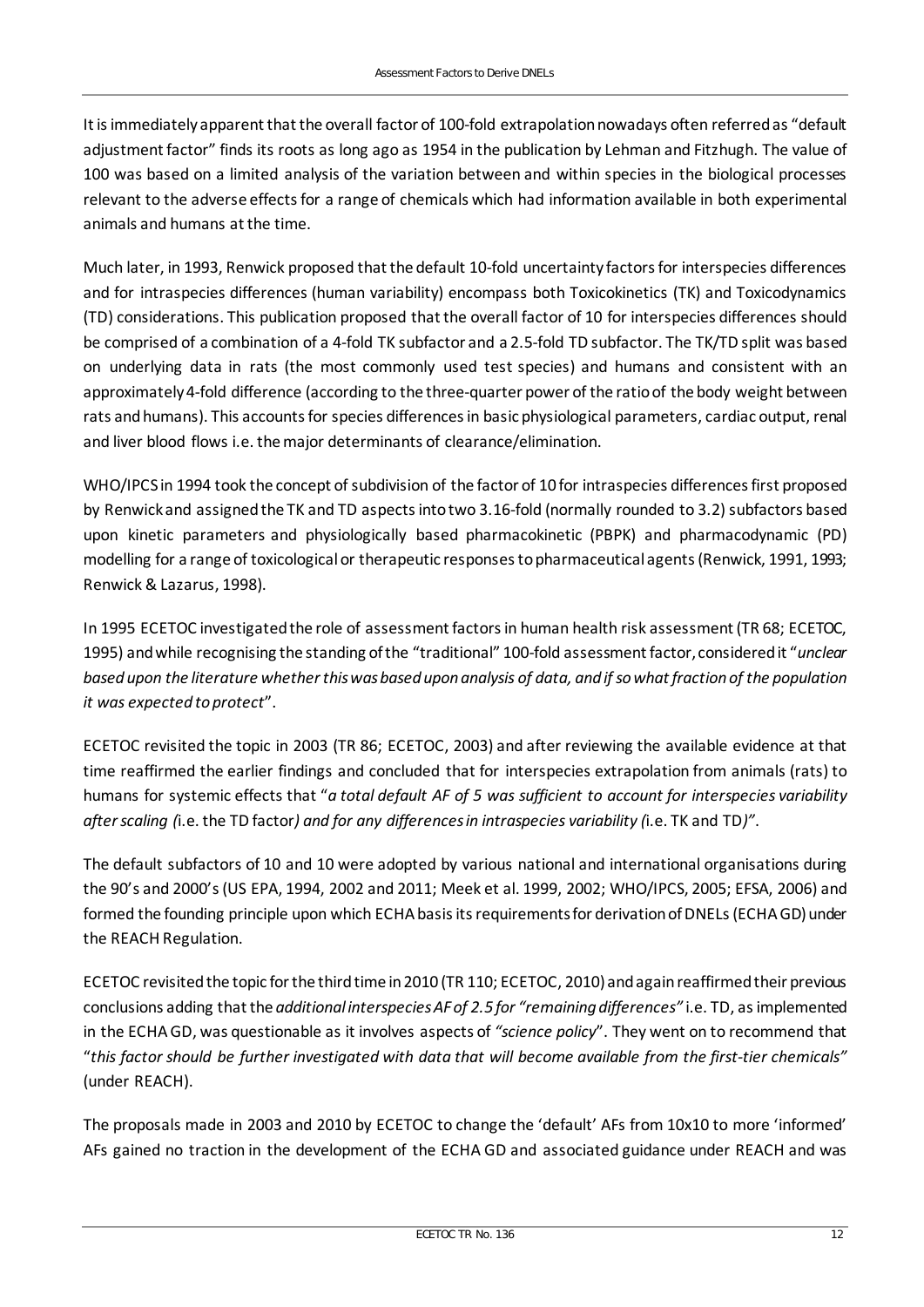subsequently challenged by ECHA during review of REACH registrations. Nevertheless, the concept of deviating from default assumptions where justified was, and still is, widely recognised and encouraged.

In the early 2000s the WHO/IPCS initiated a consultative process aimed at harmonising risk assessment approaches with the objectives of promoting 1) common understanding and encouraging the incorporation of quantitative data in the measurement of dose/concentration–response and 2) research in areas that might lead to more predictive estimates of risk and paved the way to the concept of 'Chemical-Specific Adjustment Factors' (WHO/IPCS 2005).

The concept of refining assessments through tiers of increasing sophistication was subsequently described by WHO/IPCS in 2014 in their tiered approach to risk assessment and uncertainty analysis. In this approach lowerlevel tiers deal with default (conservative) assumptions for both exposure and hazard with higher tiers moving from semi-quantitative to more data-derived and quantitative approaches based on increasing information on mode of action (MOA) and species concordance, increasing extent of quantitation, and probabilistic versus deterministic analyses (Meek et al., 2014a & b).

The role of CSAF is recognised by ECHA on page 28 of the R.8 guidance (ECHA, 2012) by stating that "*Preferably, the value for each individual assessment factor is based on substance-specific information"* but then go on to acknowledge that "*However, although sound in principle, in practice the approach has limitations (data are often scarce, especially toxicodynamic data, and human data) and, therefore, default assessment factors most often need to be used*."

Bhat et al., in their 2017 review paper on lessons learned from over 100 case studies using CSAF from global regulators or published literature provided some independent verification of ECHA's concern that data supporting development of CSAF are indeed scarce, particularly if you were to compare this relatively small number of available case studies with the vast number (21,319 at time of review) of unique substances registered at above 10 tpa under REACH potentially requiring DNELs to be derived.

The Bhat review also concluded that in all cases, but for some perfluorinated compounds, "TK or TD subfactors *based on chemical-specific information tended to be less than the default subfactors resulting in guidance values greater than those based on defaults"*. It should be recognised that this could reflect bias in the selection of candidate chemicals for development of CSAF i.e. selection of those identified as having the greatest likelihood of deviation, or be taken as a more general confirmation that default AFs are indeed too conservative, particularly when extrapolating from effects observed in rodents.

With regard to the implications for REACH and Chemical Safety Assessment process, then generating substancespecific information for all chemicals that require assessing on an individual chemical basis would not be a plausible option since it would be both resource and cost prohibitive. So, if indeed the combination of using default, conservative AFs with conservative exposure assessment is for the majority of substances making the process unworkable or overly restrictive, then there is a tangible impetus to develop approaches that might be able to provide the same high level of confidence in deviating from defaults based upon other considerations, such as read-across to chemicals for which CSAF have been sufficiently validated.

Whatever the terminology used, whether "Substance specific" (ECHA, 2008); "Chemicals Specific" (CSAF -WHO/IPCS, 2005) or "Data-Derived"" (DDEF-US EPA, 2014), it is broadly recognised that these factors can be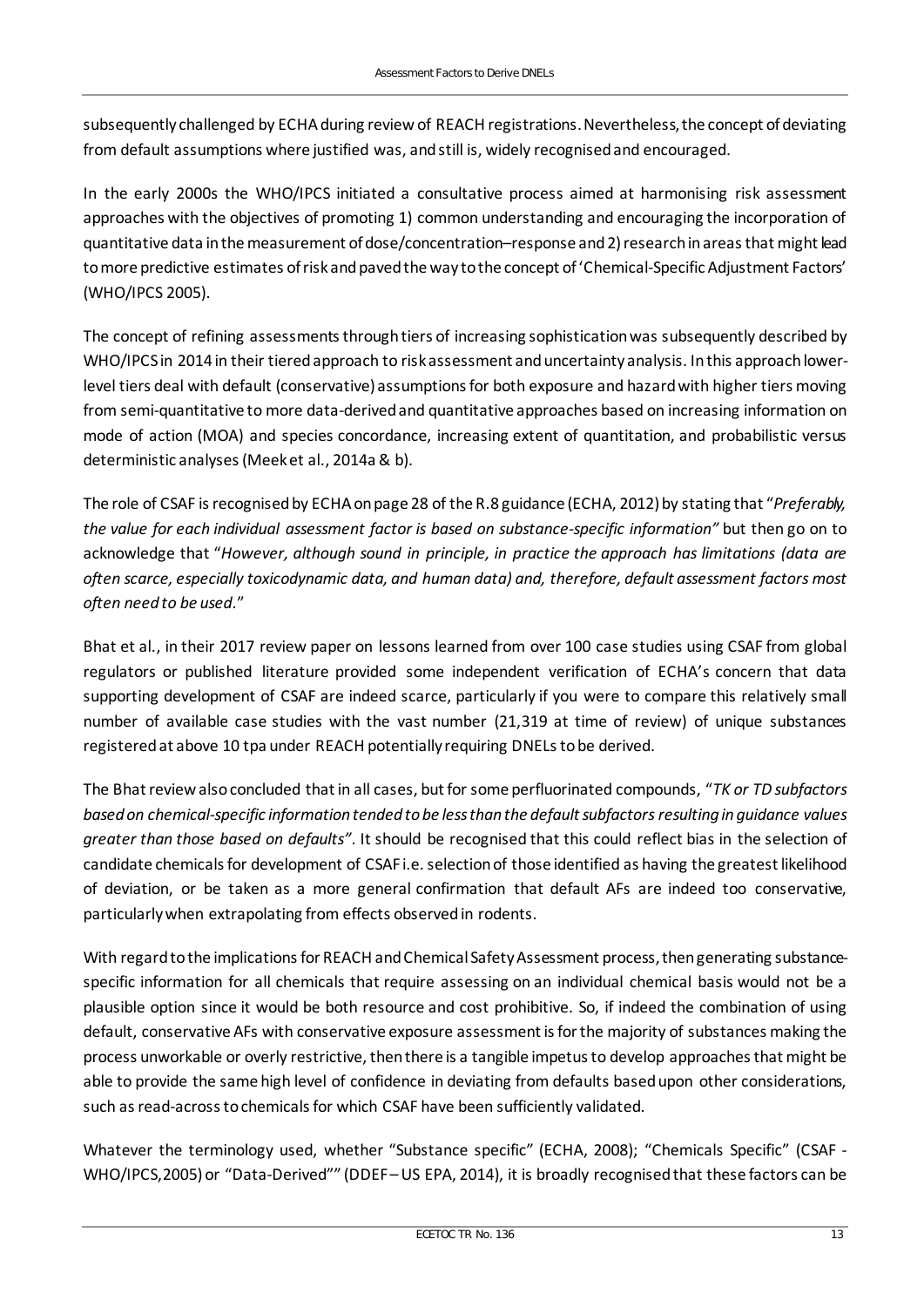derived for a single substance or chemical, or for a group of compounds (JMPR, 2006, 2007, 2008; ECHA, 2008; JECFA 2011; US EPA, 2014; Bhat, 2017) with similar MOA/AOP (Adverse outcome pathway) or common elimination pathways. What is perhaps missing, therefore, is a framework for the development and communication of these grouping and read across concepts that will allow regulators and agencies to accept them as being sufficiently justified (see section 5).

### <span id="page-15-0"></span>**4.1 Identifying the most appropriate assessment factor to use**

ECHA GD recommends that 'each step in the process (of extrapolation from experimental data to the human exposure situation), including any choice for an assessment factor value, whether substance-specific or default should be explained as transparently as possible, with a qualitative narrative in the chemical safety report (CSR)'. ECETOC concurs with this recommendation since this is essential in order to provide transparency and to optimise the likelihood of acceptance by the reviewer.

In this regard, Section R.8 of the 'Guidance on information requirements and chemical safety assessment' proposes a tiered and systematic approach for the delineation of DNELs and DMELs (Derived Maximum Exposure Limit) (ECHA, 2008):

| Step 1:   | Gather typical dose descriptors and/or other information on potency                        |
|-----------|--------------------------------------------------------------------------------------------|
| Step 2:   | Decide on mode of action (threshold or non-threshold) and which next step(s) to<br>choose  |
| Step 3-1: | Derive DNEL(s) for threshold endpoints                                                     |
| Step 3-2: | If possible, derive DMEL(s) for non-threshold endpoints                                    |
| Step 3-3: | Follow a more qualitative approach when no dose descriptor is available for an<br>endpoint |

Step 4: Select the leading health effect(s)

While DNEL are defined as safe exposure levels for threshold effects, such safe levels cannot be defined for non-threshold effects, e.g. effects of genotoxic carcinogens or mutagenic effects. In this case, one should calculate a DMEL which is an exposure level considered to be of 'very low concern'. Derivation of DMEL will not be addressed in this document.

The following sections give guidance on the main issues to include in derivation of the overall AF applied in the general assessment procedure for threshold endpoints. The individual factors contributing to the overall AF are described separately in the following Section.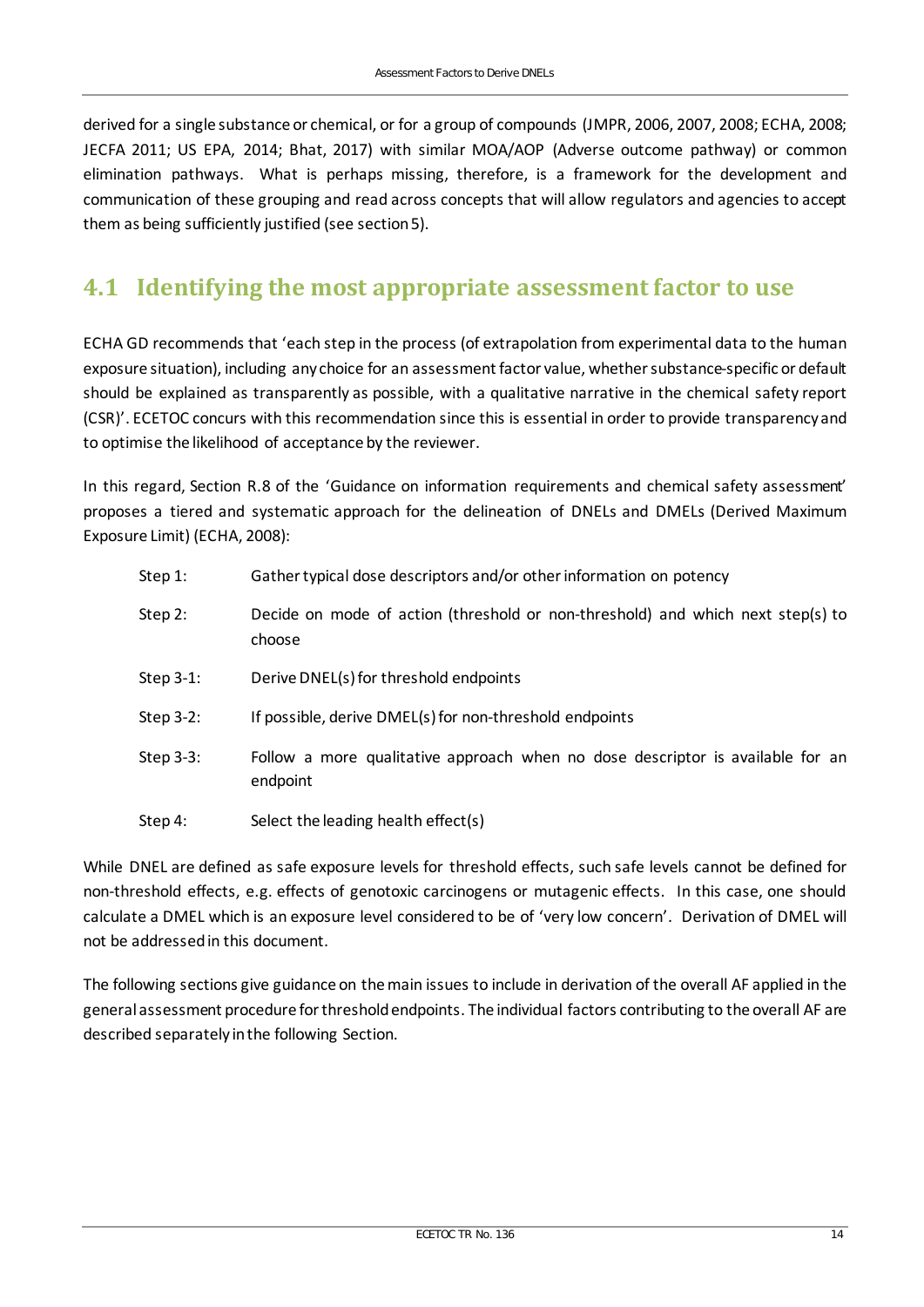### <span id="page-16-0"></span>**4.2 Selection of the relevant dose-descriptor(s) for the endpoint concerned**

The GD requires that DNELs are developed for each dose descriptor identified from the available data for each human health endpoints so as to identify the most sensitive or lead endpoint for subsequent use in the chemical safety assessment.

In this regard it should be noted that as confirmed during the ECHA webinar on "the latest information about ECHA's and industry's action plans for addressing the lack of compliance of REACH registration dossiers" ( $26<sup>th</sup>$ of November 2019[1](#page-16-3)) that DNEL should not be developed for chemicals that do not present a hazard, i.e. no classifiable effects are observed e.g. at the limit dose.

### <span id="page-16-1"></span>**4.3 Modification of the dose descriptor(s)**

In some situations, the conditions under which the effects assessment was made are not directly comparable to the conditions required for the target exposure assessment i.e. in terms of exposure route, units and/or dimensions. In these situations, it is necessary to convert the dose descriptor for the threshold effect (e.g. N(L)OAEL, benchmark dose, LD/LC50) into a "corrected starting point".

ECHA GD goes on to highlight certain conditions under which modification is not appropriate. Examples include the use of human data where modification is not required, or where the effect is local as opposed to systemic or where the metabolism involves a first pass effect, in which case route-to-route extrapolation is inappropriate. It is not necessary to reproduce this detail here in which case the reader is referred to the GD.

### <span id="page-16-2"></span>**4.4 Route-to-route extrapolation**

Route to route extrapolation is desirable where sufficient, reliable data exists by one route of exposure and an assessment is required by a different route of exposure for which data is lacking. In such cases route to route extrapolation would avoid unnecessary animal testing.

According to the REACH GD (ECHA, 2012) and ECETOC (2003), route-to-route extrapolation is appropriate for systemic effects but not appropriate for substances with a local mode of action where local effects are more dependent on concentration than on dose.

ECHA REACH GD recognises in Section R.8.4.2 that "It is to be noted that route-to-route extrapolation is associated with a high degree of uncertainty and should be conducted with caution relying on expert

<span id="page-16-3"></span><sup>1</sup> [http://echa.europa.eu/de/-/improving-the-quality-of-your-reach-registration-dossier-what-authorities-are-planning](http://echa.europa.eu/de/-/improving-the-quality-of-your-reach-registration-dossier-what-authorities-are-planning-and-how-you-can-prepare)[and-how-you-can-prepare](http://echa.europa.eu/de/-/improving-the-quality-of-your-reach-registration-dossier-what-authorities-are-planning-and-how-you-can-prepare)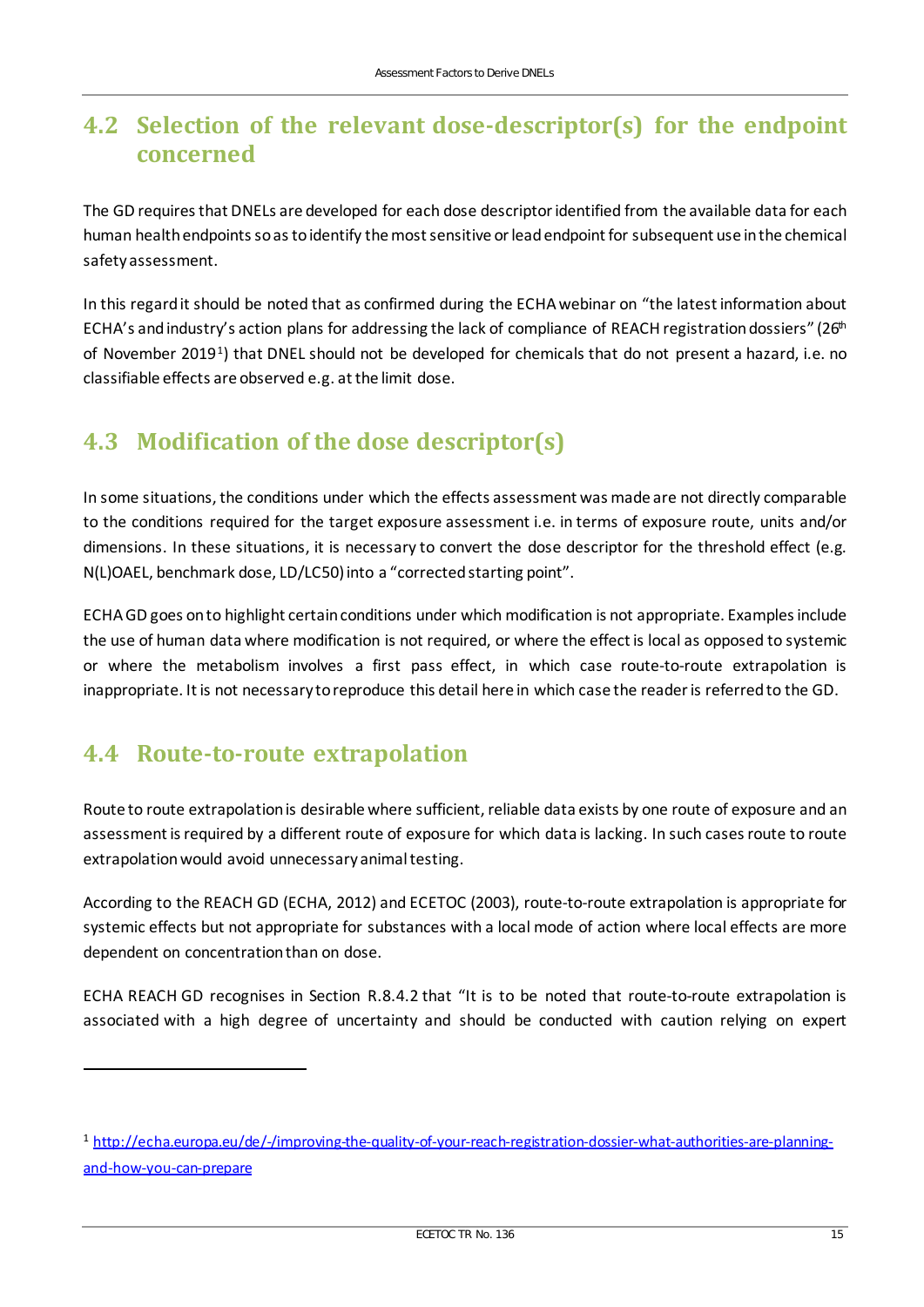judgment". The guidance states that substance-specific data on absorption via the different routes are to be preferred but that in the absence of these data for both the starting route and the end route (the route to which the extrapolation is being made), worst case assumptions have to be made. Worst case in this context will be obtained assuming a limited absorption for the starting route, leading to a low (conservative) internal NOAEL.

Accordingly the guidance proposes: "… thus, in the absence of route-specific information on the starting route, to include a default factor of 2 (i.e. the absorption percentage for the starting route is half that of the end route) in the case of oral-to-inhalation extrapolation. The inclusion of this factor 2 means for example that 50% (instead of 100%) absorption is assumed for oral absorption, and 100% for inhalation. Note that if data on the starting route (oral) are available these should be used, but for the end route (inhalation), the worst-case inhalation absorption should still be assumed (i.e. 100%). Note that this does not apply if there is a first pass effect, if there is non-resorption, or for bolus effects.

No default factor should be introduced (i.e. factor 1) in case of inhalation-to-oral extrapolation, because a two times higher oral compared to inhalation absorption appears on empirical grounds not justified.

On the assumption that, in general, dermal absorption will not be higher than oral absorption, no default factor (i.e. factor 1) should be introduced when performing oral-to dermal extrapolation."

ECETOC in their review in 2003 also recognised that "route-to-route extrapolation was characterised by considerable scientific uncertainty that may impact route-to-route extrapolation". In 2010, ECETOC again reviewed the state-of-science and confirmed their earlier opinion adding that "The default AF of 2 of the REACH GD for oral to inhalation extrapolation does not correspond with the evaluations carried out by the European competent authorities under the previous EU Existing Chemicals Regulation (EC, 1993; EC, 1994). Similarly, the oral to dermal extrapolation AF of 1 will very often lead to an overly conservative estimate of the POD for dermal exposure, while an AF <1 would be appropriate, although not allowed for by the present REACH Regulation (EU, 2006)".

Since it is almost a decade since the last review and considerable high reliability data has been collected under REACH in the meantime it is perhaps timely to revisit this topic to determine if the state-of-science has progressed any further.

Schröder and co-workers attempted to derive route to route extrapolation factors (EF) based on no/lowest effect levels (NOELs/LOELs) in the Fraunhofer RepDose® database for the oral to dermal or oral to inhalation route (Schröder et al., 2016). 246 paired studies (for 110 compounds) allowed analysis of oral-to-inhalation extrapolation. While the authors recognised that route-to-route (R2R) extrapolation is hampered by such factors as type of application (e.g. gavage, drinking water or food for oral studies), first pass effects, differences in absorption, metabolism, distribution, bioavailability and toxicity and despite not controlling for these in the analysis, surprisingly a relatively low EF of 2.2 (95% CI 1.2–3.1) was derived for systemic effects in inhalation studies which was taken to indicate that the uncertainty of R2R extrapolation for systemic effects is low despite these "hampering" factors. For local effects, the EF was 4.4 (95% CI 2.0–8.6), and the EF without distinguishing local or systemic effects (any EF) was 3.2 (95%, CI 1.7–5.0) and on this basis proposed that as it can normally not be estimated which type of effect will be observed in inhalation studies, that an EF of 3 seemed to be the best choice as default extrapolation factor. However, the authors concluded on this basis that the importance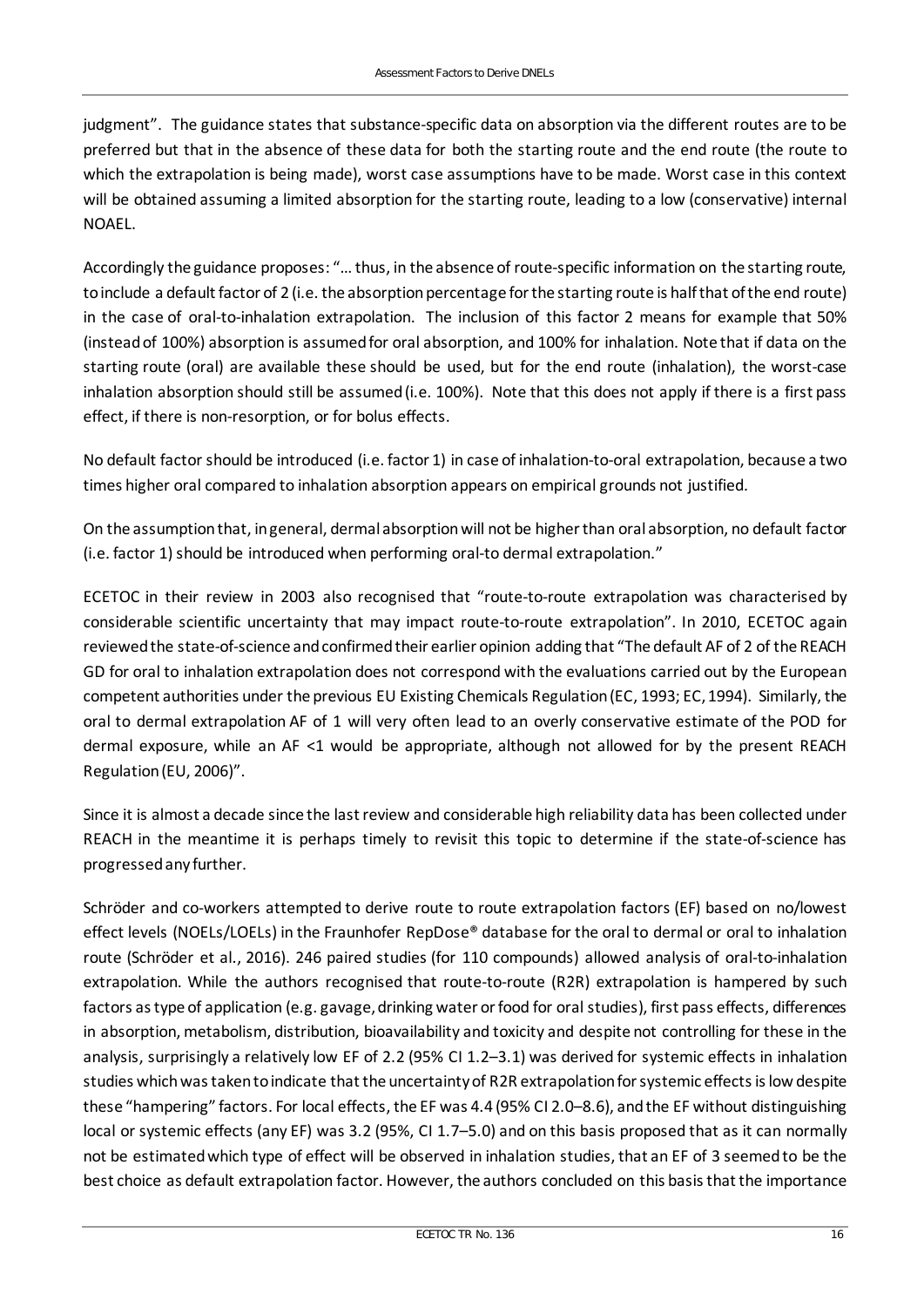of local effects for triggering low inhalation LOELs may have been overestimated (ECHA, 2012) since consistent with their previous studies (Schröder et al., 2015) they found that in only 20% of the inhalation studies analysed did local effects drive the LOEL (in 31% of studies local and systemic effects coincided, while only systemic effects were found in 41%of cases). Furthermore, it should be recognised that often is the case that additional information on irritation (skin and eye; and sometimes even acute inhalation studies) may already be available and that certainly for irritant substances, this data may inform on the contribution that local effects may make in repeated dose studies (Rennen et al., 2002, 2004).

Overall, the findings of Schröder and co-workers are consistent with current guidance (IGHRC, 2006; ECHA, 2012) that state that R2R extrapolation is not necessary for local effects but that a default AF of 2 is appropriate for oral to inhalation extrapolation for systemic effects (REACH GD; ECHA, 2012).

The dataset oral to dermal was too small to allow general conclusions, the results at that stage confirmed, however, that the current ECHA guidance appeared conservative in assuming that dermal absorption is as high as oral absorption (Schröder et al., 2016).

### <span id="page-18-0"></span>**4.5 Exposure duration extrapolation**

#### <span id="page-18-1"></span>**4.5.1 Exposure duration extrapolation; Systemic effects**

Exposure extrapolation should be considered to take account of differences in the experimental exposure duration and the duration of exposure for the population and scenario under consideration. The AFs proposed by the REACH GD are sub-chronic to chronic: 2; sub-acute to chronic: 6; sub-acute to sub-chronic: 3. According to the REACH GD (Section R.8.4.3.1) these defaults should be substituted by substance-specific information that may lead to higher or lower AF.

- "A lower AF may …. be used if there is specific evidence that increasing exposure duration does not increase the incidence or severity of adverse effects……
- A higher factor may …. be used if there are indications for potential severe chronic effects which cannot possibly be detected in a short-term study."

ECETOC previously reviewed assessment factors for exposure duration both in their 2003 and 2010 reviews and concluded that differences in length of exposure should be accounted through the use of an AF. They recognised that applying a default AF assumes that effective dose levels and thresholds for saturation phenomena decrease with increasing exposure time but that this is not always the case so adding this factor may increase the level of conservatism in the DNEL calculation and this may necessitate the derivation of a substance-specific informed AF. They were of the opinion that studies with exposure duration of 6 months or longer are sufficient to identify chronic effects but confirmed the same AF for exposure duration extrapolation of systemic effects as in the REACH GD.

In the 2011 review ECETOC additionally referenced the findings of the ERASM project and their analysis of the data within the RepDose® (Bitsch et al. 2006) that at that time contained about 670 substances and 2200 studies on repeated-dose toxicity. The data demonstrated that as long as the material is soluble, the sub-acute to sub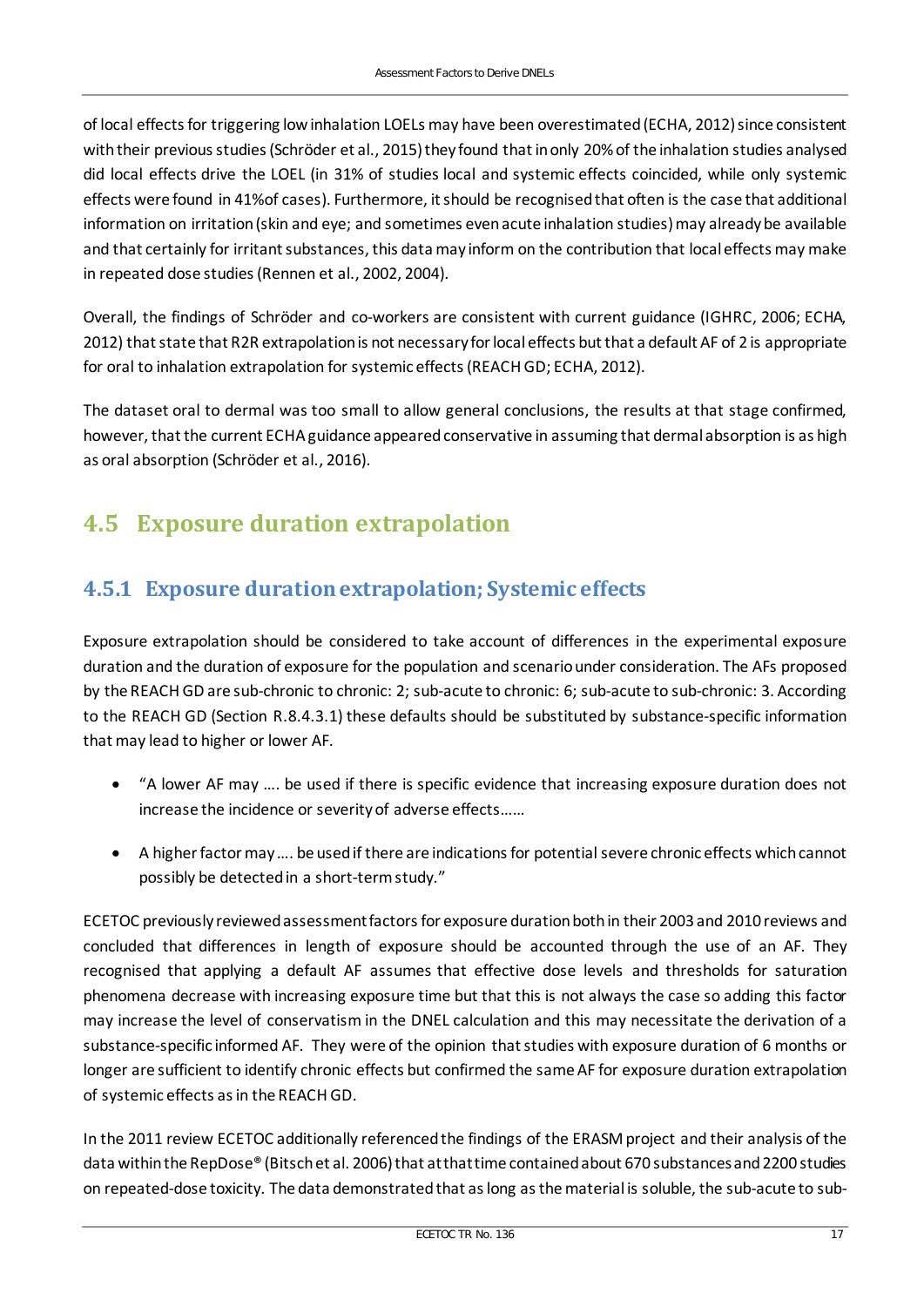chronic factor was 1.5, rather than 3, the sub-acute to chronic factor was 3.4 and the sub-chronic to chronic factor was 1.4 (Batke et al, 2011).

Since 2010 more data has become available as a result of ongoing registration activity, much of this generated to support registration under the REACH regulation within Europe. Escher and co-workers extracted repeat dose data from the ToxRef<sup>[2](#page-19-0)</sup>, RepDose<sup>[3](#page-19-1)</sup>, Hess DB<sup>[4](#page-19-2)</sup>, IMI eTOX<sup>[5](#page-19-3)</sup> and ELINCS (Kalkhof et al., 2012) databases for generation of extrapolation factors (EF) for oral administration (302 EFs for 172 chemicals - subacute-tosubchronic and 1059 for 462 chemicals - subchronic-to-chronic) and inhalation exposure (67 EFs for 44 chemicals (subacute-to-subchronic) and 226 EFs for 71 chemicals (subchronic-to-chronic) (Escher et al., 2020).

To account for recognised deficiencies and variations in the study design the impact of six differences (different points of departures (PoD); differences in dose spacing; dose selection; study quality; single dose group and absence of any effect up to the highest tested dose) on the EF distribution was investigated using the dataset subchronic-to-chronic. Most differences in study design do not have a significant impact on the mean log EFs values but some differences had an impact onthe variance of the dataset. The analysis did, for example confirm their previous finding that high differences in dose spacing lead to a higher spread of the resulting EF distribution but do not have a high impact on the GM (geometric mean) values (Batke et al. 2011).

After exclusion of study pairs with high differences in dose spacing, dose selection or one dose tested, the authors concluded that mean EF for systemic effects in subchronic to chronic extrapolation was 1.5.

This factor also seems justified for the extrapolation from subacute to subchronic duration after either oral or inhalation exposure in contrast to the currently recommended EF of 3 in the GD (Escher et al., 2020). If choosing a purely deterministic approach of aggregating the variance of multiple AF, the observed variance between chemicals within the Escher 2020 dataset could be used to achieve a pre-defined coverage of 75, 90 or 95%. The inter-chemical variance was analysed in one exemplary dataset, which shows that the variance within chemicals is actually larger than variance of EF between chemicals, and that e.g. 75% coverage would be achieved by an AF of 2.7 (1.5 (GM) x 1.8 (variance factor CI 95) = 2.7). It has to be noted that, for multiple reasons, the default AF traditionally used in RA partly take account of variance, and partly not. In any case, it may be technically simpler to evaluate the AF designated to theoretically different aspects of variability and uncertainty independently, however, in practice, they are not strictly independent variables, and should be evaluated in a joint and balanced approach.

ECETOC recognises the significance of this new analysis since for the lower volume band chemicals of greater than 10tpa rarely have repeat dose studies of duration longer than sub-acute so consequently rely to a greater extent on the study duration AF than do the chemicals in the higher tiers for which longer duration studies are typically available. The previous ECETOC report TR110 already identified for chemicals in tier 1 (>1000tpa) the significant challenge that was being faced when balancing DNELS derived as a result of multiplication of

<span id="page-19-0"></span><sup>&</sup>lt;sup>2</sup> [https://cfpub.epa.gov/si/si\\_public\\_record\\_Report.cfm?Lab=NCCT&dirEntryId=227139](https://cfpub.epa.gov/si/si_public_record_Report.cfm?Lab=NCCT&dirEntryId=227139)

<span id="page-19-1"></span><sup>3</sup> <https://repdose.item.fraunhofer.de/>

<span id="page-19-2"></span><sup>4</sup> [http://www.nite.go.jp](http://www.nite.go.jp/)

<span id="page-19-3"></span><sup>5</sup> [http://www.etoxproject.eu](http://www.etoxproject.eu/)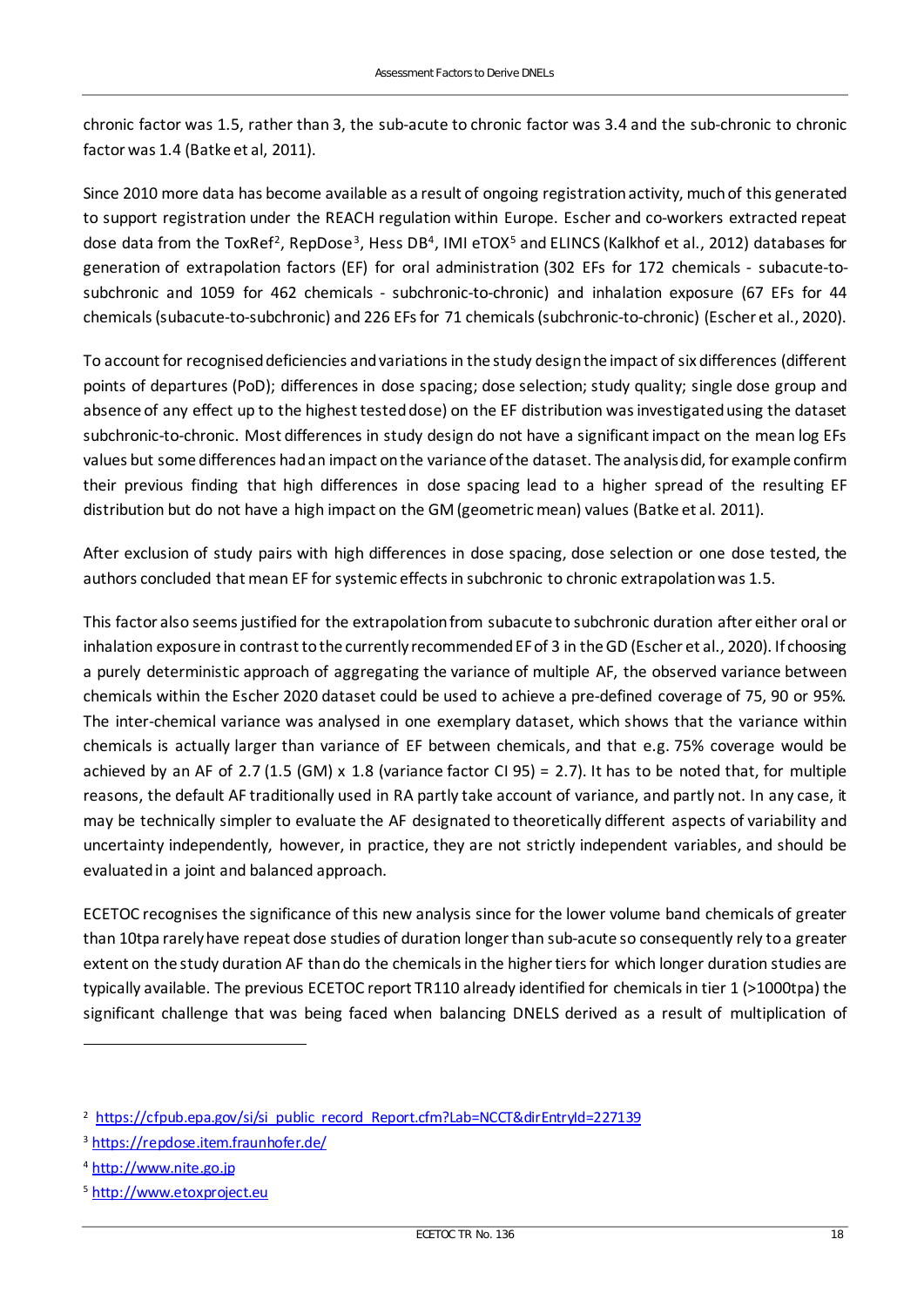conservative AFs with the conservative exposure predictions, derived using screening tools such as the ECETOC TRA(Tiered Risk Assessment), under the risk characterisation ratio (RCR) recommended under the REACH GD. Experience since then has demonstrated that this is even more challenging for chemicals in the subsequent tiers making the need for review of the study duration AF a priority.

ECETOC suggests that if the key study complies with modern OECD guidelines and there is high confidence in both the qualitative and quantitative aspects of the POD then EFs of 1.5 for both subacute-to-subchronic and subchronic to chronic (both oral and inhalation) without further factors should be sufficient. In contrast, if there is low confidence in the quality of the key study and/or the POD that an additional factor of between 2 and 4 should be applied.

ECETOC recognises that industry might consider using this analysis, if sufficiently documented and justified, as a basis for chemical-specific deviation from default assumption. ECETOC therefore, urges ECHA and other regulators to review the newly available data and consider updating the GD thereby avoiding divergent opinions and practices from developing.

Escher et al., did identify a general trend in which more toxic compounds showed on average an EF of 1, which is lower compared to chemicals with higher NOELs but cautioned that a better understanding on effects/mechanisms and their probability to cause lower NO(A)EL after prolonged exposure would be needed before practical application. ECETOC suggests that this may be taken into consideration when assigning any additional factor to account for study quality and confidence in the POD as indicated above.

The authors additionally investigated grouping of compounds in an attempt to distinguish significantly different EFs for groups of similar compounds but were unsuccessful. This might reflect the limited numbers of compounds and/or the way subgroups were combined so not firm conclusion on the utility of grouping and read-across should be assumed.

#### <span id="page-20-0"></span>**4.5.2 Exposure duration extrapolation; Local effects**

ECHA GD recognises that adjustment for duration extrapolation, involves considerable uncertainty but nevertheless requires the same default duration factors for local effects, and in the case of toxicity testing by inhalation for local tissue damage in the respiratory tract, as for systemic effects i.e. sub-chronic to chronic: 2; sub-acute to chronic: 6; sub-acute to sub-chronic: 3.

The GD guidance does recognise that "a lower factor (minimum 1) may for instance be used if there is specific evidence that increasing exposure duration does not increase the incidence or severity of adverse effects. This applies to most local dermal effects. It is also relevant for certain local effects in the respiratory tract for which there is no substantial difference in N(L)OAECs following acute and subacute exposure by inhalation (the effects can thus be considered concentration- rather than dose-dependent)". The ECETOC review in 2003 explained that "local effects (e.g. on the respiratory tract, but also on skin or internal organs) are related to the deposited dose per unit of surface area, i.e. concentration rather than the total dose (AUC). Below a certain concentration, the capacity of the epithelial cells to neutralise a substance is not overwhelmed. A crucial point is the definition of the threshold for cytotoxicity, e.g. by histopathology or cell proliferation. It is concluded that no additional AF is needed for substances with a local effect below the threshold of cytotoxicity for exposure duration". The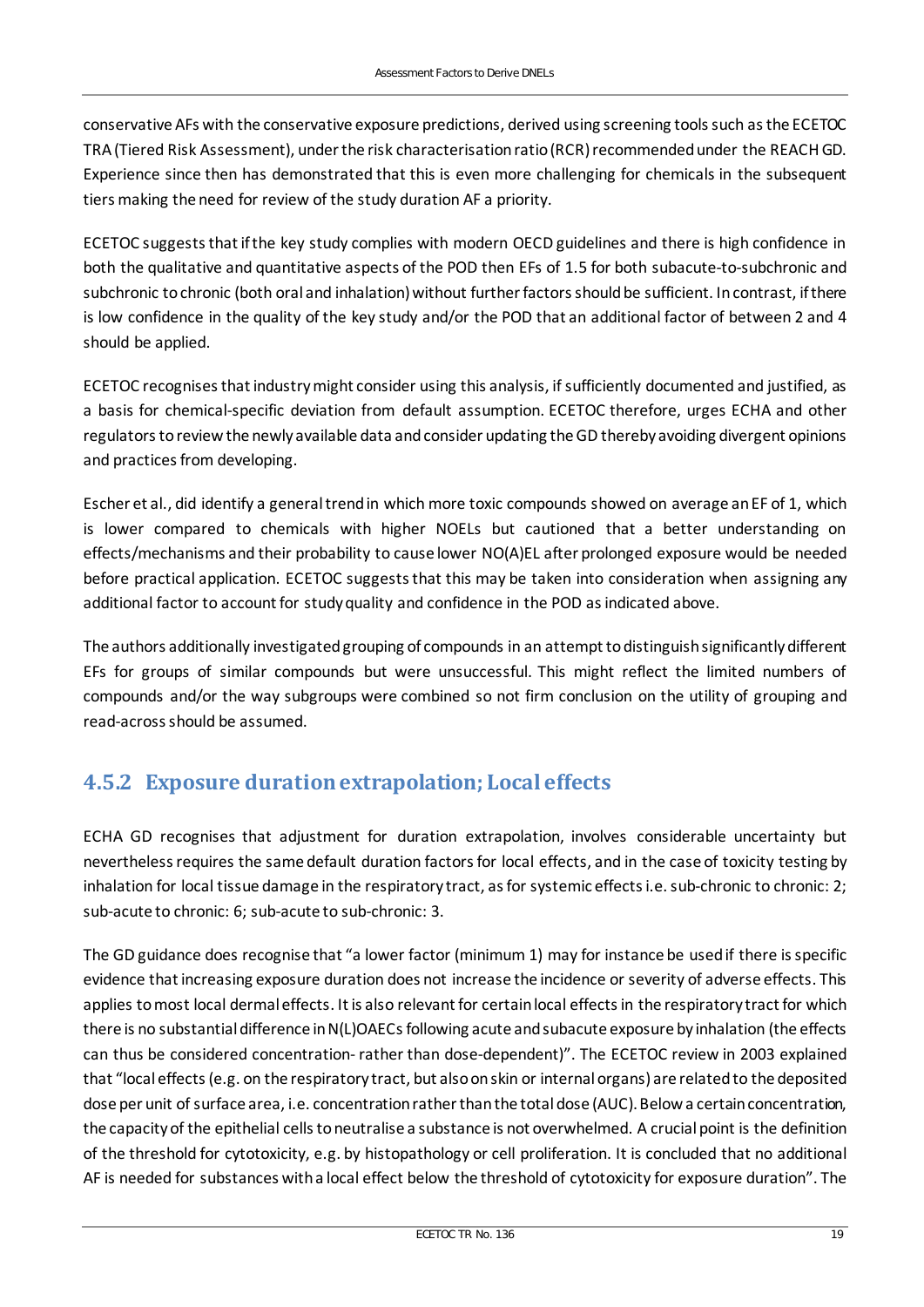ECETOC 2010 review looked more closely into the paper by Kalberlah et al. (2002) that ECHA cites in support of these factors as well as the paper by Kalberlah and Schneider (1998) which proposed similar numbers and other than finding "some severe deficiencies (in the NTP dataset) making it inappropriate and inadequate to draw any reliable conclusions regarding AF to account for study duration with respect to local effects" was unable to recommend alternatives.

The extended database available to Escher and co-workers was also used to investigate study duration EFs for local effects (Escher et al., 2020). Local effects were defined as any effects being observed in the organs of first contact (predominantly in the respiratory tract, but also rarely in the eye as well as "respiratory distress" as reported under clinical symptoms).

This analysis indicates that on average NOEL values of local effects decrease over time comparable to systemic effects with on average an EF of 2.1 (95% CI 0.8-5.2) for subacute-to-subchronic and 1.9 (95% CI 1.3-2.8) for subchronic-to-chronic extrapolation. These derived EFs appear consistent with the ECHA GD default duration factors of sub-chronic to chronic: 2; sub-acute to chronic: 6; sub-acute to sub-chronic: 3. However, the authors caution that the subset used for this comparison was rather small so perhaps no firm conclusion should be drawn.

Furthermore, the previous ECETOC report concluded that exposure duration extrapolation is not appropriate for transient sensory irritation, which may be responsible for respiratory distress, citing the work of Shusterman et al. (2009). The technical report explained that since the onset of sensory irritation will occur quickly, extrapolation is not appropriate. On this basis the inclusion of PODs based upon "respiratory distress" may have been inappropriate so it may be premature to draw conclusions on this data analysis. Other potential reasons why this analysis failed to support the guidance of the GD are also explored in section 5.

### <span id="page-21-0"></span>**4.6 Interspecies extrapolation**

In most situations, the species in which the effects assessment was made is not the same as the species for target exposure assessment i.e. humans. It is necessary therefore to make judgements as to how humans might respond based upon the response observed in the test species. This process is termed Interspecies extrapolation and for obvious reasons is accompanied with some uncertainty.

#### <span id="page-21-1"></span>**4.6.1 Interspecies extrapolation; Systemic effects**

As stated previously, the default 10-fold uncertainty factors for interspecies differences include both toxicokinetics (TK) and toxicodynamics (TD) considerations. TK refers to those factors such as absorption, distribution, metabolism and excretion that determine the concentration of a substance within the body; while TD refers to the molecular, biochemical, and physiological effects of toxicants or their metabolites in biological systems and are result of the interaction of the biologically effective dose of the ultimate (active) form of the toxicant with a molecular target within the cell.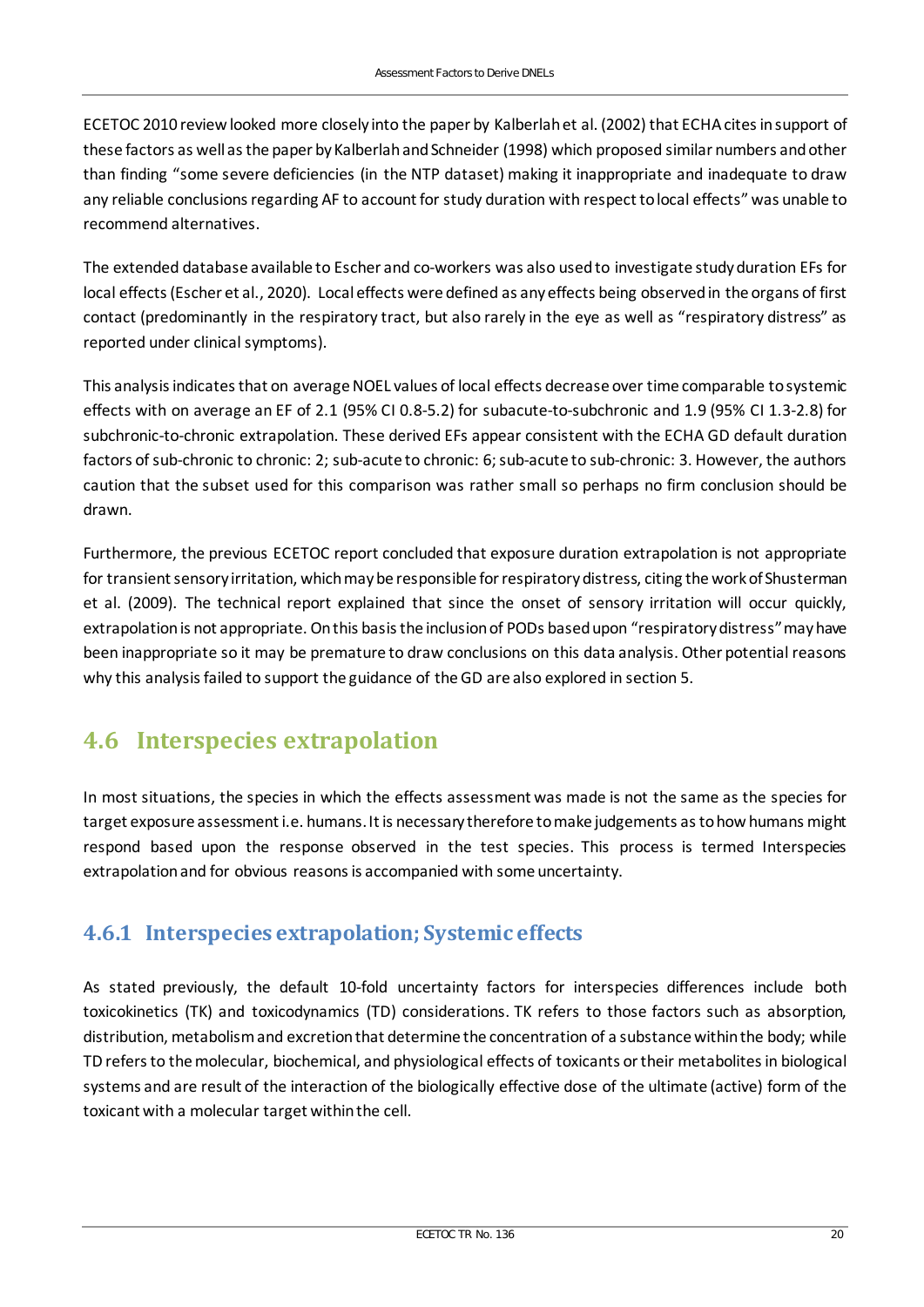As with route to route extrapolation, ECHA GD would prefer the use of substance specific information over default assumptions but acknowledge that data scarcity often preclude this. This situation is echoed in guidelines issued by other agencies and authorities.

The two earlier ECETOC reviews analysed the data upon which the 10-fold factor, and the contributing TK and TD considerations, was based in order to reduce the inherent conservatism of this approach. The 2003 task force (TF) reviewed the data of (Freireich et al., 1966; Schein et al., 1979; Hattis et al., 1987, 1999a, 1999b; Watanabe et al., 1992; Calabrese and Gilbert, 1993; Hattis and Silver, 1994; Renwick, 1998; Renwick and Lazarus, 1998; Clewell et al., 2004). Particular focus was given to statistical reanalysis of the data of Freireich et al., 1966 and Schein et al., 1979 based upon the MTD (Maximum Tolerated Dose) ratios calculated by Travis and White, 1988 (table 2 in TR86) and the fact that this indicated that allometric scaling predicted reasonably well the appropriate dose in humans. They did note that the GSD (geometric standard deviation) suggested some variability or uncertainty which could be interpreted as necessitating an additional uncertainty factor, but since the analysis was based upon real human data, they considered it more likely due to a combination of differences in biological sensitivity between species and intraspecies differences. The 2007 ECETOC TF review essentially reasserted this earlier interpretation of the reanalysis of (Freireich et al., 1966; Schein et al., 1979; Travis and White, 1988) data and concluded that while the TK factor of 4 (rat to human) was justified to account for differences in allometry, the routine application of the factor of 2.5 for TD was in their opinion unjustified.

These "informed" AFs proposed by ECETOC were not recognised by ECHA as a valid deviation from the TDG (which required use of the default 10-fold factor in the absence of substance-specific data) as they were considered insufficiently justified to be regarded chemical specific and therefore contrary to the objective of REACH which is to afford a high level of protection for the consumer.

The recent review by Bhat et al., (2017) appraised all published literature as well as data submitted by eight organisations from six countries and work group members based on their institutional knowledge in response to a data call-in. It is not the purpose of this review to repeat the findings of this group other than to repeat their conclusion that all of the 100 cases they reviewed, with the exception of some perfluorinated compounds, "*TK or TD subfactors based on chemical-specific information tended to be less than the default subfactors resulting in guidance values greater than those based on defaults"* does justify revisiting this topic to determine if the state-of-science has progressed during the past 15 years.

A recent literature search has failed to reveal any significant contribution to our understanding in this area over and above that identified in the Bhat review. Therefore, in the absence of additional data justifying a general deviation, the 10-fold uncertainty factor for interspecies differences according to the GD remains the default assumptionin the REACH context.

#### <span id="page-22-0"></span>**4.6.2 Interspecies extrapolation; Local effects**

ECETOC in the 2010 report (TR 110; ECETOC, 2010) cites REACH GD, Section R.8.4.3.1, which states that allometric scaling should not be applied (allometric scaling factor of 1) to local effects, since they are independent of the basic metabolic rate. *"For the remaining uncertainties in kinetic (at a smaller extent) and in dynamic (at a larger extent) interspecies differences, consideration of the mechanism of toxicity is crucial, e.g.*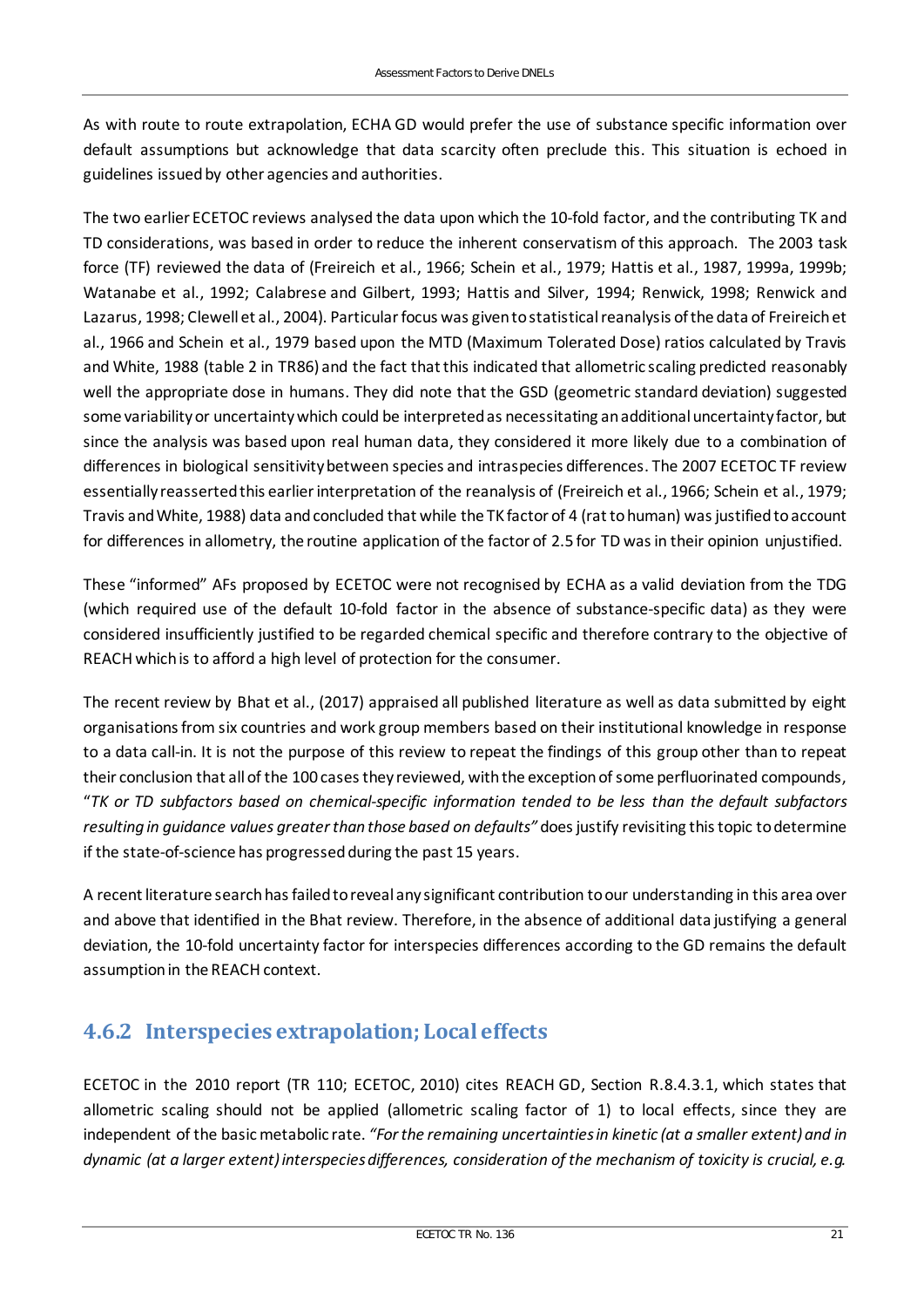*if the effect is a simple destruction of membranes due to the physicochemical properties (e.g. pH) of the chemical concerned as opposed to a mechanism involving local metabolism".*

The TR110 report goes on to quote the GD "Given that there could be significant quantitative differences in deposition, airflow patterns, clearance rates and protective mechanisms between humans and animals and when there is no data to inform on this uncertainty, it is prudent to assume that humans would be more sensitive than animals to effects on the respiratory tract. In such a situation, a chemical-specific remaining uncertainties factor or the default factor of 2.5 should be applied, as would be the case for systemic effects." Referring back to the earlier TR 86 report (ECETOC, 2003) and the relevance of the marked morphological and aerodynamic differences between rodents (principally rats) and humans and the consequential at least 2 to 4 fold greater sensitivity of the rat nasal cavity with respect to local effects of water-soluble gases and vapours observed compared to the humans (Harkema et al., 2006).

Such approaches have been used to justify deviation from default AFs for example in the case of organic esters and acetates (Andersen et al., 2002). However, these are resource consuming to develop and therefore are likely only to be employed in cases where a lower risk characterisation ratio cannot be achieved by a refinement of the exposure assessment.

### <span id="page-23-0"></span>**4.7 Intraspecies extrapolation**

Intraspecies assessment factors are needed to account for the variability in the target population to take account of sensitive target populations such as very young children, elderly people and persons having diseases (e.g. diabetics, people with kidney diseases). In the CSA Guidance R.8 (ECHA, 2012), the reasons of intraspecies variation are listed: "Humans differ in the sensitivity to toxic insult due to e.g. genetic polymorphism, age, gender, health status and nutritional status."

#### <span id="page-23-1"></span>**4.7.1 Intraspecies extrapolation; Systemic effects**

The GD (R.8.4.3.3.) (ECHA, 2012) proposes an AF of 5 for workers and 10 for the general population. As described in section 4.1 there has been a long tradition of using a factor of 10 to account for human variability (general population) in the risk assessment of chemicals from as long ago as 1954 (Lehman and Fitzhugh) and this has been adopted by most if not all national agencies. Investigations into intraspecies variability in humans have understandably been limited to the field of pharmaceuticals.

ECETOC in the 2010 report (TR 110; ECETOC, 2010) statedthat in contrast to the AF for exposure duration and interspecies differences of toxicokinetics in which the AF are derived from different distribution and central estimates (50th percentile) that the choice of intraspecies variability for deriving an AF is not a science-based decision but depends on science policy and defining the desired level of coverage (conservatism). TR 110 referred to their earlier analysis (TR 86, 2003) in which AFs of 3 (workers) and 5 (general population) were derived based upon a review of the literature and especially an analysing the data of Hattis and Silver (1994), Hattis et al., (1987, 1999a & b) and Renwick and Lazarus (1998). As no new data have become available since the prior publications, it is not the objective of the present report to repeat yet again this analysis and the reader is referred to the 2003 report (TR 86; ECETOC, 2003) for full details.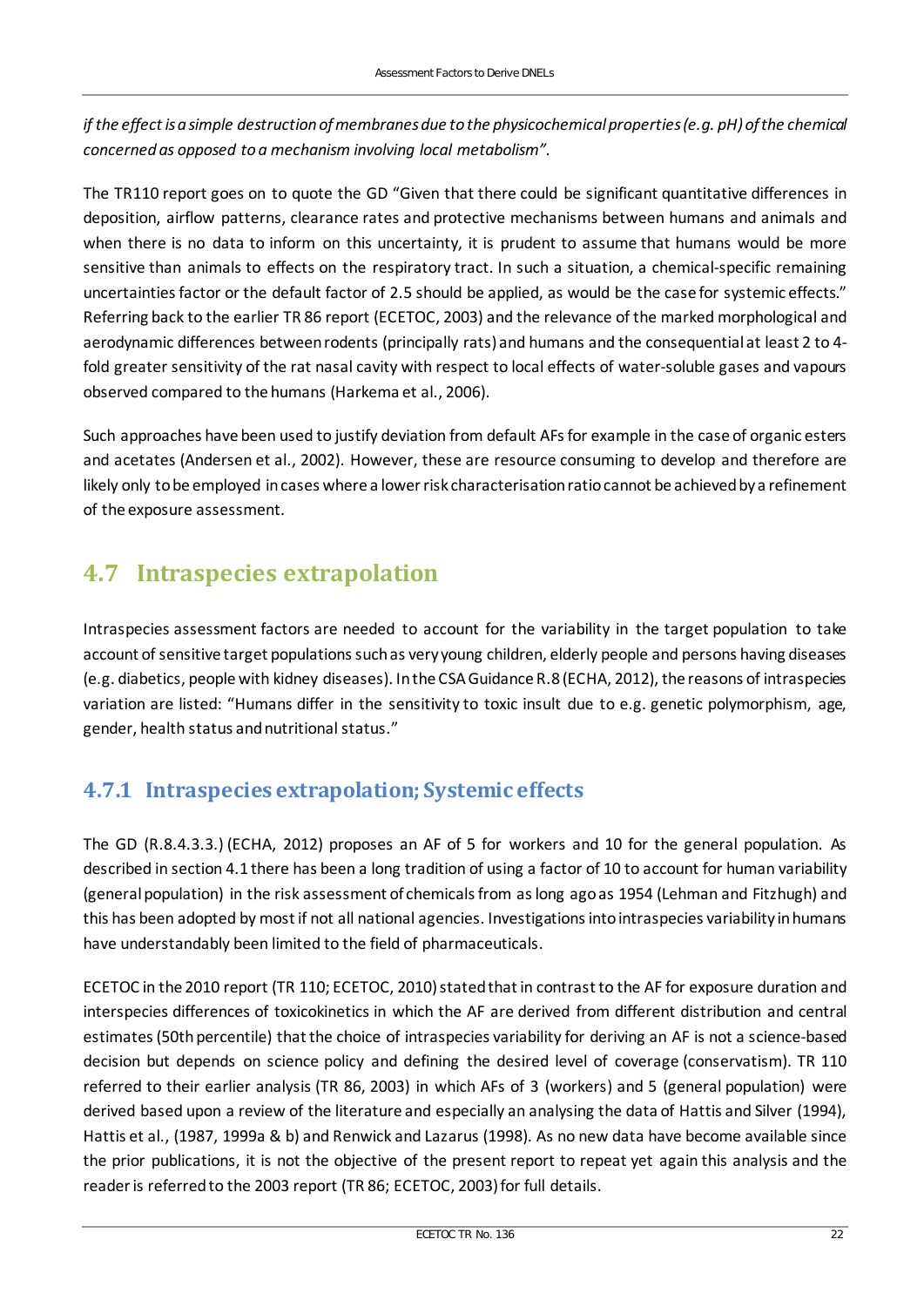It has still to be concluded that while ECETOC views its analysis scientifically valid the reality that in the absence of a much larger database on intraspecies variability within humans that the long standing practice of using the default factor of 10 for the general population (and by virtue of this the factor of 5 for the worker) is likely to remain a matter of science policy and is unlikely to change in the near future. While further data on intraspecies variability in humans is likely to only become available from the pharmaceuticals sector it should be recognised that this will be on pharmacological actives and the relevance of this to other industrial chemicals may be questioned.

Consistent with ECHA guidance and recommended practice, substance-specific deviation from default factors is recognised where information such as toxicokinetic and/or toxicodynamic information or PBPK modelling data is available and can be used to justify special assessment factors.

#### <span id="page-24-0"></span>**4.7.2 Intraspecies extrapolation; Local effects**

The REACH GD recognises the limited availability of information on intraspecies variation with respect to local effects and proposes the same default AF as for systemic effects, i.e. 5 for workers and 10 for the general population. ECETOC in the 2003 report (TR 86; ECETOC, 2003) after reviewing data on respiratory irritants in human volunteers confirmed this viewpoint and this was not changed in the 2010 report (TR 110; ECETOC, 2010) other than recommending the use of its reduced AFs. Again, apart from using substance-specific factors this is regarded a matter of science policy and is unlikely to change in the near future, given the lack of a broader database of human evidence for individual differences in susceptibility which could increase confidence in more precise factors.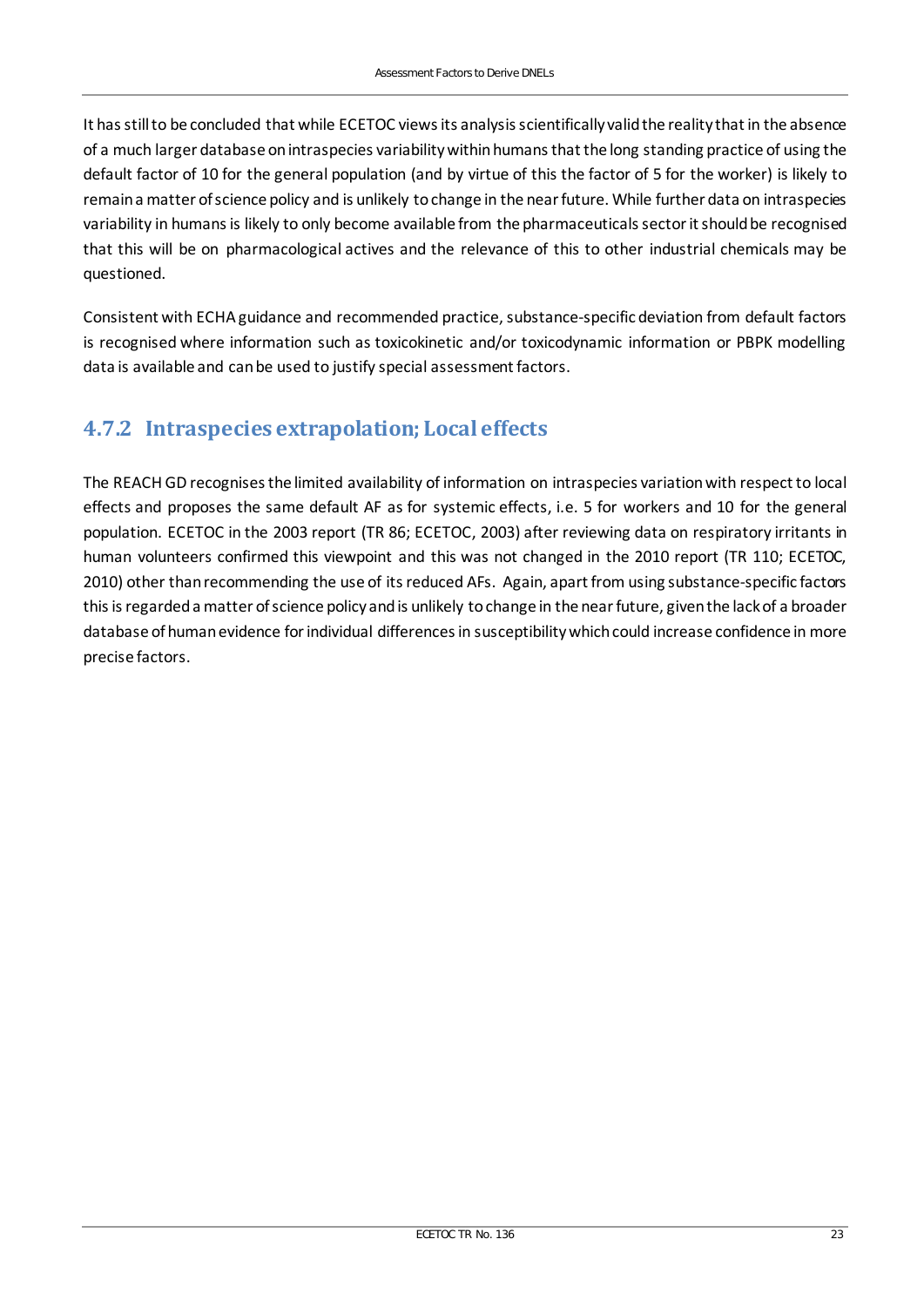### <span id="page-25-0"></span>**5. USE OF READ ACROSS TO EXTEND THE SCOPE OF APPLICABILITY OF CSAF**

As recognised in section 5, the comprehensive review by Bhat and co-workers in 2017 was only able to identify a little over 100 case studies using CSAF. This likely reflects not only the specialist knowledge required to developing such models but also the high cost, both financial and in specialist resources. This inevitably leads to the conclusion that CSAF will likely only ever be developed for a small number of high-profile/value chemicals. So, if wider benefit is to be achieved from this insight and applied more widely, for example to the vast number of unique substances registered at above 10 tpa under REACH potentially requiring DNELs, then frameworks for applying this knowledge to this larger set of chemicals will have to be developed and recognised by the risk assessment community.

The use of read-across is widely accepted across regulatory jurisdictions and general practices and associated guidance are available, such as that of the OECD guidance on grouping of chemicals (OECD, 2014) and the ECHA RAAF (ECHA, 2017b). According the RAAF both the "Analogue approach" and the "Category approach" could be used to test the hypothesis that CSAF developed for a data rich "source" chemical can be read-across to relatively data poorer "target chemicals".

As identified by the OECD (2014) the concept of MOA/AOP and bioprofiling information can be used in forming/justifying chemical analogy/categories as well as the OECD toolbox and tools such as, but not limited to, EU Toxmatch<sup>[6](#page-25-2)</sup> and US EPA Analog Identification Methodology (AIM)<sup>[7](#page-25-3)</sup>.

The finding by Escher and co-workers (Escher et al., 2020) that grouping of compounds did not reveal significantly different EFs for groups of similar compounds i.e. group-specific EFs were not supported, might be taken as evidence to discourage the development of read-across approaches. This should not be the case, however, as a case study may explain why such categorical applications of read-across may be restricted to sub-sets of similar chemicals that not only share a common MOA and/or adverse outcome pathways (AOP) leading to the POD, but also possess a set of determinant properties that result in the molecular initiating events (MIEs) or key events (KEs) essential for that AOP to be expressed. A case study may perhaps illustrate this point.

### <span id="page-25-1"></span>**5.1 Case study on the use of read-across within a category**

The category of C1 - C8 alkyl methacrylate esters (methyl, ethyl, n-butyl, iso-butyl and 2-ethylhexyl) (Gelbke et al., 2018) can be used to illustrate how read-across may be used in this regard. Volatile esters and acetates are recognised as causing toxicity in the olfactory region of the rodent nose upon inhalation (Hardisty et al., 1999). Inhalation of Methyl methacrylate (MMA) has been shown to cause destruction of the olfactory epithelium in

<span id="page-25-2"></span><sup>6</sup> <https://ec.europa.eu/jrc/en/scientific-tool/toxmatch>

<span id="page-25-3"></span><sup>7</sup> <https://www.epa.gov/tsca-screening-tools/analog-identification-methodology-aim-tool>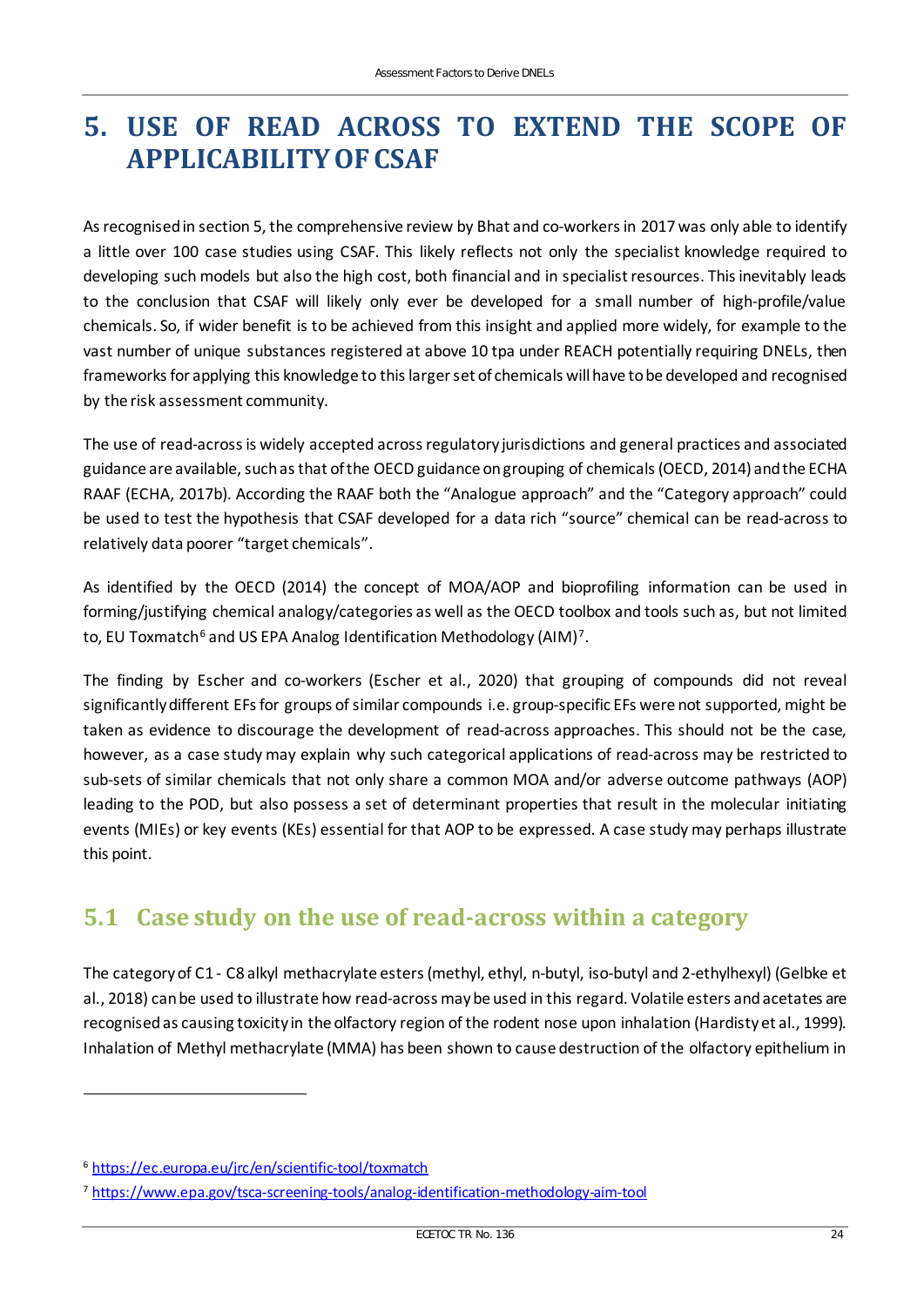the upper respiratory tract of rats (Lomax et al., 1997) and studies with the carboxylesterase inhibitor bis-(pnitrophenyl)phosphate (BNPP) have demonstrated that this is the consequence of intracellular ester cleavage to MAA, an irritant and corrosive metabolite (Mainwaring et al., 2001) leading to decreased intracellular pH. Currently only one AOP titled "Intracellular Acidification Induced Olfactory Epithelial Injury Leading to Site of Contact Nasal Tumours" (136) has been proposed<sup>[8](#page-26-0)</sup> and although methacrylate esters including MMA have not been shown to be tumourigenic in the rodent nose (NTP, 1986; Chan et al., 1988; Lomax et al., 1997) the sequence of KEs relating to absorption and hydrolysis of the parent ester and olfactory tissue destruction by the acid metabolite are relevant in this regard. A PBPK model for MMA induced olfactory toxicity was developed and the lower sensitivity of humans when compared with rats was proposed (Andersen et al., 1999) and subsequently formed the basis for chemical specific deviation from default AFs for interspecies differences between rat and human in the derivation of a DNEL for human health risk assessment under REACH. The PBPK model showed that three key properties of MMA namely high volatility, sufficient water solubility and short ester half-life are critical in achieving optimal partitioning between air and aqueous mucous phases and rapid ester hydrolysis by carboxylesterases required for MMA's nasal toxicity. This profile is not shared by all alkyl methacrylate esters. Indeed, olfactory toxicity diminishes rapidly with increasing molecular weight across the alkyl series in line with a decrease in all three parameters such that olfactory lesions are not observed with the C8 (2-ethylhexyl ester) (Gelbke et al., 2018).

Key parameters of volatility, water solubility and ester half-life (hydrolysis by carboxylesterases) thereby could be used as a basis for defining the boundary conditions and reading across the CSAF for MMA relating to the POD of olfactory toxicity not only to other alkyl methacrylates, but potentially to other chemistries that share this AOP.

This also explains why for other alkyl methacrylates, despite sharing some aspects of structural similarity to the volatile lower alkyl esters (MMA (Methyl methacrylate) EMA (Ethyl methacrylate) and BMA (Butyl methacrylate)), do not necessarily share the same POD in repeat dose studies. Furthermore, this may explain in part why the analysis of Escher and co-workers found that the range of EFs for different groups of "similar" compounds, but with potentially with disparate key properties, overlapped so much.

It is recognised that development and application of such a read-across approach is relatively sophisticated and would be associated with new uncertainties that have little regulatory precedence upon which to base acceptance, so it would be essential to involve all stakeholders in the development of case studies and associated guidance.

<span id="page-26-0"></span><sup>8</sup> <https://aopwiki.org/aops/136>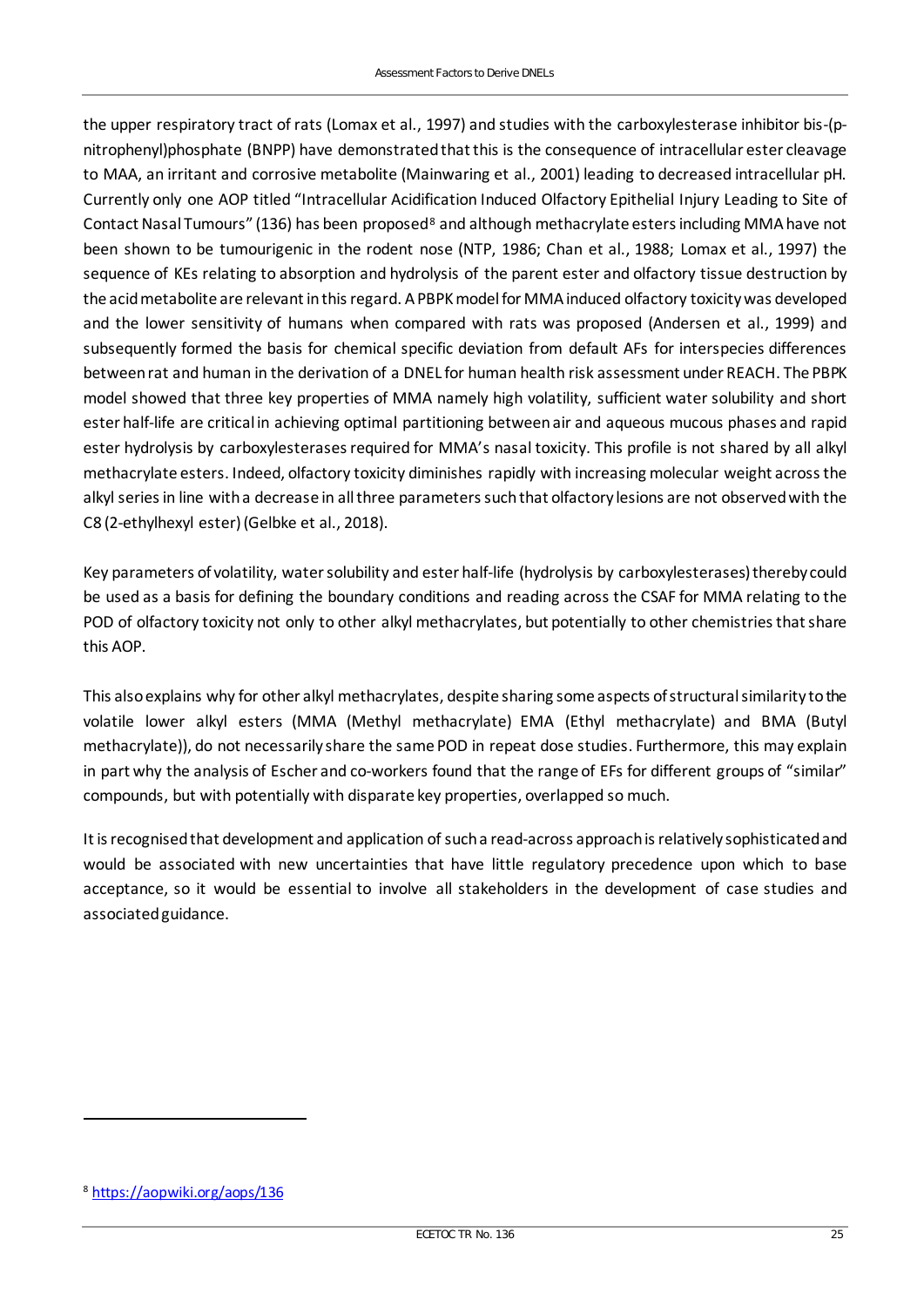# <span id="page-27-0"></span>**6. DISCUSSION**

This present review by ECETOC set out to revisit the findings of the previous ECETOC reviews on AFs as reported in TR 68 (ECETOC,1995), TR 86 (ECETOC,2003) and TR 110 (ECETOC,2010) and to update this guidance, if necessary, in light of new science. In the process, it became evident that a more detailed explanation of the evolution of regulatory practices and guidance surrounding AFs was necessary in order to understanding how this ECETOC guidance may be used to best effect.

The primary focus of the 2003 and 2010 ECETOC reviews was on the default factors of 10 for inter- and intraspecies variability in deterministic risk assessment. The Bhat et al., (2017) review paper on 'Chemical-Specific Adjustment Factors' (CSAF) described the evolutionary timeline of the major developments surrounding the WHO/IPCS (2005) CSAF guidance and how the 'default adjustment factors' became enshrined in most regulatory practices and guidance across the world, including EU REACH. REACH guidance (R8) recognises a wide variation in approaches to setting AFs but adopted the default factors recommended by IPCS (WHO/IPCS, 2005) and widely used by other agencies to obtain a harmonised set of default factors thereby securing transparency and consistency. However, as mentioned in the REACH guidance (appendix R. 8-3), there is no firm scientific rational upon which to define default AFs and although the REACH regulation aims to "provide a high level of protection for human health and the environment" it fails to define the particular level of coverage of the population that it aims to protect (e.g. 50th percentile (= geometric mean of distribution) or 90<sup>th</sup>, 95<sup>th</sup> or 99<sup>th</sup> percentile (i.e. P90, P95 or P99 of distribution). Here, it is important to note that the progress made by WHO IPCS (WHO IPCS, 2014) and EFSA (EFSA, 2018) in characterisation of uncertainties (including variability) has not yet been taken up sufficiently broadly into the knowledge and work of regulatory toxicologists and risk assessors, nor into REACH guidance documents. Accordingly, Bhat et al 2017 state that "Using chemical-specific information to depart from the default factor inevitably reduces uncertainty, yet this fundamental concept is not generally commonly understood and/or accepted."

Perhaps, not surprisingly, ECHA guidance in this area refers to the same publications and scientific arguments provided by ECETOC TR110 report (ECETOC, 2010) and the recent publications by Schröder and co-workers (2015, 2016). The difference between the numerical values being recommended by the two groups (ECHA R-8 GD and ECETOC TR110) on the face of it seems to reflect differences in opinion on how to interpret and combine statistical distributions to achieve overall sufficient coverage and a high level of protection. If this is indeed the case, then perhaps a first and essential step in reconciling this apparent difference would be the declaration by ECHA of the overall "level of protection" that the REACH guidance is trying to achieve. Once the level of protection is defined then science can define appropriate AFs' and appropriate statistical methods for their combination to achieve these levels of protection. This would also be a milestone towards increasing transparency and reducing uncertainty in risk assessments under REACH. In the absence of this development the current task force concludes that the difference between the numerical values being recommended by the two groups rather reflects differences in interpretation of statistical data and that there is not a strong scientific justification for the widely recognised overall AF of 100 (10x10). However, there is currently insufficient scientific support within the regulatory community to replace these "defaults" with the "informed" ECETOC factors outlined in the T110 report. As such the use of the overall AF of 100 can be regarded as a matter of science policy and it must be recognised that in the context of the REACH regulation, ECHA sets the policy.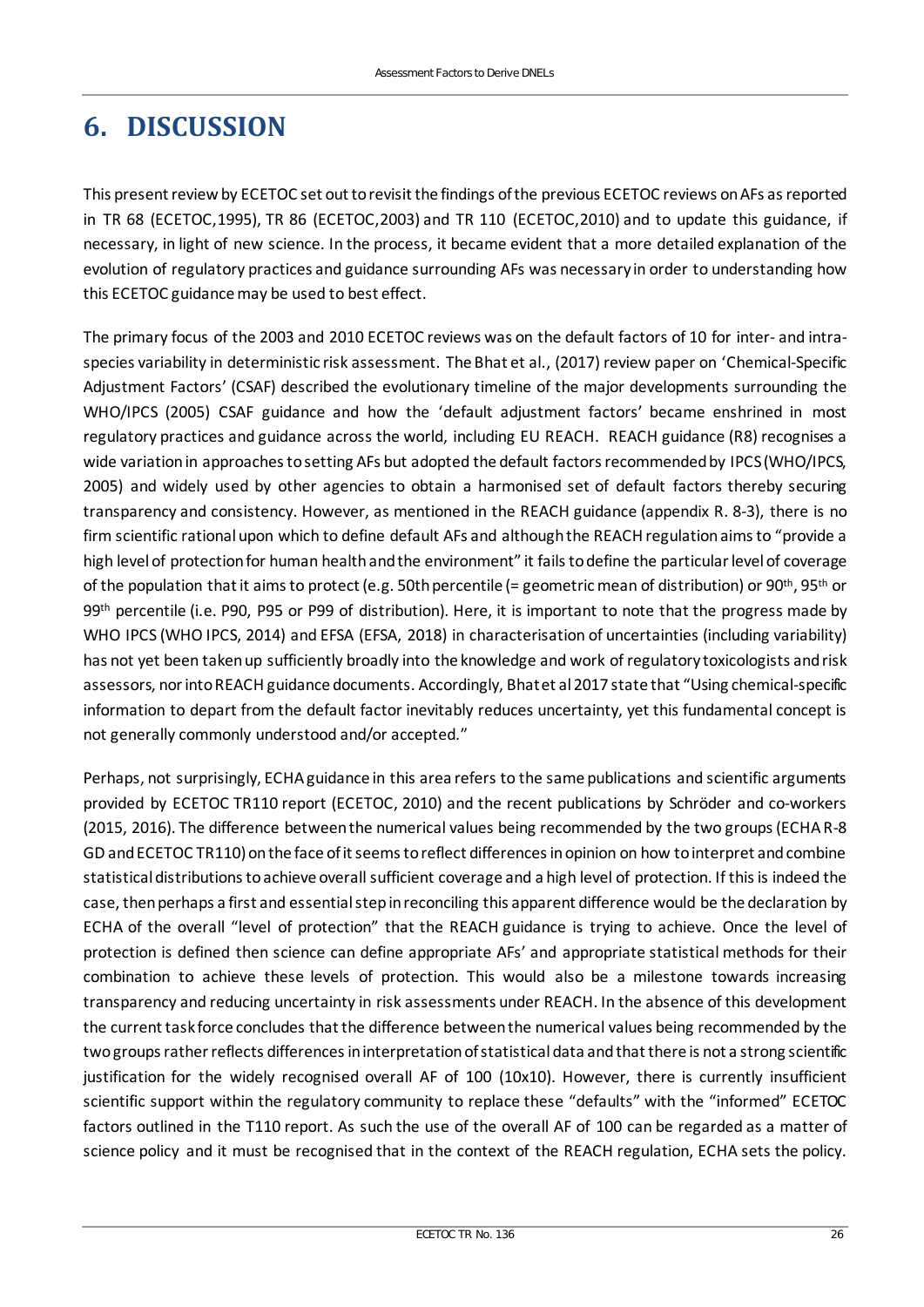Consequently, if "informed" ECETOC factors are to be used then registrants will have to meet the requirement for transparent, scientific justification of these to the satisfaction of ECHA.

In contrast, the AFs used to account for differences in study duration represent an area for advancement of the science and policy since there has been recent and significant developments in the underlying science. In this regard, the recent publication by Escher and co-workers while supporting the existing extrapolation factor (EF) for differences in study duration in the GD for local effects indicate that deviation from the currently recommended EFs of 3 for sub-acute to sub-chronic and 2 for sub-chronic to chronic respectively in the GD is justified for systemic effects (Escher et al., 2020). Recognising the greater variability of the dataset observed due to inclusion of lower quality (e.g. non-guideline) studies, ECETOC suggests that if the key study complies with modern OECD guidelines and there is high confidence in both the qualitative and quantitative aspects of the POD then EFs of 1.5 for both subacute-to-subchronic and subchronic to chronic (both oral and inhalation) without further factors should be sufficient. In contrast, if there is low confidence in the quality of the key study and/or the POD that an additional factor of between 2 and 4 should be applied.

Chemicals in the lower volume registration band of greater than 10tpa rarely have repeat dose studies of duration longer than sub-acute and these also tend to rely on conservative exposure assessments which could lead to excessive conservatism. Therefore, review by ECHA of the study duration AF would appear to be highly recommended.

While development of CSAF are encouraged over use of default AFs, it is recognised by ECHA and WHO IPCS that this practice is extremely resource demanding and likely only limited to more established chemicals. In this regard there is some promise for using "read-across" technology between relatively data poor chemicals and CSAF data sets for more established chemicals. However, the approaches have to be transparent and scientifically valid. ECETOC recognises that while this practice is not widely used and guidance is lacking on how this might be done, the RAAF developed by ECHA (2017b) based upon WHO guidance may provide a useful framework.

Finally, during the preparation of this report other factors were identified that while being outside of the scope of the current AF review would benefit from further discussions. One such example was the recent proposal discussed at the Meeting of Competent Authorities for REACH and CLP (Classification, Labelling and Packaging) (CARACAL) (EC, 2020) to apply a Mixture Assessment Factor (also called Mixture Attribution Factor) under REACH Annex I, as part of the mandatory DNEL or PNEC (Predicted No-effect Concentration) derivation for substances to account for the fact that any registered substance under REACH may eventually contribute to the combined daily exposure of humans and the environment. Alternatively, the factor could also be applied to the Risk Characterisation Ratio (RCR). A further example was the recognition by ECHA that DNEL should not be developed for chemicals that do not present a hazard, i.e. no classifiable effects are observed e.g. at the limit dose.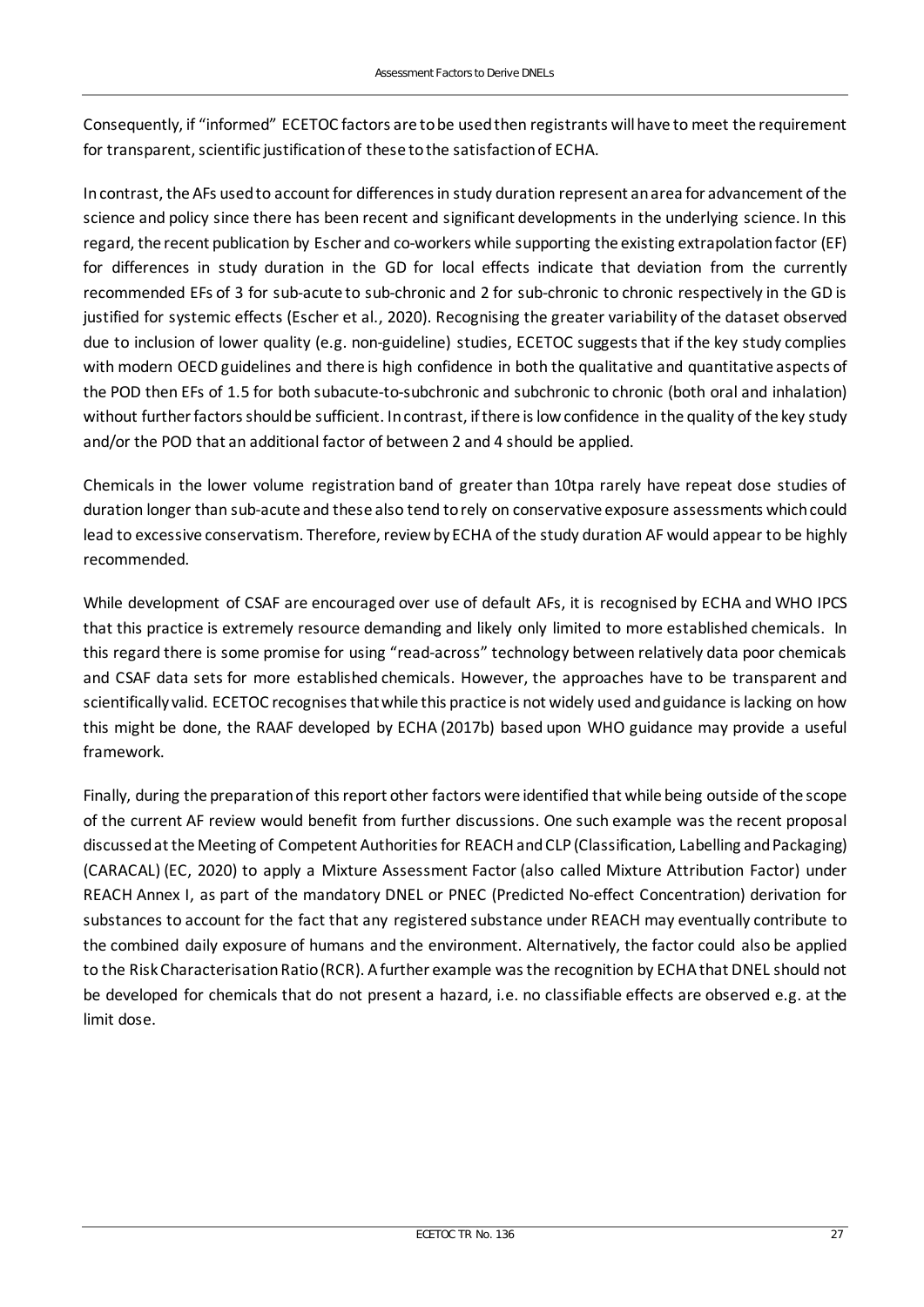## <span id="page-29-0"></span>**ABBREVIATIONS**

AFs: Assessment Factors AIM: Analog Identification Methodology AOP: Adverse outcome pathway AUC: Area Under Curve BMA: Butyl methacrylate BNPP: bis-(p-nitrophenyl) phosphate BOELV: Binding occupational exposure limit value CLP: Classification, Labelling and Packaging CSAF: Chemical Specific Assessment Factors CSR: Chemical Safety Report DG EMPL: Directorate-General for Employment, Social Affairs and Inclusion DMEL: Derived Minimal-Effect Level DNEL: Derived No-Effect Level ECHA: European Chemicals Agency EF: Extrapolation factors EMA: Ethyl methacrylate ERASM: Environmental & Health Risk Assessment and Management GD: Guidance document GM: Geometric Mean GSD: Geometric Standard Deviation IOELV: Indicative occupational exposure limit value KEs: Key events LC50: Lethal Concentration, 50% LD: Lethal Dose LD50: Lethal dose, 50% LOAEL: LOw Adverse Effect Level LOELs: Lowest Effect Levels MIEs: Molecular initiating events MMA: Methyl methacrylate MoA: Mode of action MTD: Maximum Tolerated Dose NMP: N-methyl-2-pyrrolidone NOAEL: NO Adverse Effect Level NOELs: No Effect Levels NTP: National Toxicology Program OEL: Occupational or workplace exposure limits PBPK: physiologically based pharmacokinetic PD: Pharmacodynamic PNEC: Predicted No-effect Concentration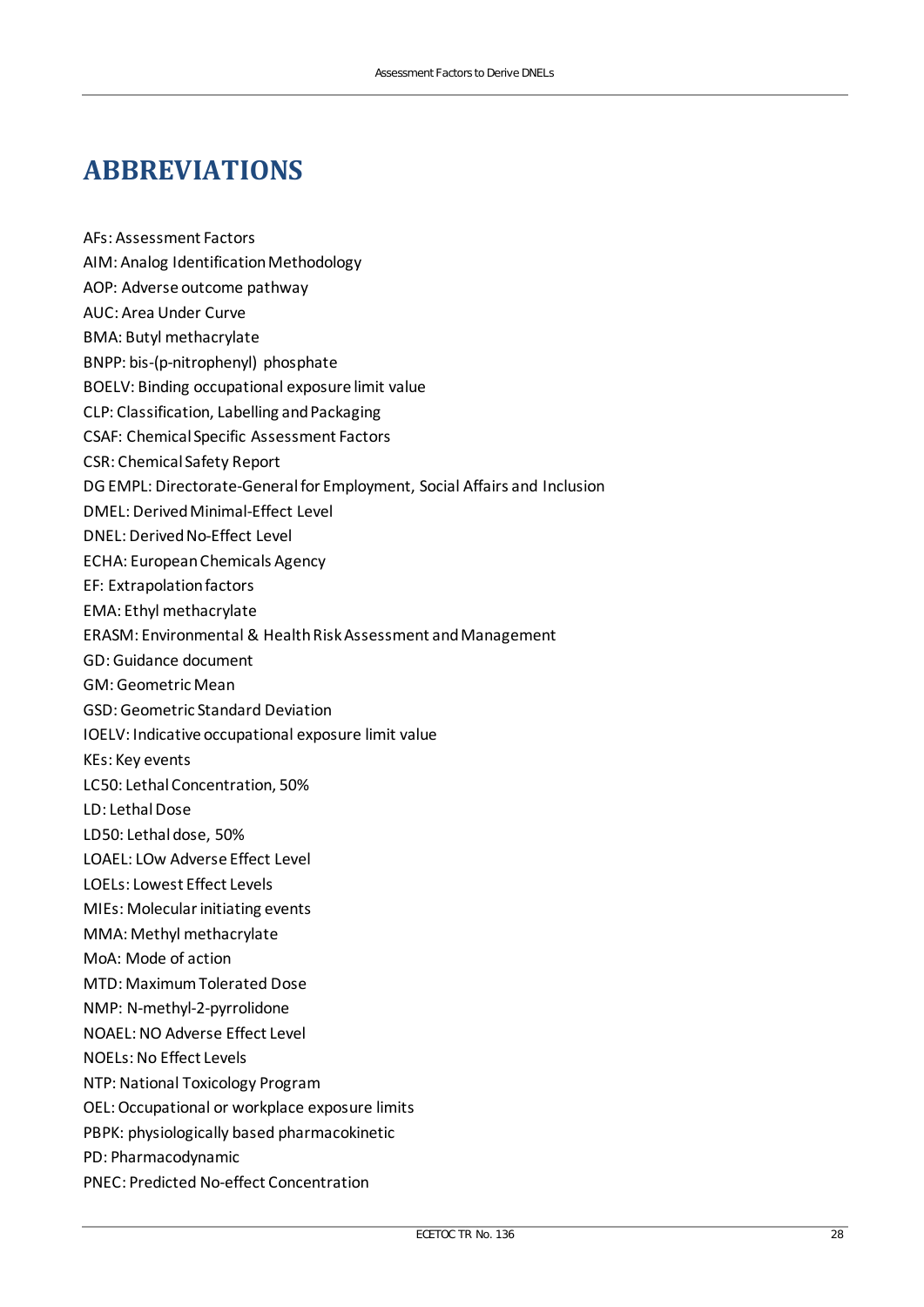- POD: Point of departure
- RAAF: Read-across assessment framework
- RAC: Risk assessment committee
- RCR: Risk characterisation ratio
- REACH: Registration, Evaluation, Authorisation and Restriction of Chemicals
- R2R: Route-to-Route
- SCOEL: Scientific Committee on Occupational Exposure Limits
- TD: Toxicodynamics
- TF: Task Force
- TK: Toxicokinetics
- TRA: Tiered Risk Assessment
- UFs: Uncertainty factors
- WoE: Weight of evidence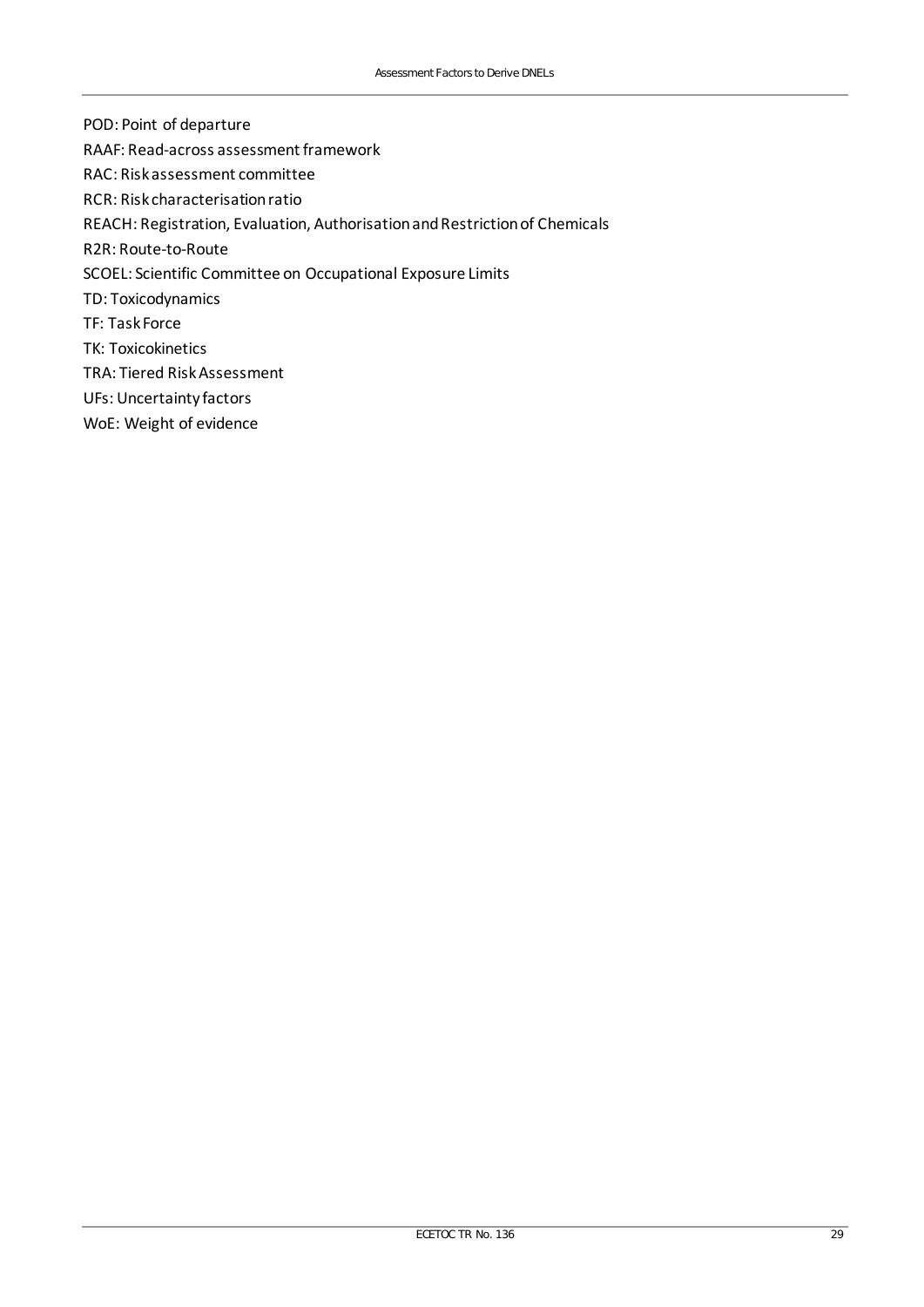### <span id="page-31-0"></span>**BIBLIOGRAPHY**

#### *Note: All webpages were accessed in January 2021*

Andersen ME, Sarangapani R, Frederick CB, Kimbell JS. 1999. Dosimetric adjustment factors for methyl methacrylate derived from a steady-state analysis of a physiologically based clearance-extraction model. Inhal. Toxicol. 11: 899-926

Andersen ME, Green T, Frederick CB, Bogdanffy MS. 2002. Physiologically based pharmacokinetic (PBPK) models for nasal tissue dosimetry of organic esters: assessing the state-of-knowledge and risk assessment applications with methyl methacrylate and vinyl acetate. Regul Toxicol Pharmacol. 36(3): 234-45.

Batke M, Escher S, Hoffmann-Doerr S, Melber C, Messinger H, Mangelsdorf I. 2011. Evaluation of time extrapolation factors based on the database RepDose. Toxicol Lett.; 205(2):122-129. doi:10.1016/j.toxlet.2011.05.1030

Bhat VS, Bette Meek ME, Valcke M, English C, Boobis A and Brown R. 2017. Evolution of chemical-specific adjustment factors (CSAF) based on recent international experience; increasing utility and facilitating regulatory acceptance, Critical Reviews in Toxicology, 47:9, 729-749.<https://doi.org/10.1080/10408444.2017.1303818>

Bitsch, A., Jacobi, S., Melber, C., Wahnschaffe, U., Simetska, N., & Mangelsdorf, I. 2006. REPDOSE: A database on repeated dose toxicity studies of commercial chemicals - A multifunctional tool. Regulatory Toxicology and Pharmacology, 46(3): 202-210.

Calabrese, E. J., and Gilbert, C. E. 1993. Lack of total independence of uncertainty factor. Regul. Toxicol. Pharmacol. 17, 44-51.

Chan PC, Eustis SL, Huff JE, Haseman JK and Ragan H. 1988. Two-year inhalation carcinogenesis study of methyl methacrylate in rats and mice: inflammation and degeneration of nasal epithelium Toxicology, 52 (), pp. 237-252.

Clewell HJ, Gentry PR, Covington TR, Sarangapani R, Teeguarden JG. 2004. Evaluation of the potential impact of age- and gender specific pharmacokinetic differences on tissue dosimetry. Toxicol Sci. 79:381–393.

EC. 1993. Council Regulation (EEC) No 793/93 of 23 March 1993 on the evaluation and control of the risks of existing substances. OJ L 84, 5.4.1993, p. 1–75. Repealed by 32006R1907. Latest consolidated version: 20/11/2003 ELI: http://data.europa.eu/eli/reg/1993/793/oj

EC. 1994. Commission Regulation (EC) No 1488/94 of 28 June 1994 laying down the principles for the assessment of risks to man and the environment of existing substances in accordance with Council Regulation (EEC) No 793/93. Official Journal L 161, 29/06/1994. Repealed.

EC. 2020. Discussion paper for CARACAL provided by KEMI and the Netherlands Towards a pragmatic procedure to regulate the risks of exposure to unintended combinations of chemicals in the EU. Discussed in an open session at the 34th Meeting of Competent Authorities for REACH and CLP (CARACAL) on 31 March - 1 April 2020. Doc. CA/MS/34/2020. Centre Albert Borschette Rue Froissart 36 1040 Brussels, Belgium

ECETOC. 1995. Assessment Factors In. Human Health Risk Assessment. Technical Report No.68. European Centre for Ecotoxicology and Toxicology of Chemicals, Brussels, Belgium.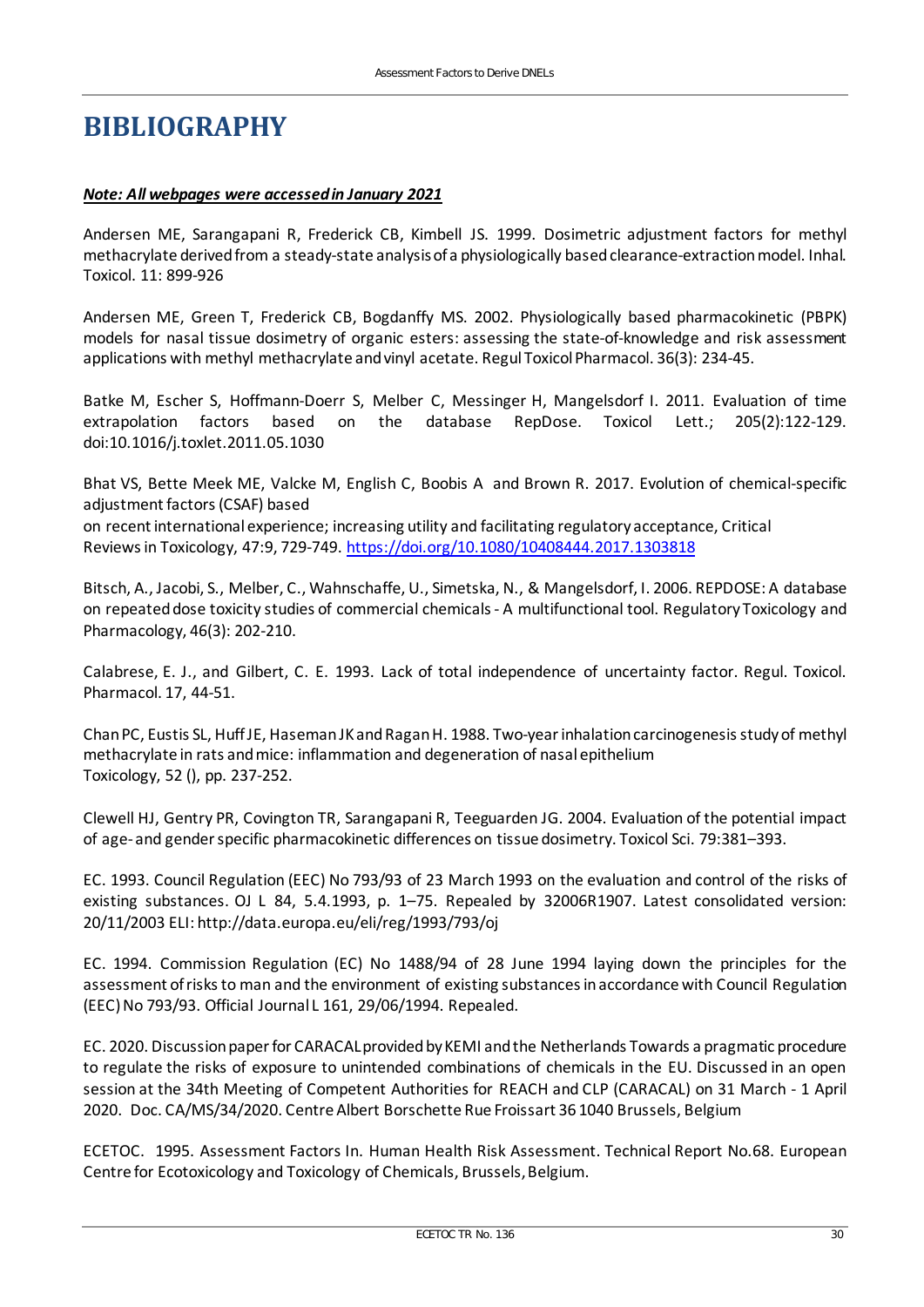ECETOC. 2003. Derivation of Assessment Factors for Human Health Risk Assessment. Technical Report No.86. European Centre for Ecotoxicology and Toxicology of Chemicals, Brussels, Belgium.

ECETOC. 2009. Framework for the Integration of Human and Animal Data in Chemical Risk Assessment. Technical Report TR 104. European Centre for Ecotoxicology and Toxicology of Chemicals, Brussels, Belgium.

ECETOC. 2010. Guidance on Assessment Factors to Derive DNEL. Technical Report No.110. European Centre for Ecotoxicology and Toxicology of Chemicals, Brussels, Belgium.

ECHA, 2008. European Chemicals Agency. Guidance on information requirements and chemical safety assessment R.8: Characterisation of dose [concentration] - response for human health. First issued May2008. As amended. Please refer to ECHA website for latest revision.

ECHA. 2012. European Chemicals Agency. Guidance on information requirements and chemical safety assessment – Section R.8: Characterisation of dose [concentration]–response for human health. Version 2.1. Helsinki, Finland. [cited 2016 Jan 7]. Available from: [https://echa.europa.eu/documents/10162/13632/information\\_requirements\\_r8\\_en.pdf](https://echa.europa.eu/documents/10162/13632/information_requirements_r8_en.pdf)

ECHA 2017a. Joint Task Force ECHA Committee for Risk Assessment (RAC) and Scientific Committee on Occupational Exposure Limits (SCOEL) on Scientific aspects and methodologies related to the exposure of chemicals at the workplace. TASK 2. 6 December 2017. [https://echa.europa.eu/documents/10162/13579/jtf\\_opinion\\_task\\_2\\_en.pdf/db8a9a3a-4aa7-601b-bb53-](https://echa.europa.eu/documents/10162/13579/jtf_opinion_task_2_en.pdf/db8a9a3a-4aa7-601b-bb53-81a5eef93145) [81a5eef93145](https://echa.europa.eu/documents/10162/13579/jtf_opinion_task_2_en.pdf/db8a9a3a-4aa7-601b-bb53-81a5eef93145)

ECHA. 2017b. European Chemicals Agency. Read-Across Assessment Framework (RAAF). European Chemicals Agency. Helsinki, Finland. Available from: [https://echa.europa.eu/documents/10162/13628/raaf\\_en.pdf](https://echa.europa.eu/documents/10162/13628/raaf_en.pdf)

EFSA. 2006. European Food Safety Authority. Opinion of the scientific panel on plant protection products and their residues (PPR Panel) on a request from the Commission on the Safety of Aldicarb MRLs. EFSA J. 409:1–23.

EFSA (European Food Safety Authority) Scientic Committee 2018. Benford D,Halldorsson T, Jeger MJ, Knutsen HK, More S, Naegeli H, Noteborn H, Ockleford C, Ricci A, Rychen G,Schlatter JR, Silano V, Solecki R, Turck D, Younes M, Craig P, Hart A, Von Goetz N, Koutsoumanis K,Mortensen A, Ossendorp B, Martino L, Merten C, Mosbach-Schulz O and Hardy A, 2018. Guidance on Uncertainty Analysis in Scienti $\Box$ c Assessments. EFSA Journal;16(1):5123, 39 pp.<https://doi.org/10.2903/j.efsa.2018.5123>

Escher SE, Mangelsdorf I, Hoffmann-Doerr S, Partosch F, Karwath A, Schroeder K, Zapf A, Batke M. 2020. Time extrapolation in regulatory risk assessment: The impact of study differences on the extrapolation factors. Regulatory Toxicology and Pharmacology 112. 104584.

EU. 2006. Regulation (EC) No 1907/2006 of the European Parliament and of the Council on the Registration, Evaluation, Authorisation and Restriction of Chemicals (REACH). OJ L 396 30.12.2006. Accessed a[t https://eur](https://eur-lex.europa.eu/legal-content/EN/TXT/HTML/?uri=CELEX:02006R1907-20200227&from=EN)[lex.europa.eu/legal-content/EN/TXT/HTML/?uri=CELEX:02006R1907-20200227&from=EN](https://eur-lex.europa.eu/legal-content/EN/TXT/HTML/?uri=CELEX:02006R1907-20200227&from=EN)

Freireich E, Gehan E, Roll D, Schmidt L, Skipper H. 1966. Quantitative Comparison of Toxicity of anticancer agents in mouse, rat, hamster, dog, monkey, and man. Canc Chemotherap Res 50: 219-245.

Gelbke HP, Ellis-Hutchings R, MüllerschönH, Murphy S, Pemberton M. 2018. Toxicological assessment of lower alkyl methacrylate esters by a category approach. Regul Toxicol Pharmacol. 92:104-127. <https://doi.org/10.1016/j.yrtph.2017.11.013>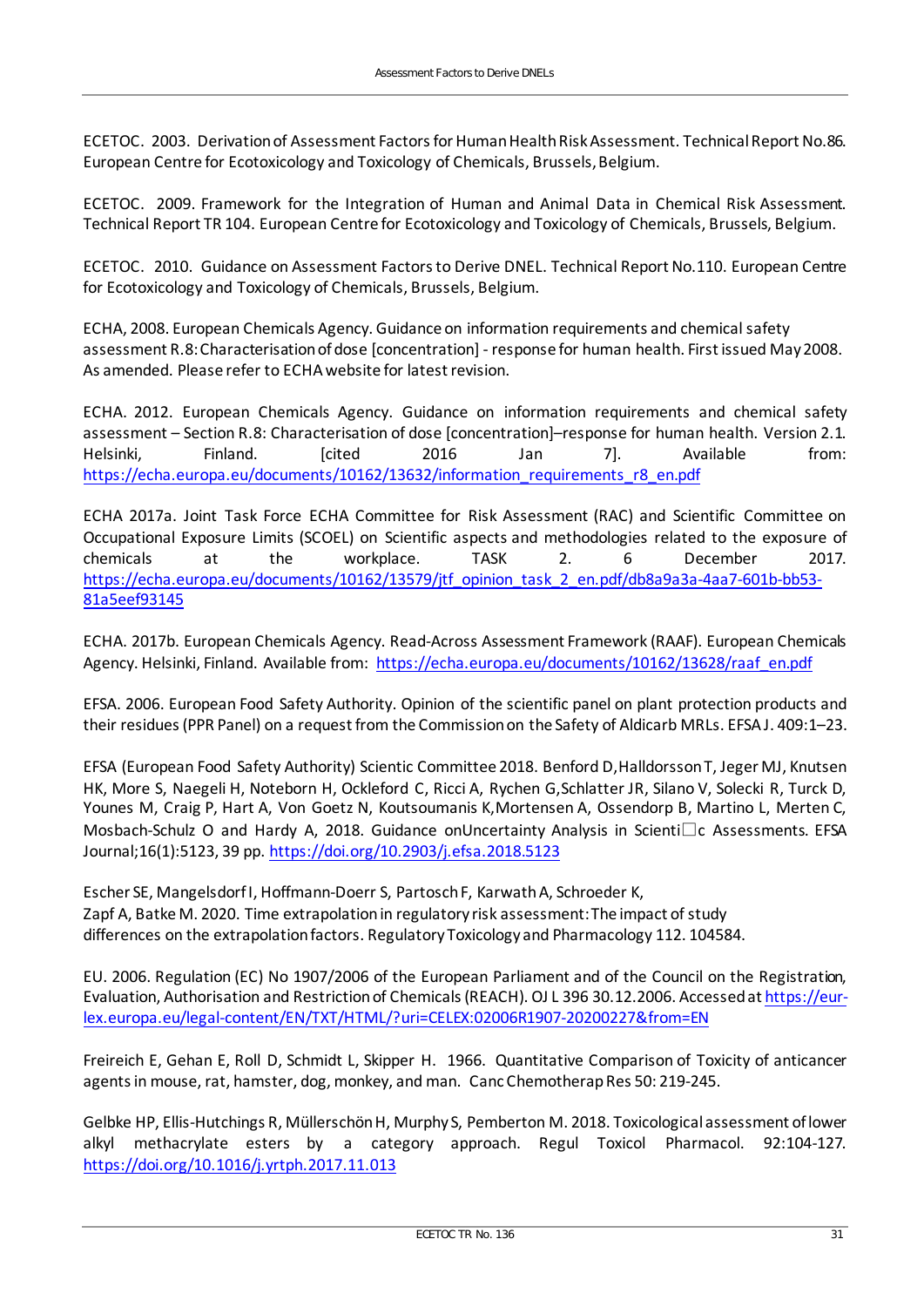Hardisty JF, Garman RH, Harkema JR, Lomax LG, Morgan KT. 1999. Histopathology of nasal olfactory mucosa from selected inhalation toxicity studies conducted with volatile chemicals. Toxicol Pathol 27:618-627.

Harkema JR, Carey SA, Wagner JG. 2006. The Nose Revisited: A Brief Review of the Comparative Structure, Function, and Toxicologic Pathology of the Nasal Epithelium. Toxicologic Pathology. 34(3):252-269. doi:10.1080/01926230600713475

Hattis D, Erdreich L, Ballew M. 1987. Human variability in susceptibility to toxic chemicals: a preliminary analysis of pharmacokinetic data from normal volunteers. Risk Anal 7:415 - 426.

Hattis D, Silver, K. 1994. Human Interindividual Variability. A major source of uncertainty in assessing risks for noncancer health effects. Risk Anal 14(4):421-431.

Hattis D, Banati P, Goble R, Burmaster DE. 1999a. Human interindividual variability in parameters related to health risks. Risk Anal 19(4):711-726.

Hattis D, Banati P, Goble R. 1999b. Distributions of individual susceptibility among humans for toxic effects. How much protection does the traditional tenfold factor provide for what fraction of which kinds of chemicals and effects? Uncertainty in the risk assessment of environmental and occupational hazards: an international workshop. Annals of the New York Academy of Sciences 895: 286–316.

IGHRC, 2006. Guidelines on route-to-route extrapolation of toxicity data when assessing health risks of chemicals. In: The Interdepartmental Group on Health Risks from Chemicals (IGHRC) (Ed.). Institute of Environment and Health, Cranfield University, UK, Silsoe, p. 56.

JECFA. 2011. (Joint FAO/WHO Joint Expert Committee on Food Additives. Evaluation of certain contaminants in food. Deoxynivalenol. TRS 959. JECFA 72. Available from: https://apps.who.int/iris/bitstream/handle/10665/44514/WHO\_TRS\_959\_eng.pdf;jsessionid=E8E485275721 45975B38E870695FDACF?sequence=1

JMPR. 2006. Joint FAO/WHO Expert Meeting on Pesticide Residues. Report of the Joint Meeting of the FAO Panel of Experts on Pesticide Residues in Food and the Environment and the WHO Core Assessment Group on Pesticide Residues, Rome, Italy, 3–12 October 2006. Available from: [http://www.fao.org/fileadmin/templates/agphome/documents/Pests\\_Pesticides/JMPR/JMPRrepor2006.pdf](http://www.fao.org/fileadmin/templates/agphome/documents/Pests_Pesticides/JMPR/JMPRrepor2006.pdf)

JMPR. 2007. Joint FAO/WHO Expert Meeting on Pesticide Residues. Report of the Joint Meeting of the FAO Panel of Experts on Pesticide Residues in Food and the Environment and the WHO Core Assessment Group on Pesticide Residues, Geneva, Switzerland, 18–27 September 2007. Available from: [http://www.fao.org/fileadmin/templates/agphome/documents/Pests\\_Pesticides/JMPR/report2007jmpr.pdf](http://www.fao.org/fileadmin/templates/agphome/documents/Pests_Pesticides/JMPR/report2007jmpr.pdf)

JMPR. 2008. Joint FAO/WHO Expert Meeting on Pesticide Residues. Report of the Joint Meeting of the FAO Panel of Experts on Pesticide Residues in Food and the Environment and the WHO Core Assessment Group on Pesticide Residues, Rome, Italy, 9–18 September 18. Downloaded by [91.183.119.253] at 04:25 10 August 2017 Available from: the state of the state of the state of the state of the state of the state of the state of the state of the state of the state of the state of the state of the state of the state of the state of the state o

http://www.fao.org/fileadmin/templates/agphome/documents/Pests\_Pesticides/JMPR/JMPRReport08.pdf

Kalberlah F and Schneider K. 1998. Quantification of Extrapolation Factors: Final Report of the Research Project No. 116 06 113 of the Federal Environmental Agency. Issue 797 of Schriftenreihe der Bundesanstalt für Arbeitsschutz und Arbeitsmedizin: Forschung, Bundesanstalt für Arbeitsschutz und Arbeitsmedizin, ISSN 1433- 2086. Wirtschaftsverl. NW, Verlag für Neue Wiss., 1998. ISBN 3897011077, 9783897011076.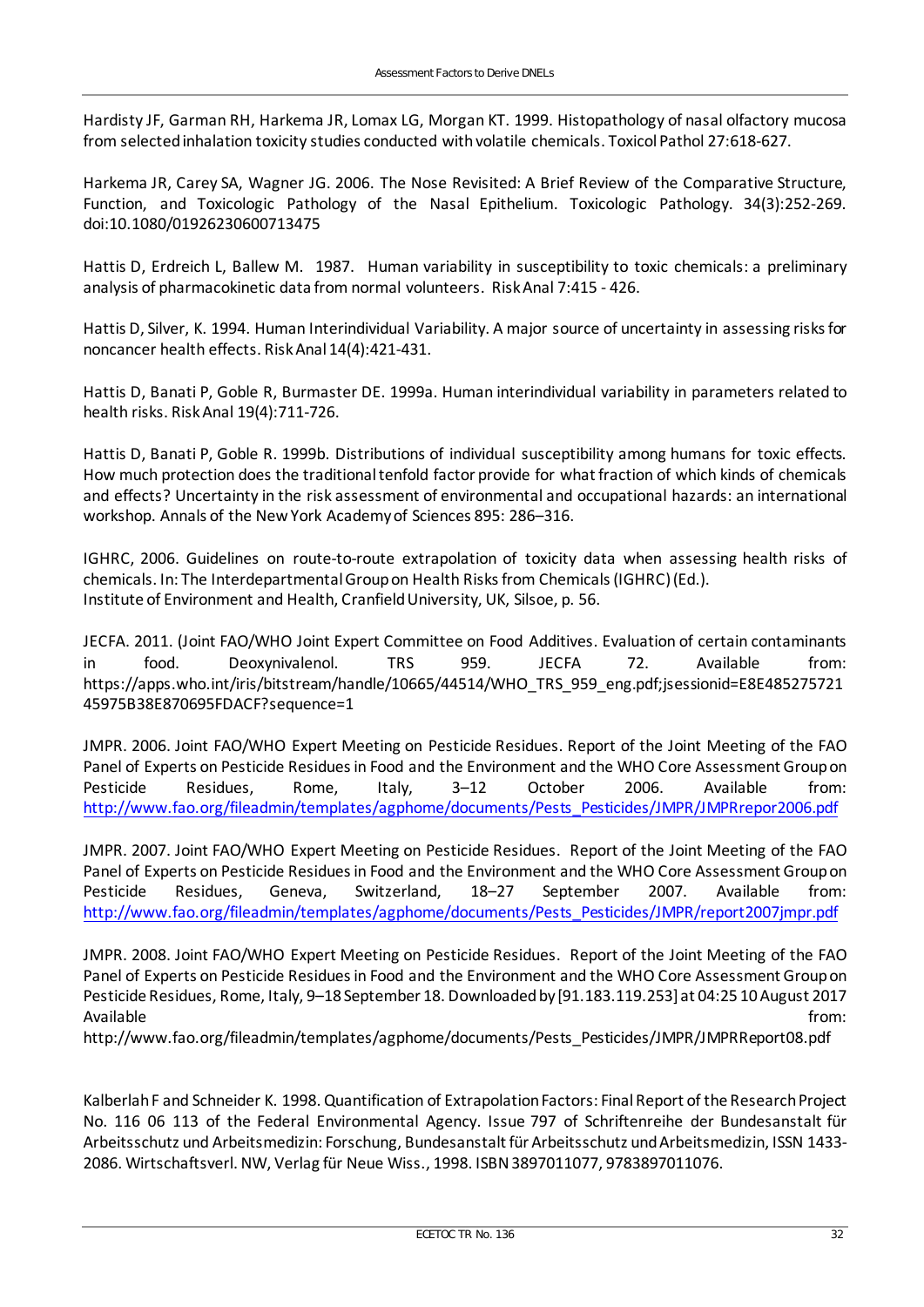Kalberlah, Först, Schneider. 2002. Time extrapolation and interspecies extrapolation for locally acting substances in case of limited toxicological data. Ann Occup Hyg 46(2), 175-185.

Kalkhof, H., Herzler, M., Stahlmann, R., & Gundert-Remy, U. 2012. Threshold of toxicological concern values for non-genotoxic effects in industrial chemicals: re-evaluation of the Cramer classification. Archives of Toxicology, 86(1): 17-25.

Lehman AJ, Fitzhugh OG. 1954. Ten-fold safety factor studies. Assoc. Food Drug Off US Q Bull XVIII. 1:33–35.

Lomax LG, Krivanek ND and Frame SR 1997. Chronic inhalation toxicity and oncogenicity of methyl methacrylate in rats and hamsters. Food and Chemical Toxicology. Volume 35, Issues 3–4, March–April 1997, Pages 393-407. [https://doi.org/10.1016/S0278-6915\(97\)80198-6.](https://doi.org/10.1016/S0278-6915(97)80198-6)

Mainwaring G, Foster JR, Lund V, Green T. 2001. Methyl methacrylate toxicity in rat nasal epithelium: studies of the mechanism of action and comparisons between species. Toxicology. Feb 14;158(3):109-18.

Meek ME, Ohanian E, Renwick A, Naumann B, Lake B, Vu V, Dourson M. 1999. Guidelines for application of data-derived uncertainty factors in risk assessment. Report of a Meeting by Toxicology Excellence for Risk Assessment for US EPA/Health Canada, Washington, March 25th–26th.

Meek ME, Renwick A, Ohanian E, Dourson M, Lake B, Naumann BD, Vu V. 2002. Guidelines for application of chemical-specific adjustment factors in dose/concentration-response assessment. Toxicology. 181- 182:115– 120.

Meek ME, Boobis A, Cote I, Dellarco V, Fotakis G, Munn S, Seed J, Vickers C. 2014a. New developments in the evolution and application of the WHO/IPCS framework on mode of action/species concordance analysis. J Appl Toxicol. 34:1–18.

Meek ME, Palermo CM, Bachman AN, North CM, Jeffrey Lewis R. 2014b. Mode of action human relevance (species concordance) framework: Evolution of the Bradford Hill considerations and comparative analysis of weight of evidence. J Appl Toxicol. 34:595–606.

NTP. 1986. US National Toxicology Program. Toxicology and Carcinogenesis Studies of Methyl Methacrylate in F344/N Rats and B6C3F1 Mice (Inhalation Studies). Research Triangle Park, NTP TR 314, NIH Publication No. 87–2570.

OECD 2014. OECD Environment, Health and Safety Publications Series on Testing and Assessment No. 194. Guidance on grouping of chemicals, ENV/JM/MONO(2014)4. OECD Environment Directorate, Environment, Health and Safety Division 2 rue André-Pascal 75775 Paris. Available from: [http://www.oecd.org/officialdocuments/publicdisplaydocumentpdf/?cote=env/jm/mono\(2014\)4&doclanguage=en](http://www.oecd.org/officialdocuments/publicdisplaydocumentpdf/?cote=env/jm/mono(2014)4&doclanguage=en)

Rennen M.A., Nordheim K., Houben G.F., de Heer C., 2002. Prediction of local irritant effects after repeated dermal and respiratory exposure to chemicals. Regulatory toxicology and pharmacology: RTP 36, 253-261.

Rennen M.A., Bouwman, T., Wilschut, A., Bessems, J.G., Heer, C.D., 2004. Oral-to-inhalation route extrapolation in occupational health risk assessment: a critical assessment. Regulatory Toxicology and Pharmacology 39, 5- 11.

Renwick AG. 1991. Safety factors and establishment of acceptable daily intakes. Food Addit Contam. 8:135– 149.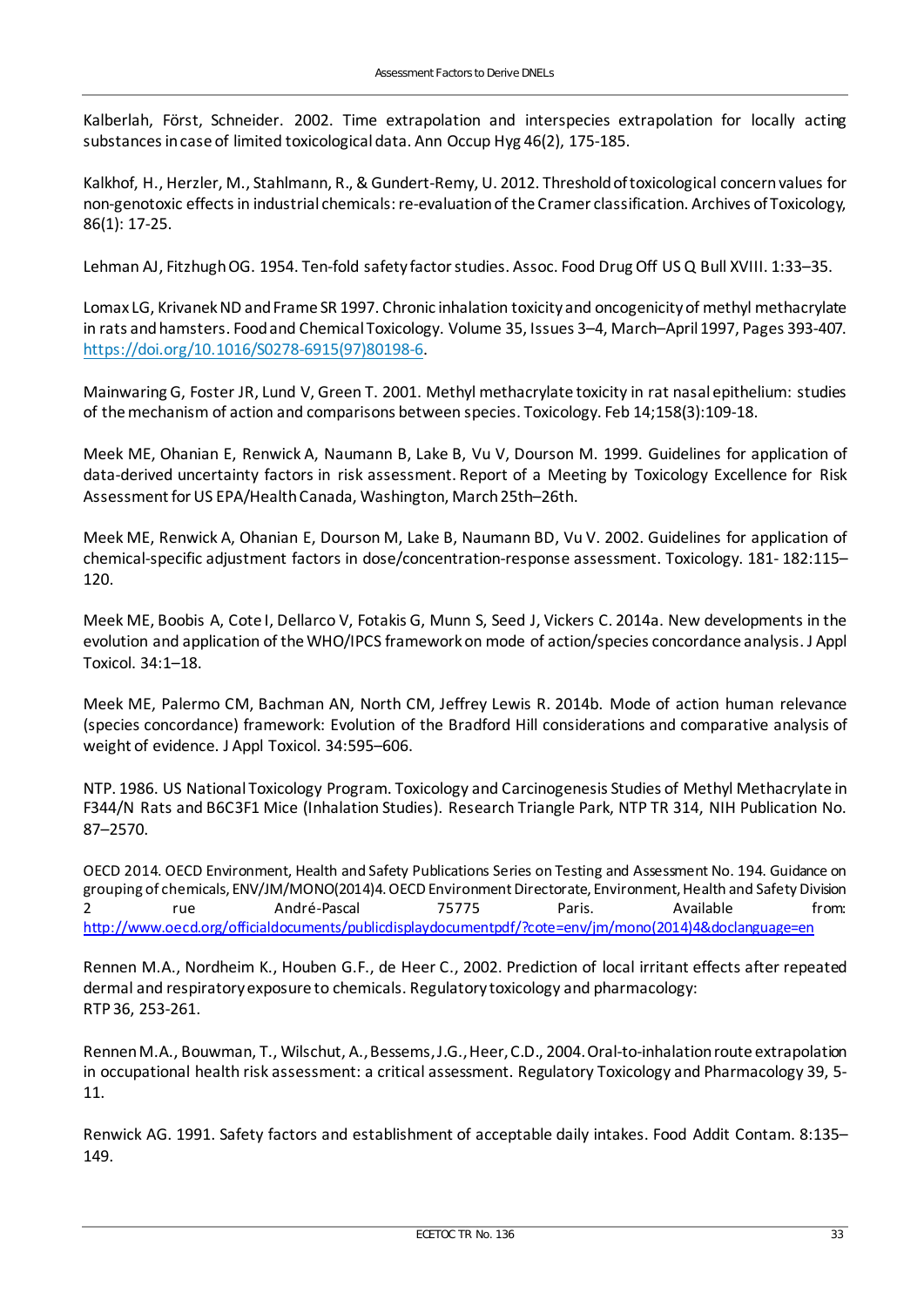Renwick AG. 1993. Data-derived safety factors for the evaluation of food additives and environmental contaminants. Food Addit Contam. 10:275–305.

Renwick AG. 1998. Toxicokinetics in infants and children in relation to the ADI and TDI. Food Additives and Contaminants: Part A: Chemistry, Analysis, Control, Exposure and Risk Assessment, 1944-0057, 15(1):17-35.

Renwick AG, Lazarus NR. 1998. Human variability and noncancer risk assessment–an analysis of the default uncertainty factor. Regul. Toxicol. Pharmacol. 27:3–20.

Schein P, Davis R, Carter S, Newman J, Schein D, Rall D. 1979. The evaluation of anticancer drugs in dogs and monkeys for the prediction of qualitative toxicities in humans. Clin Pharmacol Therap 11: 3-40.

Schröder, K., Escher, S., Simetska, N. Mangelsdorf, I. 2015. Time extrapolation factors for local effects in inhalation studies. In: UBA (German Federal Agency on the Environment) (Ed.) Project number [40191], p. 60.

Schröder K, Escher SE, Hoffmann-Dörr S, Kühne R, Simetska N, Mangelsdorf I. 2016. Evaluation of route-toroute extrapolation factors based on assessment of repeated dose toxicity studies compiled in the database RepDose. Toxicology Letters 261, 32–40.

Shusterman D, Hummel T. 2009. Symposium overview: nasal trigeminal function: qualitative, quantitative, and temporal effects. Ann NY Acad Sci. 1170:181–183.

Travis C, White R. 1988. Interspecies scaling of toxicity data. Risk Anal 8: 119-125.

US EPA (US Environmental Protection Agency). 1994. Methods for Derivation of Inhalation Reference Concentrations and Application of Inhalation Dosimetry. Office of Research and Development. EPA/600/8- 90/066F. Research Triangle Park, NC.

US EPA (US Environmental Protection Agency). 2002. A review of the reference dose and reference concentration process. U.S. Environmental Protection Agency. Risk Assessment Forum. EPA/630/P-02/00F. Washington DC 20460.

US EPA (US Environmental Protection Agency). 2011. Recommended Use of Body Weight 3=4 as the Default Method in Derivation of the Oral Reference Dose. U.S. Environmental Protection Agency, Risk Assessment Forum. EPA/100/R11/0001.

US EPA (U.S. Environmental Protection Agency). 2014. Guidance for applying quantitative data to develop dataderived extrapolation factors for interspecies and intraspecies extrapolation. Risk Assessment Forum. EPA/100/R-14/002F. Washington (DC) 20460.

Watanabe K, Bois FY, Zeise L. 1992. Interspecies extrapolation: a re-examination of acute toxicity data. Risk Anal 12: 301-310.

WHO/IPCS (World Health Organization/International Programme on Chemical Safety). 1994. Environmental Health Criteria 170: Assessing human health risks of chemicals: Derivation of guidance values for health-based exposure limits. WHO/IPCS. Geneva, Switzerland. Available from: <http://www.inchem.org/documents/ehc/ehc/ehc170.htm>

WHO/IPCS (World Health Organization/International Programme on Chemical Safety). 2005. Chemical-Specific Adjustment Factors (CSAF) for interspecies differences and human variability: guidance document for the use of data in dose/concentration-response assessment. (IPCS harmonization project document no. 2).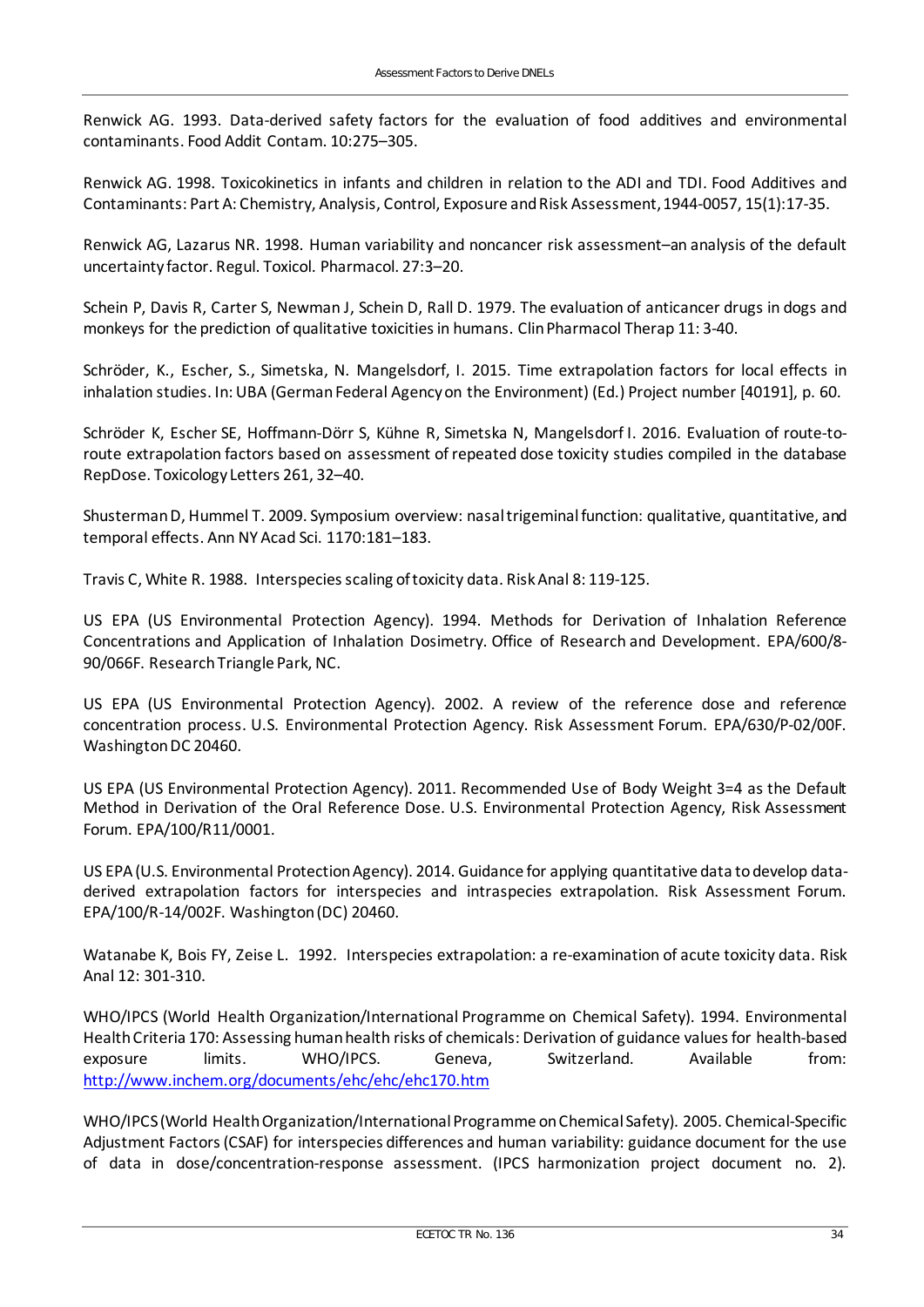WHO/IPCS/01.4, 1-96. 2005. Geneva, Switzerland. Available from: <http://www.inchem.org/documents/harmproj/harmproj/harmproj2.pdf>

WHO/IPCS (World Health Organization/International Programme on Chemical Safety). 2014. Guidance document on evaluating and expressing uncertainty in hazard characterization. (IPCS harmonization project<br>document 11). Geneva. Switzerland. Available from: no. 11). Geneva, Switzerland. <https://www.who.int/ipcs/methods/harmonization/areas/pbpk/en/>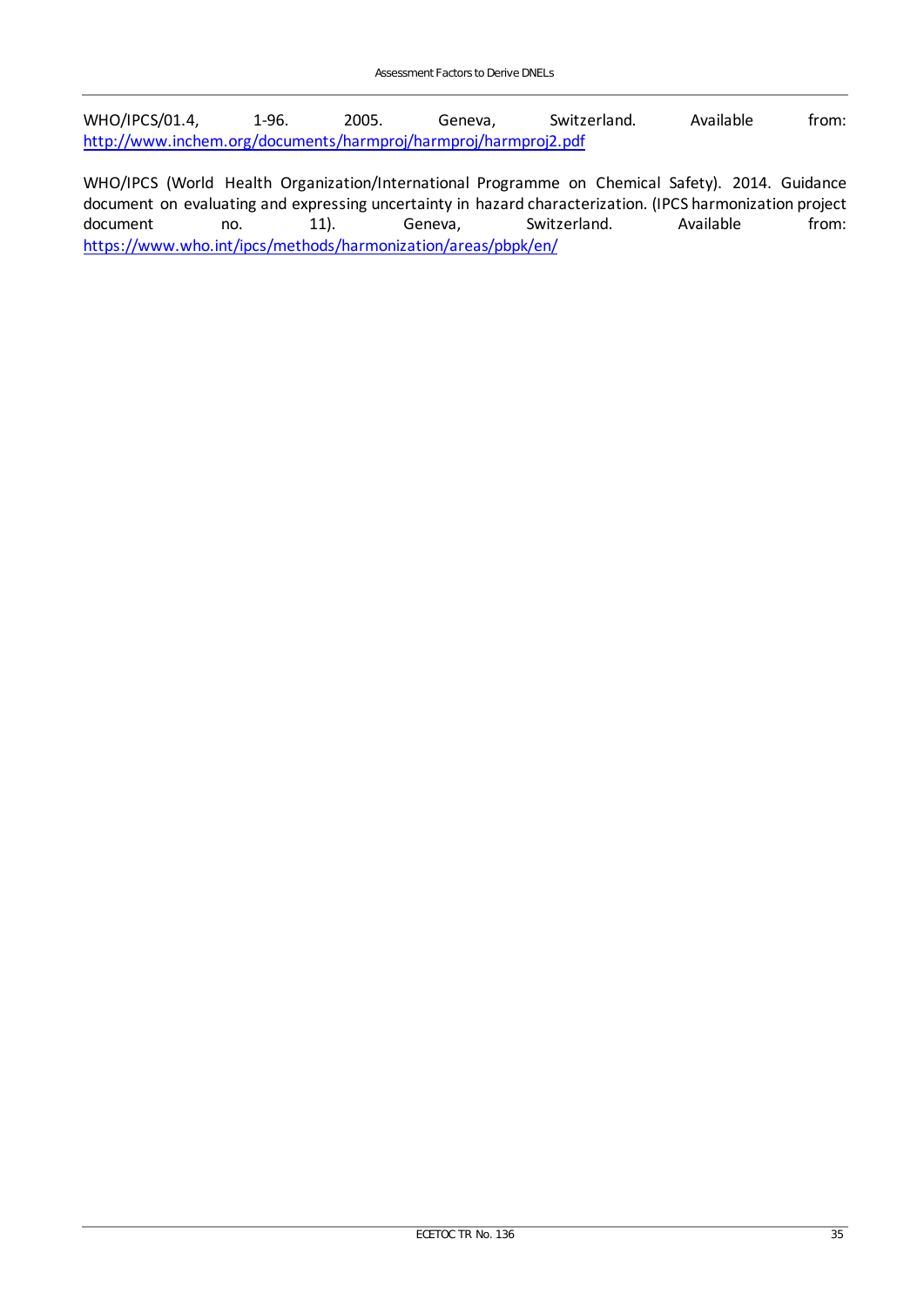### <span id="page-37-0"></span>**MEMBERS OF THE TASK FORCE**

| Jennifer Foreman (Task Force Chair) |  |  |
|-------------------------------------|--|--|
|-------------------------------------|--|--|

Wasma Al-Husainy **Shell** 

Nicholas Ball Dow Dow Dow Dow Dow

Paul Benndorf Henkel

Dieter Beyer LANXESS

Blandine Doornaert Solvay

Mark Pemberton Systox

Annette Wilschut (until April 2020) DSM

Heli Hollnagel # Dow

Nirmala Ranggasami **Albermarle** 

ExxonMobil US - Clinton

NL - Rotterdam

CH - Horgen

DE - Düsseldorf

DE - Leverkusen

FR- Saint Fons

Sylvia Escher Fraunhofer ITEM DE - Hannover

Dana Hoffmann F. Hoffmann-La Roche CH - Basel

Yafan Li US - Cleveland

UK - Wilmslow

NL - Heerlen

CH - Horgen

BE – Louvain-la-Neuve

# Responsible for primary peer-review

\_\_\_\_\_\_\_\_\_\_\_\_\_\_\_\_\_\_\_\_\_\_\_\_\_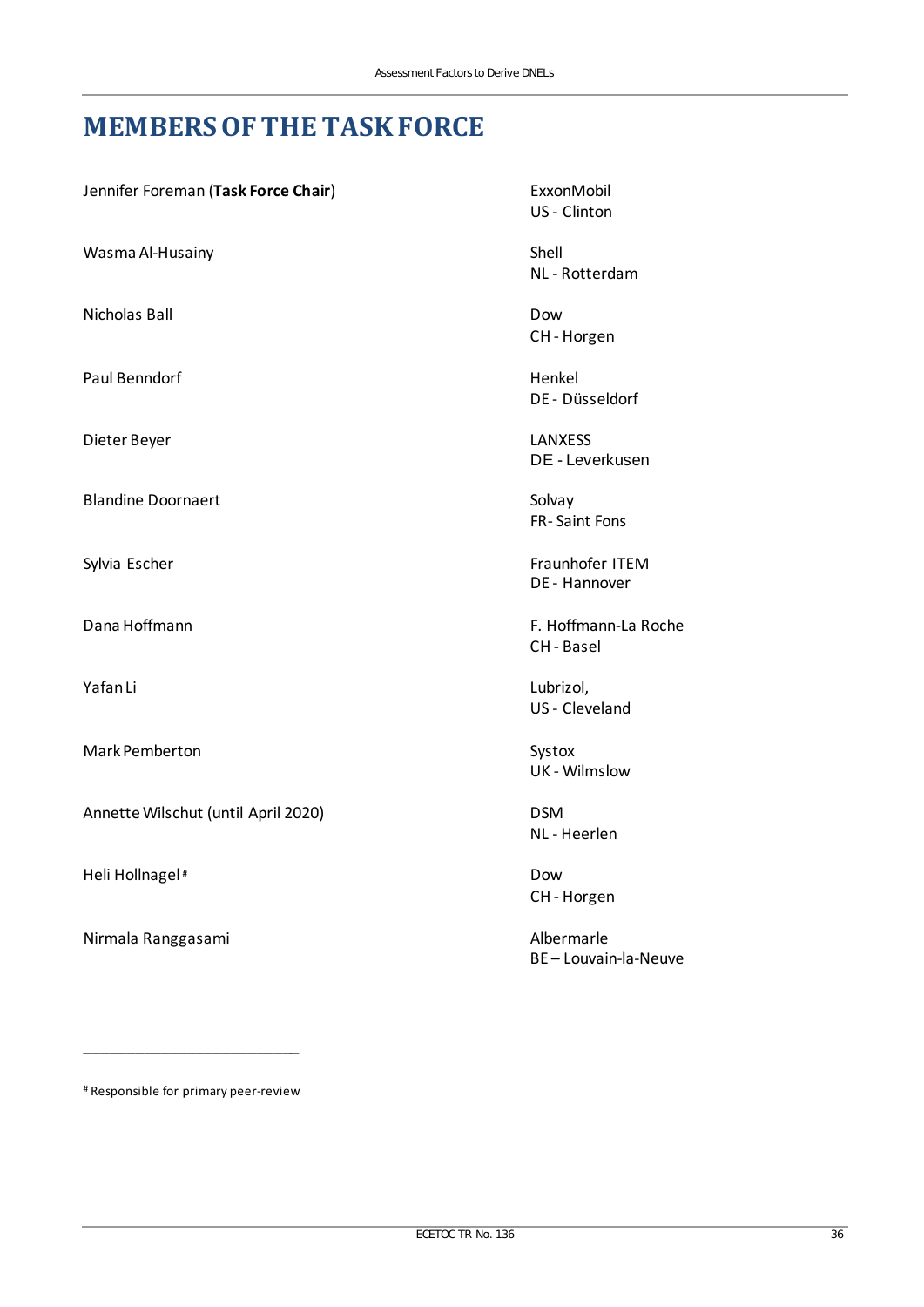## <span id="page-38-0"></span>**MEMBERS OF THE SCIENTIFIC COMMITTEE**

(Peer Review Committee)

| B. van Ravenzwaay (Chair)                                   | <b>BASF</b>                  |
|-------------------------------------------------------------|------------------------------|
| Senior Vice President - Experimental Toxicology             | DE-Ludwigshafen              |
| R. Bars                                                     | <b>Bayer CropScience</b>     |
| Scientific Director - Toxicology                            | FR - Sophia Antipolis        |
| P. Botham                                                   | Syngenta                     |
| Principal Science Advisor                                   | UK-Bracknell                 |
| T. Gant                                                     | Kings College London         |
| Visiting Professor, Environmental Toxicology                | UK - London                  |
| H. Greim                                                    | Technical University München |
| Institute of Toxicology and Environmental Hygiene           | DE-München                   |
| A. Häner                                                    | F. Hoffmann-La Roche Ltd     |
| <b>Environmental Risk Assessor</b>                          | CH-Basel                     |
| J. Hermens (until December 2020)                            | University of Utrecht        |
| Associate Professor, Institute for Risk Assessment Sciences | NL-Utrecht                   |
| H. Hollnagel                                                | Dow                          |
| Regulatory Toxicologist                                     | CH-Horgen                    |
| P. Lemaire                                                  | <b>Total Fluides</b>         |
| Head of Product Stewardship and Sustainable Development     | FR - Paris La Défense Cedex  |
| L. Maltby                                                   | University of Sheffield      |
| Professor of Environmental Biology                          | UK-Sheffield                 |
| M.L. Meisters                                               | Corteva                      |
| Global Chemical Legislation Technical Leader, Corteva,      | <b>BE-Brussels</b>           |
| <b>Agricultural Division</b>                                |                              |
| M. Pemberton                                                | Systox                       |
| Director                                                    | UK-Wilmslow                  |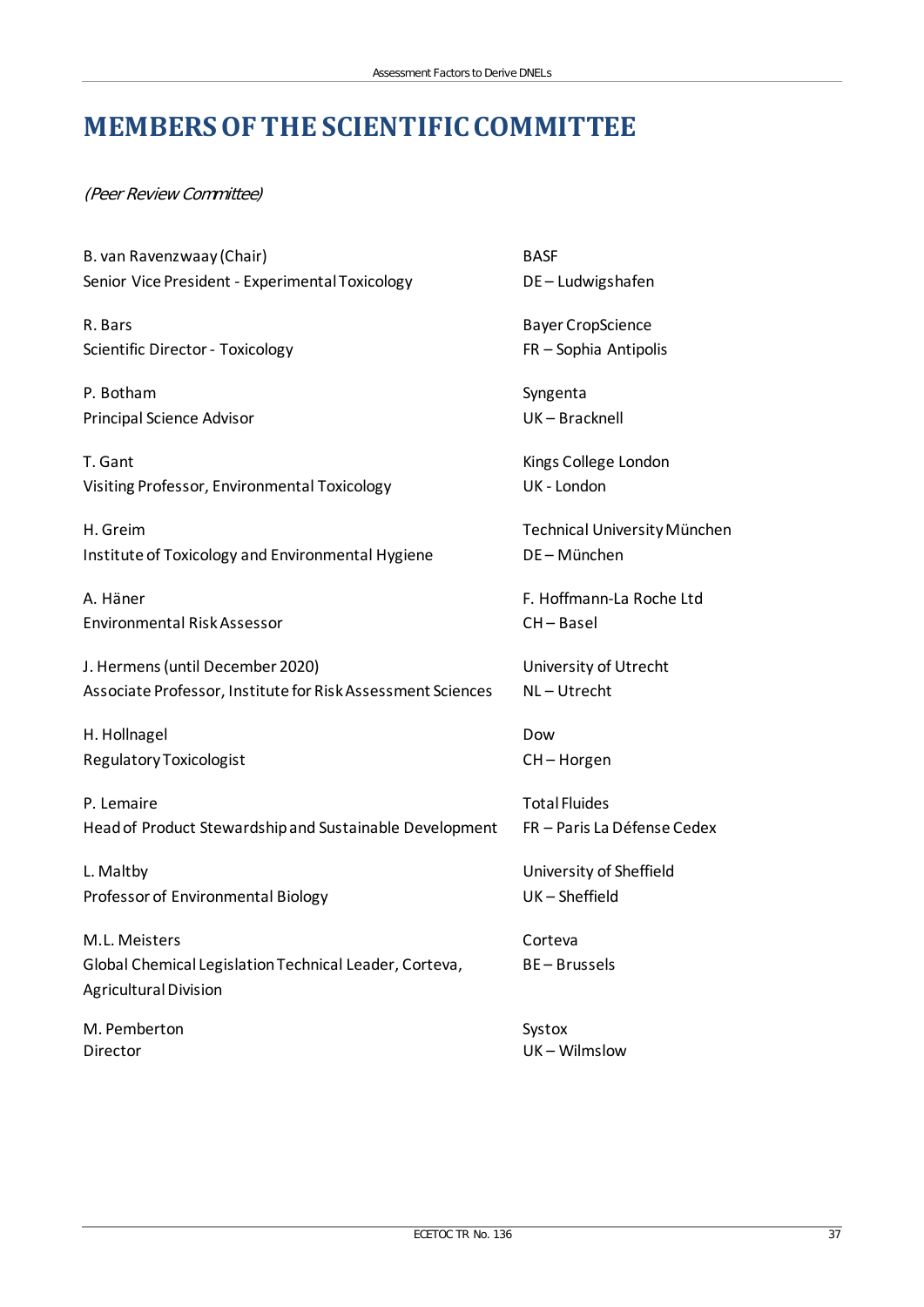## **MEMBERS OF THE SCIENTIFIC COMMITTEE (cont'd)**

C. Rodriguez **Procter and Gamble** Principal Toxicologist, Corporate Central Product Safety BE - Strombeek-Bever

Senior Environmental Scientist BE - Machelen

G. Sanders Givaudan Principal Scientist CH – Vernier

Associate Professor NL – Maastricht

Director Ecology **DE** -Düsseldorf

J. Urbanus Shell Manager Exposure & Health Analysis Sciences BE – Brussels

Chief Science Officer/Professor NL – Nieuwegein

E. Van Miert Solvay Toxicological and Environmental Risk Assessment Manager BE – Brussels

A. Redman ExxonMobil Petroleum & Chemical

G. Swaen Maastricht University

J. Tolls Henkel AG & Co. KGaA

K. van Leeuwen KWR Water Research Institute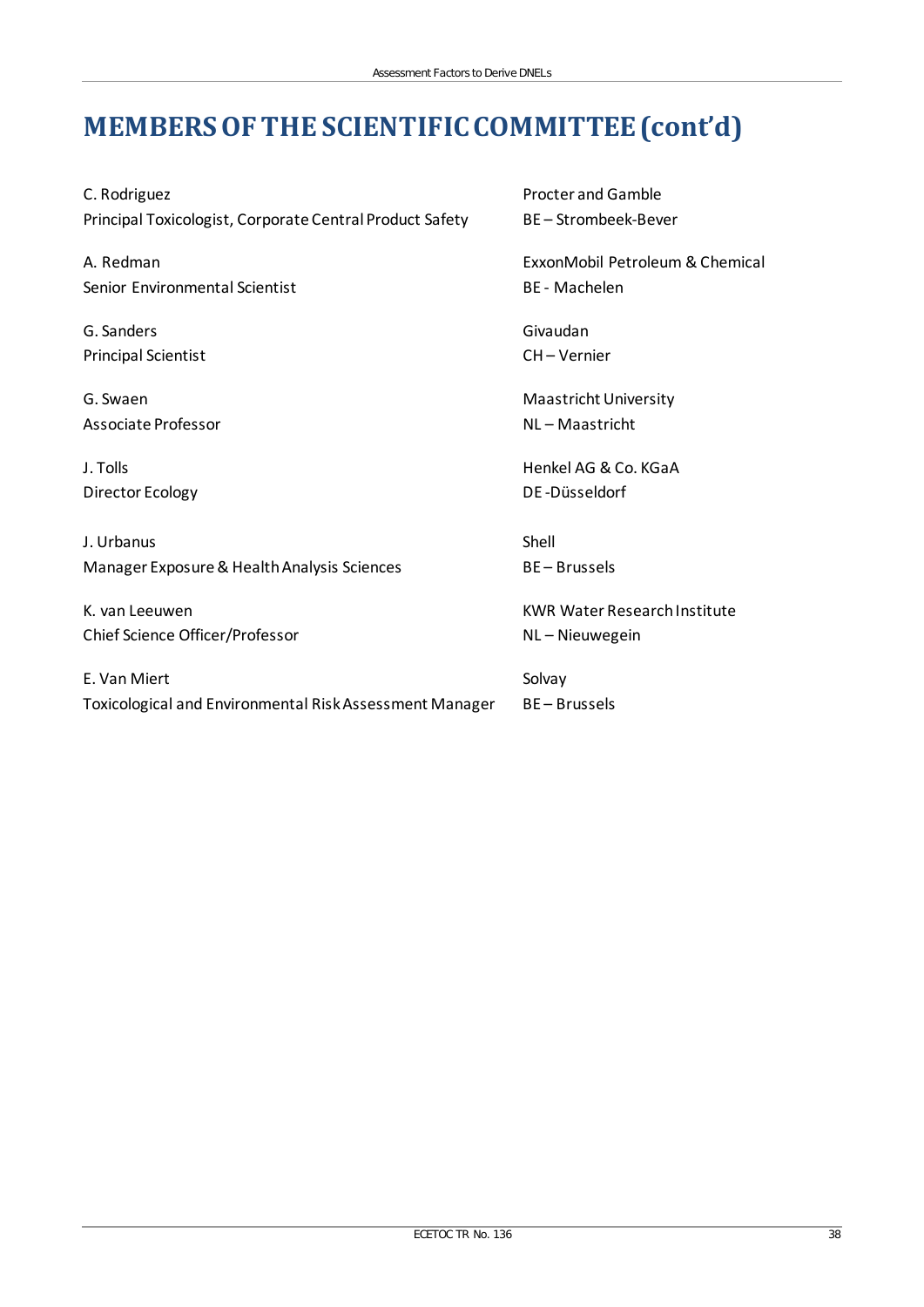### **ECETOC PUBLISHED REPORTS**

The full catalogue of ECETOC publications can be found on the ECETOC website: <http://www.ecetoc.org/publications>